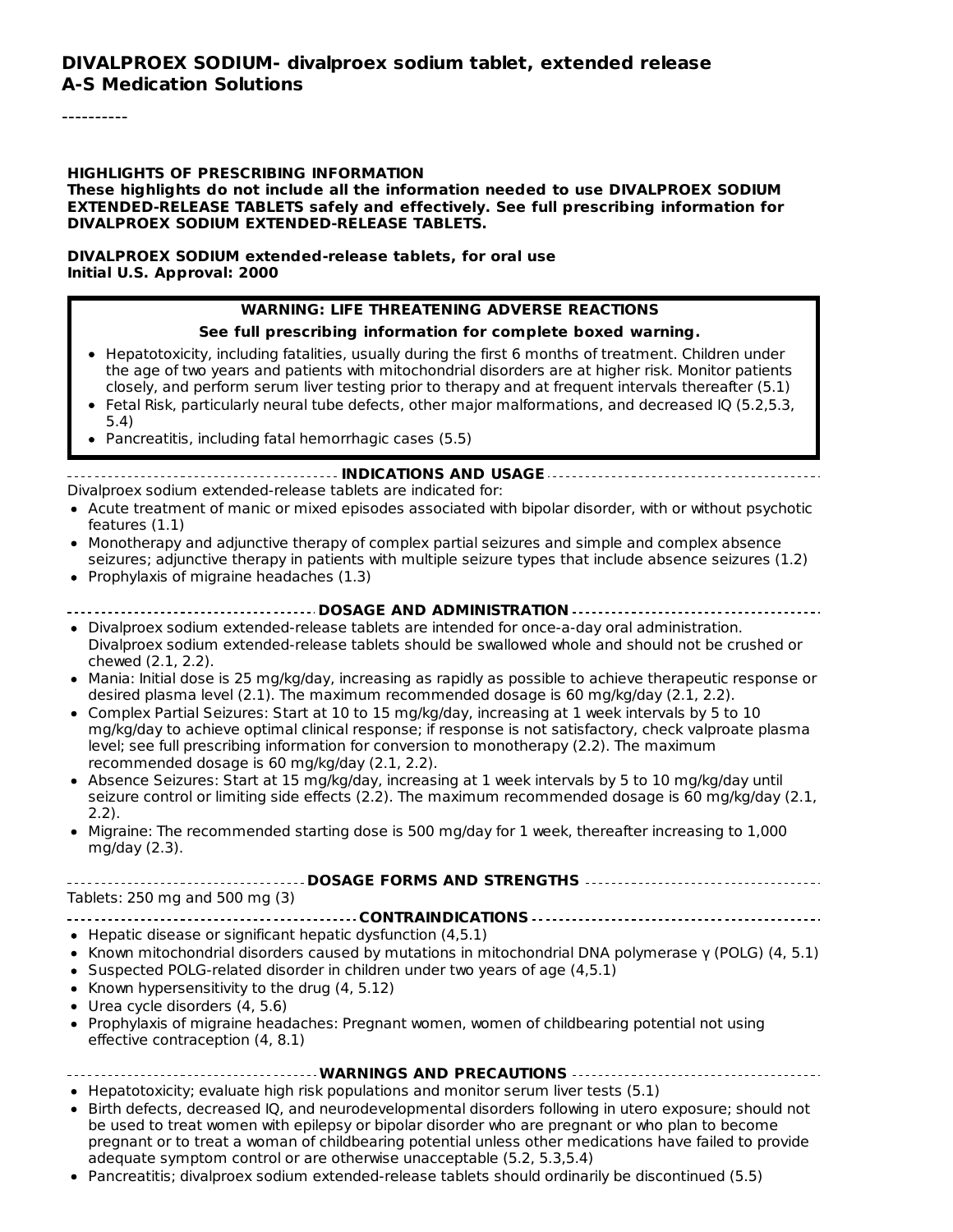- Suicidal behavior or ideation; Antiepileptic drugs, including divalproex sodium extended-release tablets, increase the risk of suicidal thoughts or behavior (5.7)
- Bleeding and other hematopoietic disorders; monitor platelet counts and coagulation tests (5.8)
- Hyperammonemia and hyperammonemic encephalopathy; measure ammonia level if unexplained lethargy and vomiting or changes in mental status, and also with concomitant topiramate use; consider discontinuation of valproate therapy (5.6,5.9, 5.10)
- Hypothermia; Hypothermia has been reported during valproate therapy with or without associated hyperammonemia. This adverse reaction can also occur in patients using concomitant topiramate (5.11)
- Drug Reaction with Eosinophilia and Systemic Symptoms (DRESS)/Multiorgan hypersensitivity reaction; discontinue divalproex sodium extended-release tablets (5.12)
- Somnolence in the elderly can occur. Divalproex sodium extended-release tablets dosage should be increased slowly and with regular monitoring for fluid and nutritional intake (5.14)
- **ADVERSE REACTIONS**
- Most common adverse reactions (reported >5%) are abdominal pain, alopecia, amblyopia/blurred vision, amnesia, anorexia, asthenia, ataxia, back pain, bronchitis, constipation, depression, diarrhea, diplopia, dizziness, dyspnea, dyspepsia, ecchymosis, emotional lability, fever, flu syndrome, headache, increased appetite, infection, insomnia, nausea, nervousness, nystagmus, peripheral edema, pharyngitis, rash, rhinitis, somnolence, thinking abnormal, thrombocytopenia, tinnitus, tremor, vomiting, weight gain, weight loss (6.1,6.2, 6.3).
- The safety and tolerability of valproate in pediatric patients were shown to be comparable to those in adults (8.4).

#### **To report SUSPECTED ADVERSE REACTIONS, contact Lupin Pharmaceuticals, Inc. at 1-800- 399-2561 or FDA at 1-800-FDA-1088 or www.fda.gov/medwatch.**

- **DRUG INTERACTIONS**
- Hepatic enzyme-inducing drugs (e.g., phenytoin, carbamazepine, phenobarbital, primidone, rifampin) can increase valproate clearance, while enzyme inhibitors (e.g., felbamate) can decrease valproate clearance. Therefore increased monitoring of valproate and concomitant drug concentrations and dosage adjustment are indicated whenever enzyme-inducing or inhibiting drugs are introduced or withdrawn (7.1)
- Aspirin, carbapenem antibiotics, estrogen-containing hormonal contraceptives: Monitoring of valproate concentrations is recommended (7.1)
- Co-administration of valproate can affect the pharmacokinetics of other drugs (e.g. diazepam, ethosuximide, lamotrigine, phenytoin) by inhibiting their metabolism or protein binding displacement (7.2)
- Patients stabilized on rufinamide should begin valproate therapy at a low dose, and titrate to clinically effective dose (7.2)
- Dosage adjustment of amitryptyline/nortryptyline, propofol, warfarin, and zidovudine may be necessary if used concomitantly with divalproex sodium extended-release tablets (7.2)
- Topiramate: Hyperammonemia and encephalopathy (5.10, 7.3)

#### **USE IN SPECIFIC POPULATIONS**  $- - -$

- Pregnancy: Divalproex sodium extended-release tablets can cause congenital malformations including neural tube defects, decreased IQ, and neurodevelopmental disorders (5.2,5.3, 8.1)
- Pediatric: Children under the age of two years are at considerably higher risk of fatal hepatotoxicity (5.1, 8.4)
- Geriatric: Reduce starting dose; increase dosage more slowly; monitor fluid and nutritional intake, and somnolence (5.14,8.5)

#### **See 17 for PATIENT COUNSELING INFORMATION and Medication Guide.**

**Revised: 10/2021**

#### **FULL PRESCRIBING INFORMATION: CONTENTS\* WARNING: LIFE THREATENING ADVERSE REACTIONS 1 INDICATIONS AND USAGE**

- 1.1 Mania
- 1.2 Epilepsy
- 1.3 Migraine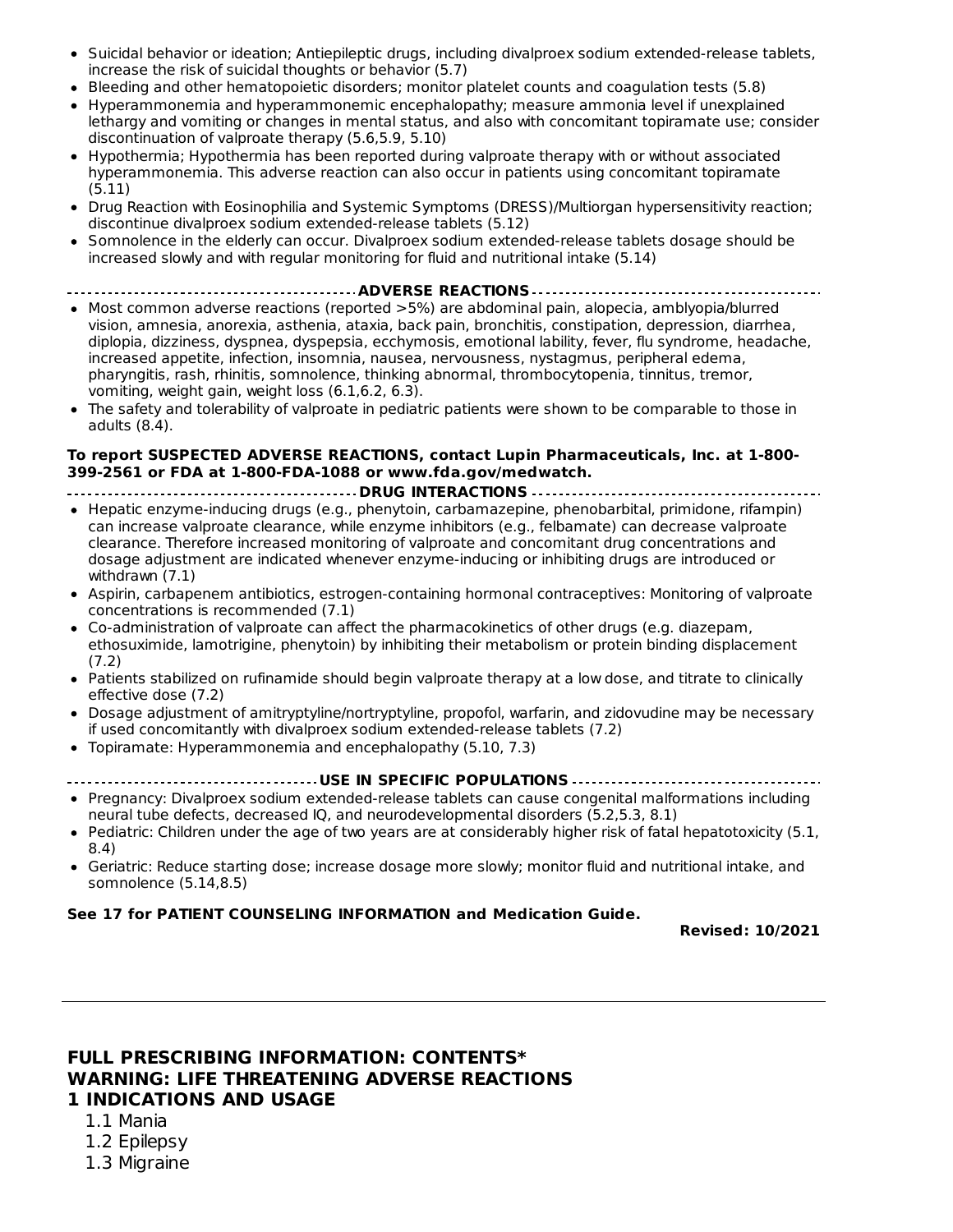1.4 Important Limitations

# **2 DOSAGE AND ADMINISTRATION**

- 2.1 Mania
- 2.2 Epilepsy
- 2.3 Migraine

2.4 Conversion from Divalproex Sodium Delayed-Release Tablets to Divalproex Sodium Extended-Release Tablets

2.5 General Dosing Advice

2.6 Dosing in Patients Taking Rufinamide

# **3 DOSAGE FORMS AND STRENGTHS**

# **4 CONTRAINDICATIONS**

# **5 WARNINGS AND PRECAUTIONS**

- 5.1 Hepatotoxicity
- 5.2 Structural Birth Defects
- 5.3 Decreased IQ Following in utero Exposure
- 5.4 Use in Women of Childbearing Potential
- 5.5 Pancreatitis
- 5.6 Urea Cycle Disorders
- 5.7 Suicidal Behavior and Ideation
- 5.8 Bleeding and Other Hematopoietic Disorders
- 5.9 Hyperammonemia
- 5.10 Hyperammonemia and Encephalopathy Associated with Concomitant
- Topiramate Use
- 5.11 Hypothermia

5.12 Drug Reaction with Eosinophilia and Systemic Symptoms (DRESS)/Multiorgan Hypersensitivity Reactions

- 5.13 Interaction with Carbapenem Antibiotics
- 5.14 Somnolence in the Elderly
- 5.15 Monitoring: Drug Plasma Concentration
- 5.16 Effect on Ketone and Thyroid Function Tests
- 5.17 Effect on HIV and CMV Viruses Replication
- 5.18 Medication Residue in the Stool

# **6 ADVERSE REACTIONS**

- 6.1 Mania
- 6.2 Epilepsy
- 6.3 Migraine

6.4 Postmarketing Experience

### **7 DRUG INTERACTIONS**

- 7.1 Effects of Co-Administered Drugs on Valproate Clearance
- 7.2 Effects of Valproate on Other Drugs
- 7.3 Topiramate

# **8 USE IN SPECIFIC POPULATIONS**

- 8.1 Pregnancy
- 8.2 Lactation
- 8.3 Females and Males of Reproductive Potential
- 8.4 Pediatric Use
- 8.5 Geriatric Use
- 8.6 Effect of Disease

### **10 OVERDOSAGE**

### **11 DESCRIPTION**

### **12 CLINICAL PHARMACOLOGY**

- 12.1 Mechanism of Action
- 12.2 Pharmacodynamics
- 12.3 Pharmacokinetics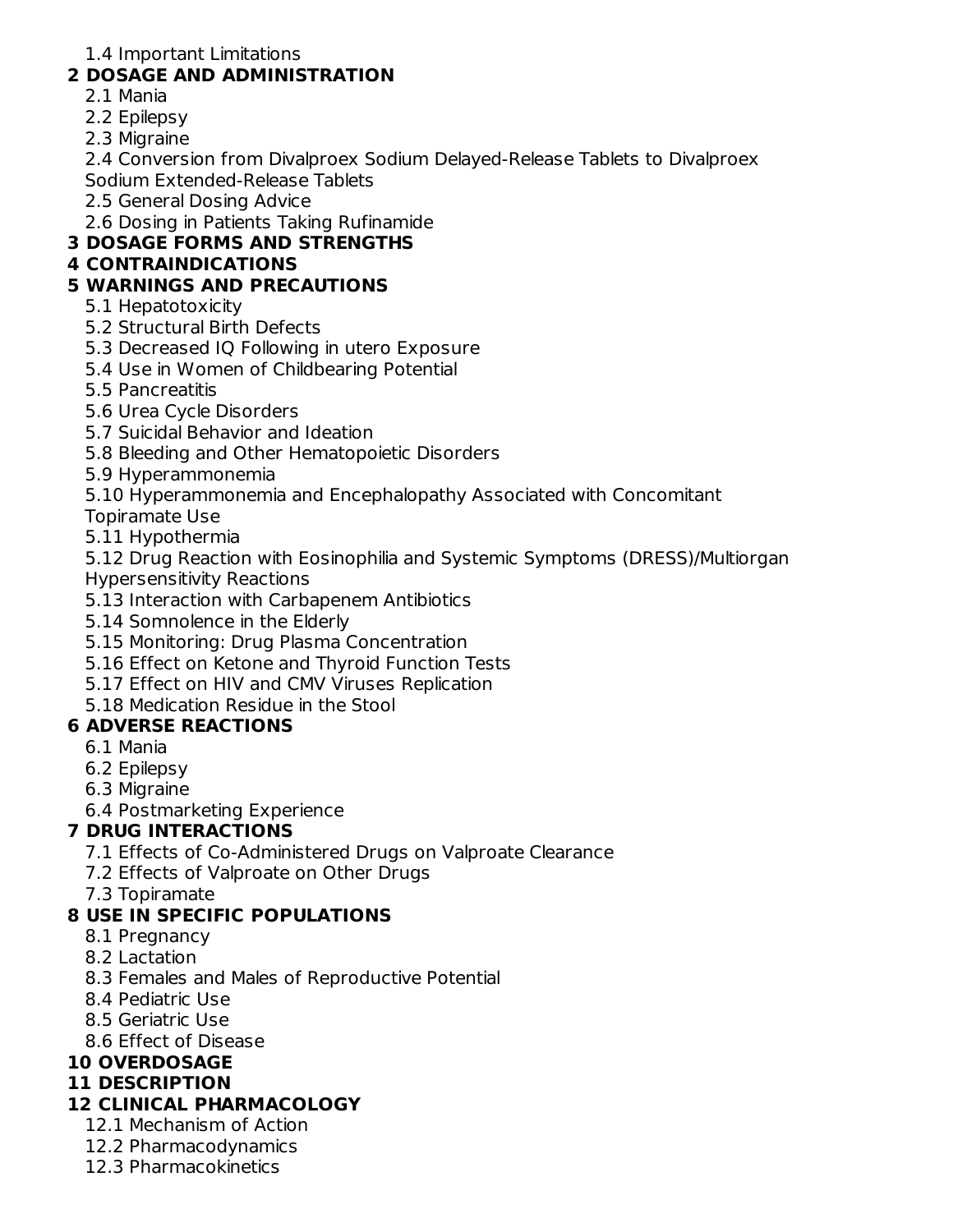### **13 NONCLINICAL TOXICOLOGY**

13.1 Carcinogenesis, Mutagenesis, Impairment of Fertility

- **14 CLINICAL STUDIES**
	- 14.1 Mania
	- 14.2 Epilepsy
	- 14.3 Migraine

#### **15 REFERENCES**

#### **16 HOW SUPPLIED/STORAGE AND HANDLING**

#### **17 PATIENT COUNSELING INFORMATION**

\* Sections or subsections omitted from the full prescribing information are not listed.

#### **FULL PRESCRIBING INFORMATION**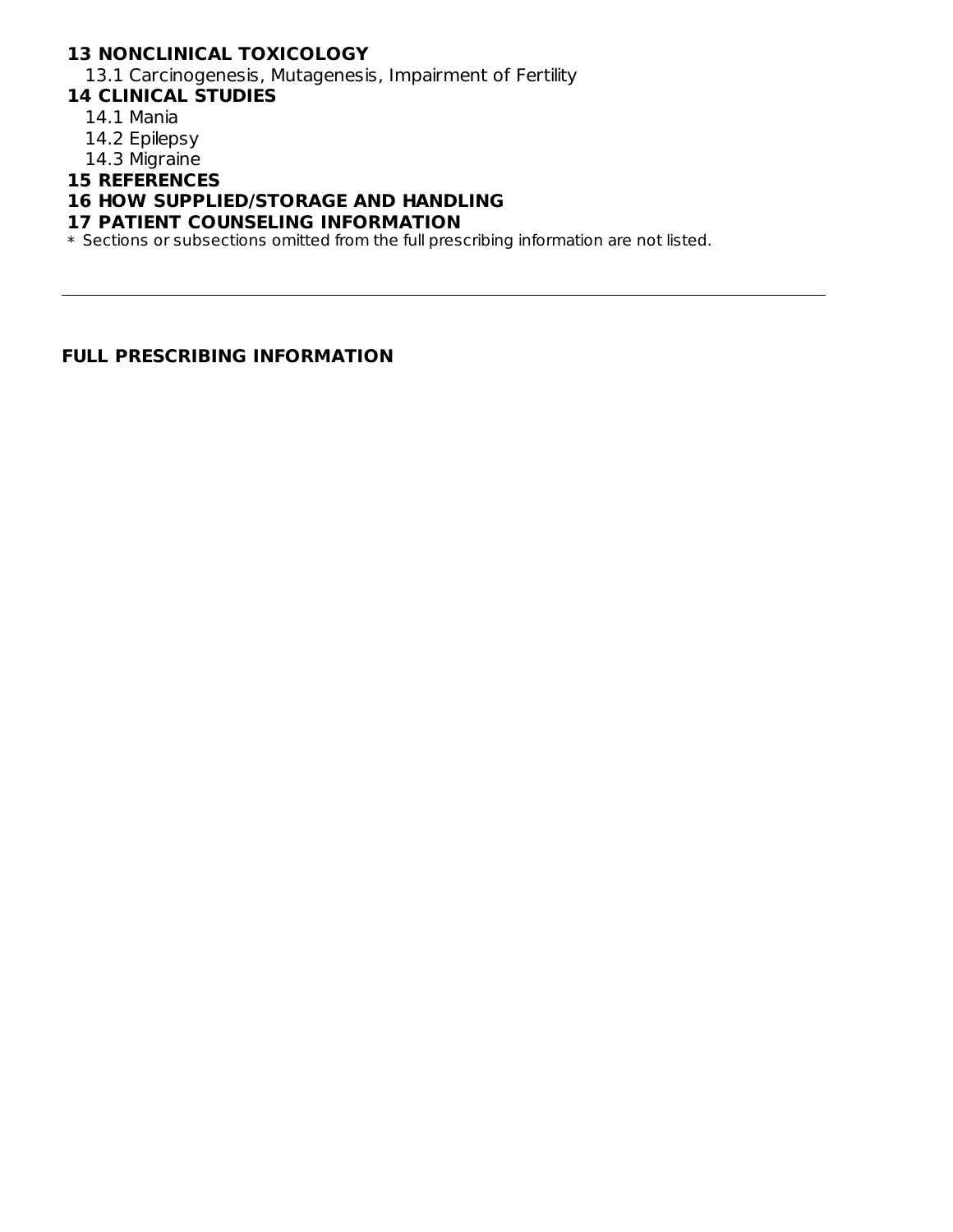#### **WARNING: LIFE THREATENING ADVERSE REACTIONS**

#### **Hepatotoxicity**

**General Population: Hepatic failure resulting in fatalities has occurred in patients receiving valproate and its derivatives. These incidents usually have occurred during the first six months of treatment. Serious or fatal hepatotoxicity may be preceded by non-specific symptoms such as malaise, weakness, lethargy, facial edema, anorexia, and vomiting. In patients with epilepsy, a loss of seizure control may also occur. Patients should be monitored closely for appearance of these symptoms. Serum liver tests should be performed prior to therapy and at frequent intervals thereafter, especially during the first six months [see Warnings and Precautions (5.1)].**

**Children under the age of two years are at a considerably increased risk of developing fatal hepatotoxicity, especially those on multiple anticonvulsants, those with congenital metabolic disorders, those with severe seizure disorders accompanied by mental retardation, and those with organic brain disease. When divalproex sodium extended-release tablets are used in this patient group, it should be used with extreme caution and as a sole agent. The benefits of therapy should be weighed against the risks. The incidence of fatal hepatotoxicity decreases considerably in progressively older patient groups.**

**Patients with Mitochondrial Disease: There is an increased risk of valproate-induced acute liver failure and resultant deaths in patients with hereditary neurometabolic syndromes caused by DNA mutations of the mitochondrial DNA Polymerase γ (POLG) gene (e.g. Alpers Huttenlocher Syndrome). Divalproex sodium extended-release tablets are contraindicated in patients known to have mitochondrial disorders caused by POLG mutations and children under two years of age who are clinically suspected of having a mitochondrial disorder [see Contraindications (4)]. In patients over two years of age who are clinically suspected of having a hereditary mitochondrial disease, divalproex sodium extended-release tablets should only be used after other anticonvulsants have failed. This older group of patients should be closely monitored during treatment with divalproex sodium extendedrelease tablets for the development of acute liver injury with regular clinical assessments and serum liver testing. POLG mutation screening should be performed in accordance with current clinical practice [see Warnings and Precautions (5.1)].**

#### **Fetal Risk**

**Valproate can cause major congenital malformations, particularly neural tube defects (e.g., spina bifida). In addition, valproate can cause decreased IQ scores and neurodevelopmental disorders following in utero exposure.**

**Valproate is therefore contraindicated for prophylaxis of migraine headaches in pregnant women and in women of childbearing potential who are not using effective contraception [see Contraindications (4)]. Valproate should not be used to treat women with epilepsy or bipolar disorder who are pregnant or who plan to become pregnant unless other medications have failed to provide adequate symptom control or are otherwise unacceptable.**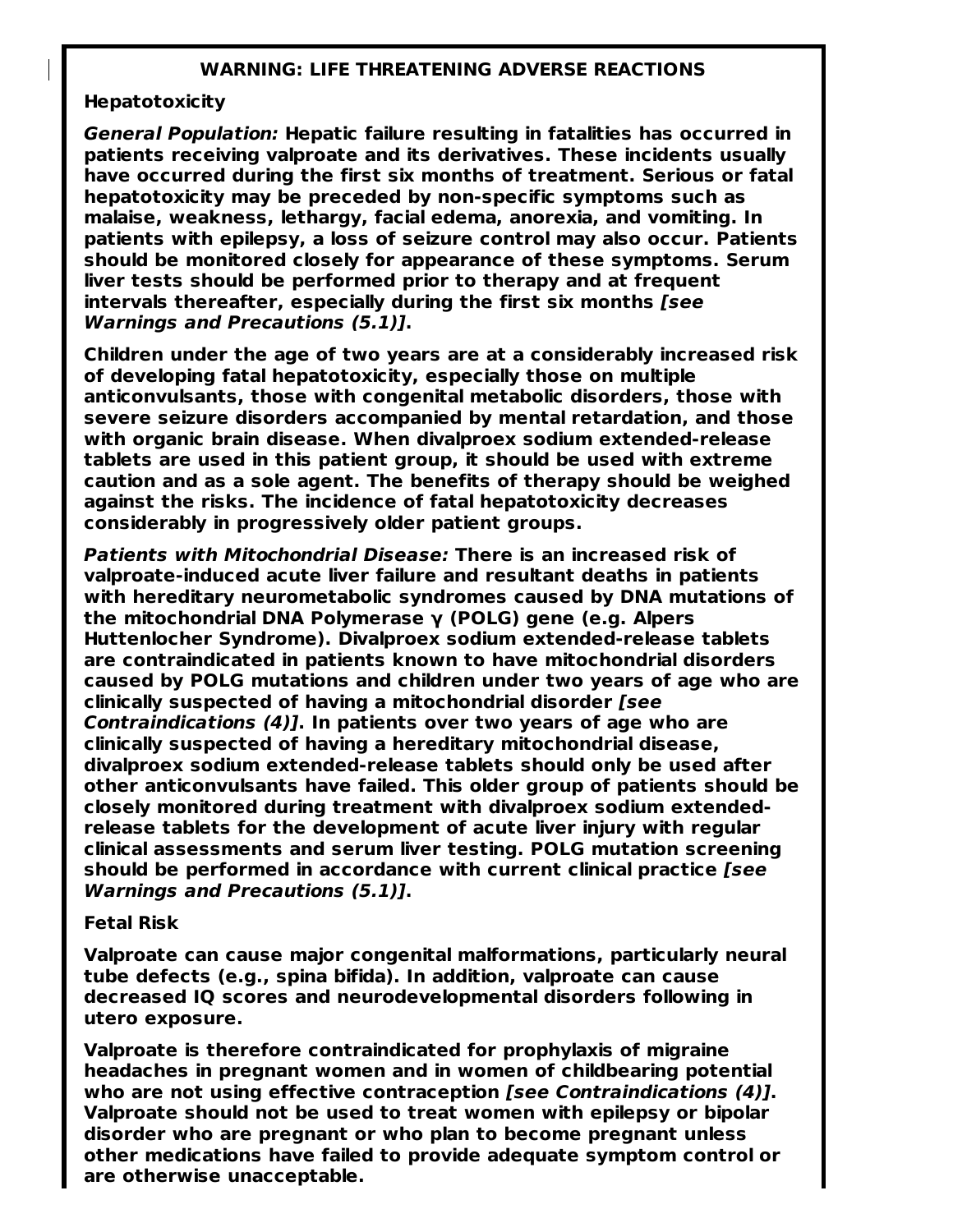**Valproate should not be administered to a woman of childbearing potential unless other medications have failed to provide adequate symptom control or are otherwise unacceptable. In such situations, effective contraception should be used [see Warnings and Precautions (5.2, 5.3, 5.4)].**

**A Medication Guide describing the risks of valproate is available for patients [see Patient Counseling Information (17)].**

#### **Pancreatitis**

**Cases of life-threatening pancreatitis have been reported in both children and adults receiving valproate. Some of the cases have been described as hemorrhagic with a rapid progression from initial symptoms to death. Cases have been reported shortly after initial use as well as after several years of use. Patients and guardians should be warned that abdominal pain, nausea, vomiting and/or anorexia can be symptoms of pancreatitis that require prompt medical evaluation. If pancreatitis is diagnosed, valproate should ordinarily be discontinued. Alternative treatment for the underlying medical condition should be initiated as clinically indicated [see Warnings and Precautions (5.5)].**

### **1 INDICATIONS AND USAGE**

#### **1.1 Mania**

Divalproex sodium extended-release tablets are valproate and are indicated for the treatment of acute manic or mixed episodes associated with bipolar disorder, with or without psychotic features. A manic episode is a distinct period of abnormally and persistently elevated, expansive, or irritable mood. Typical symptoms of mania include pressure of speech, motor hyperactivity, reduced need for sleep, flight of ideas, grandiosity, poor judgment, aggressiveness, and possible hostility. A mixed episode is characterized by the criteria for a manic episode in conjunction with those for a major depressive episode (depressed mood, loss of interest or pleasure in nearly all activities).

The efficacy of divalproex sodium extended-release tablets are based in part on studies of divalproex sodium delayed-release tablets in this indication, and was confirmed in a 3 week trial with patients meeting DSM-IV TR criteria for bipolar I disorder, manic or mixed type, who were hospitalized for acute mania [see Clinical Studies (14.1)].

The effectiveness of valproate for long-term use in mania, i.e., more than 3 weeks, has not been demonstrated in controlled clinical trials. Therefore, healthcare providers who elect to use divalproex sodium extended-release tablets for extended periods should continually reevaluate the long-term risk-benefits of the drug for the individual patient.

### **1.2 Epilepsy**

Divalproex sodium extended-release tablets are indicated as monotherapy and adjunctive therapy in the treatment of adult patients and pediatric patients down to the age of 10 years with complex partial seizures that occur either in isolation or in association with other types of seizures. Divalproex sodium extended-release tablets are also indicated for use as sole and adjunctive therapy in the treatment of simple and complex absence seizures in adults and children 10 years of age or older, and adjunctively in adults and children 10 years of age or older with multiple seizure types that include absence seizures.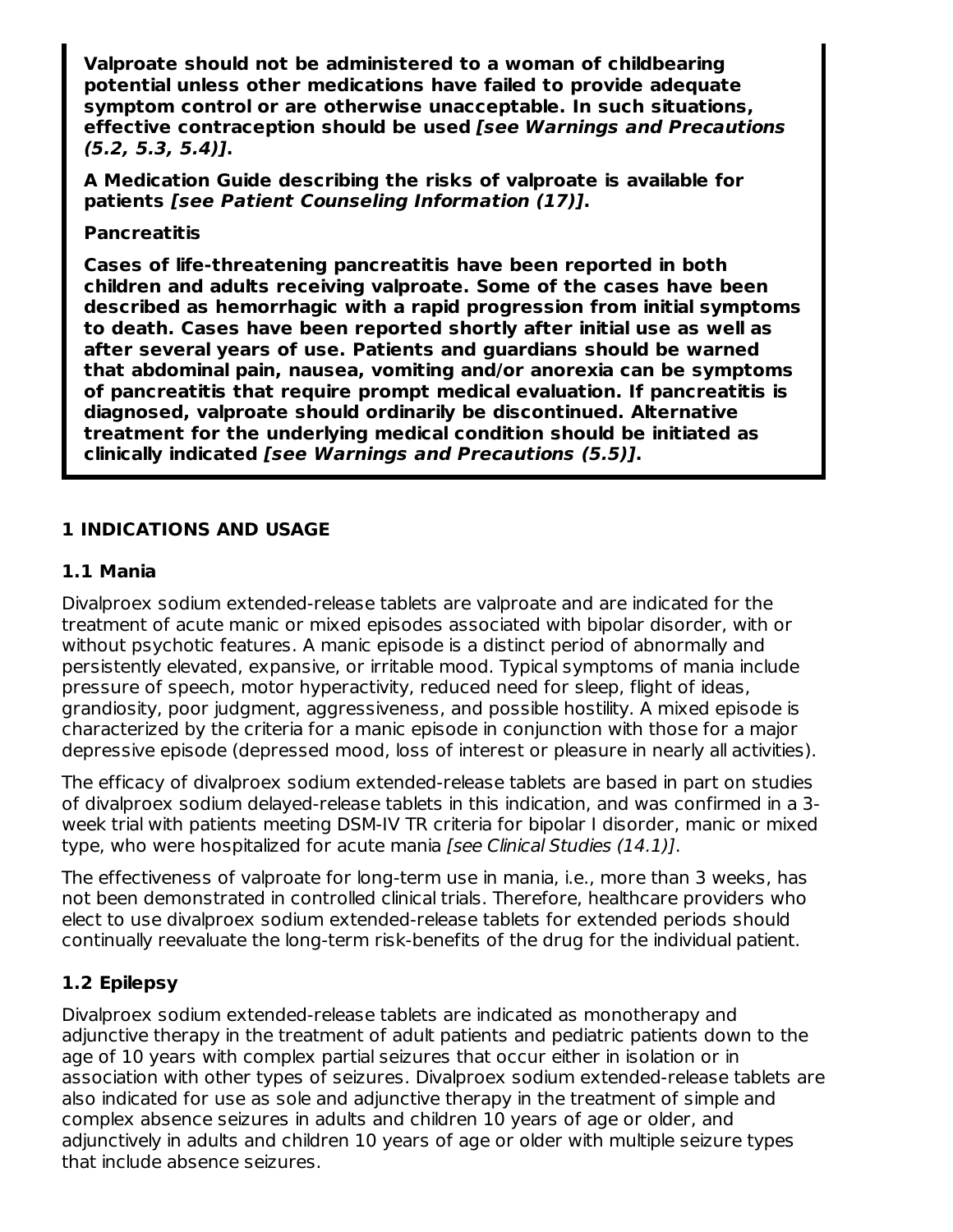Simple absence is defined as very brief clouding of the sensorium or loss of consciousness accompanied by certain generalized epileptic discharges without other detectable clinical signs. Complex absence is the term used when other signs are also present.

# **1.3 Migraine**

Divalproex sodium extended-release tablets are indicated for prophylaxis of migraine headaches. There is no evidence that divalproex sodium extended-release tablets are useful in the acute treatment of migraine headaches.

# **1.4 Important Limitations**

Because of the risk to the fetus of decreased IQ, neurodevelopmental disorders, neural tube defects, and other major congenital malformations, which may occur very early in pregnancy, valproate should not be used to treat women with epilepsy or bipolar disorder who are pregnant or who plan to become pregnant unless other medications have failed to provide adequate symptom control or are otherwise unacceptable. Valproate should not be administered to a woman of childbearing potential unless other medications have failed to provide adequate symptom control or are otherwise unacceptable [see Warnings and Precautions (5.2, 5.3, 5.4), Use in Specific Populations (8.1), and Patient Counseling Information (17)].

For prophylaxis of migraine headaches, divalproex sodium extended-release tablet is contraindicated in women who are pregnant and in women of childbearing potential who are not using effective contraception [see Contraindications (4)].

# **2 DOSAGE AND ADMINISTRATION**

Divalproex sodium extended-release tablet is an extended-release product intended for once-a-day oral administration. Divalproex sodium extended-release tablets should be swallowed whole and should not be crushed or chewed.

# **2.1 Mania**

Divalproex sodium extended-release tablets are administered orally. The recommended initial dose is 25 mg/kg/day given once daily. The dose should be increased as rapidly as possible to achieve the lowest therapeutic dose which produces the desired clinical effect or the desired range of plasma concentrations. In a placebo-controlled clinical trial of acute mania or mixed type, patients were dosed to a clinical response with a trough plasma concentration between 85 and 125 mcg/mL. The maximum recommended dosage is 60 mg/kg/day.

There is no body of evidence available from controlled trials to guide a clinician in the longer term management of a patient who improves during divalproex sodium extended-release tablet treatment of an acute manic episode. While it is generally agreed that pharmacological treatment beyond an acute response in mania is desirable, both for maintenance of the initial response and for prevention of new manic episodes, there are no data to support the benefits of divalproex sodium extended-release tablets in such longer-term treatment (i.e., beyond 3 weeks).

# **2.2 Epilepsy**

Divalproex sodium extended-release tablets are administered orally, and must be swallowed whole. As divalproex sodium extended-release tablets dosage is titrated upward, concentrations of clonazepam, diazepam, ethosuximide, lamotrigine, tolbutamide, phenobarbital, carbamazepine, and/or phenytoin may be affected [see Drug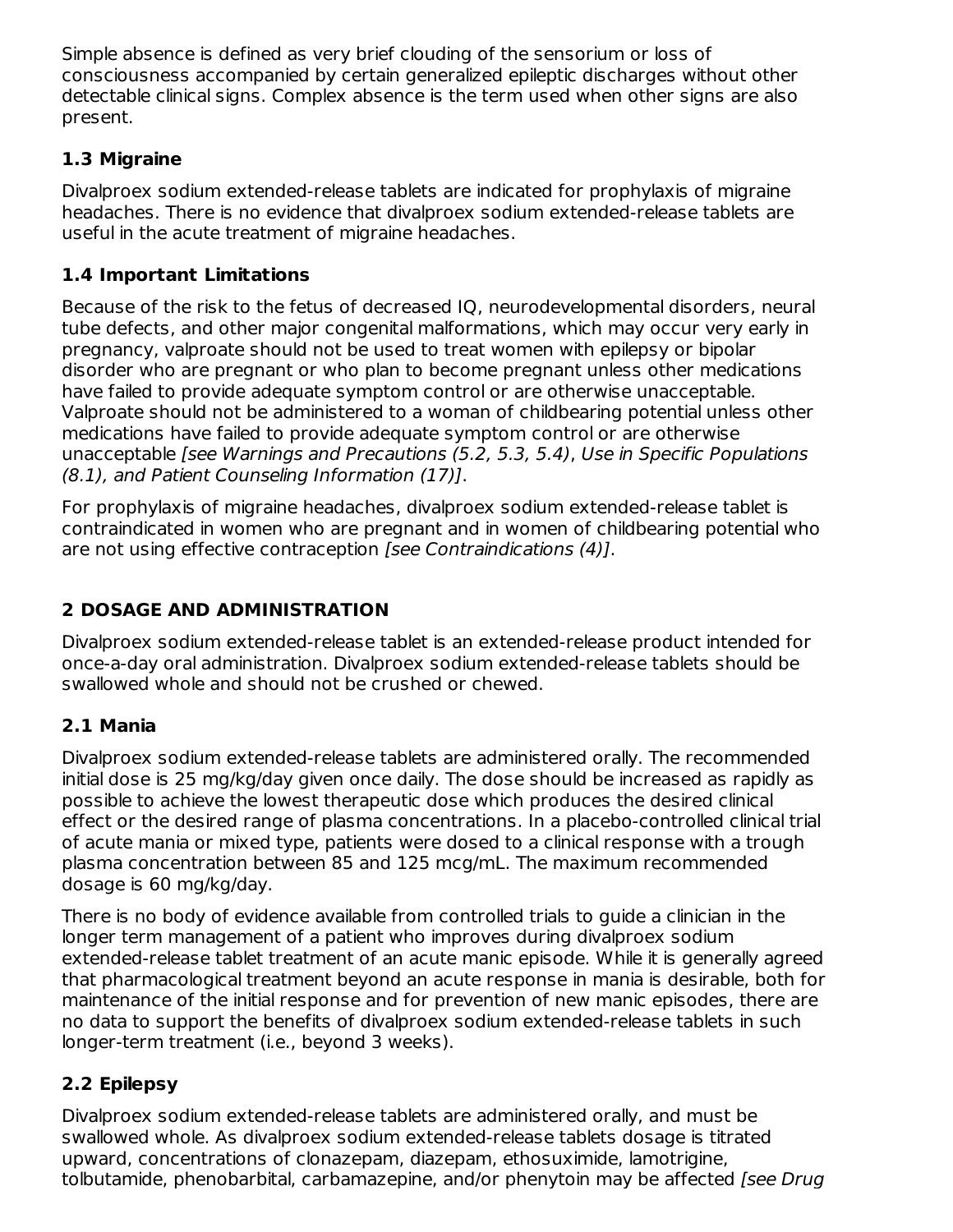# **Complex Partial Seizures**

For adults and children 10 years of age or older.

# **Monotherapy (Initial Therapy):**

Divalproex sodium extended-release tablets have not been systematically studied as initial therapy. Patients should initiate therapy at 10 to 15 mg/kg/day. The dosage should be increased by 5 to 10 mg/kg/week to achieve optimal clinical response. Ordinarily, optimal clinical response is achieved at daily doses below 60 mg/kg/day. If satisfactory clinical response has not been achieved, plasma levels should be measured to determine whether or not they are in the usually accepted therapeutic range (50 to 100 mcg/mL). No recommendation regarding the safety of valproate for use at doses above 60 mg/kg/day can be made.

The probability of thrombocytopenia increases significantly at total trough valproate plasma concentrations above 110 mcg/mL in females and 135 mcg/mL in males. The benefit of improved seizure control with higher doses should be weighed against the possibility of a greater incidence of adverse reactions.

### **Conversion to Monotherapy:**

Patients should initiate therapy at 10 to 15 mg/kg/day. The dosage should be increased by 5 to 10 mg/kg/week to achieve optimal clinical response. Ordinarily, optimal clinical response is achieved at daily doses below 60 mg/kg/day. If satisfactory clinical response has not been achieved, plasma levels should be measured to determine whether or not they are in the usually accepted therapeutic range (50 to 100 mcg/mL). No recommendation regarding the safety of valproate for use at doses above 60 mg/kg/day can be made.

Concomitant antiepilepsy drug (AED) dosage can ordinarily be reduced by approximately 25% every 2 weeks. This reduction may be started at initiation of divalproex sodium extended-release tablets therapy, or delayed by 1 to 2 weeks if there is a concern that seizures are likely to occur with a reduction. The speed and duration of withdrawal of the concomitant AED can be highly variable, and patients should be monitored closely during this period for increased seizure frequency.

### **Adjunctive Therapy:**

Divalproex sodium extended-release tablets may be added to the patient's regimen at a dosage of 10 to 15 mg/kg/day. The dosage may be increased by 5 to 10 mg/kg/week to achieve optimal clinical response. Ordinarily, optimal clinical response is achieved at daily doses below 60 mg/kg/day. If satisfactory clinical response has not been achieved, plasma levels should be measured to determine whether or not they are in the usually accepted therapeutic range (50 to 100 mcg/mL). No recommendation regarding the safety of valproate for use at doses above 60 mg/kg/day can be made.

In a study of adjunctive therapy for complex partial seizures in which patients were receiving either carbamazepine or phenytoin in addition to valproate, no adjustment of carbamazepine or phenytoin dosage was needed [see Clinical Studies (14.2)]. However, since valproate may interact with these or other concurrently administered AEDs as well as other drugs, periodic plasma concentration determinations of concomitant AEDs are recommended during the early course of therapy [see Drug Interactions (7)].

### **Simple and Complex Absence Seizures**

The recommended initial dose is 15 mg/kg/day, increasing at one week intervals by 5 to 10 mg/kg/day until seizures are controlled or side effects preclude further increases.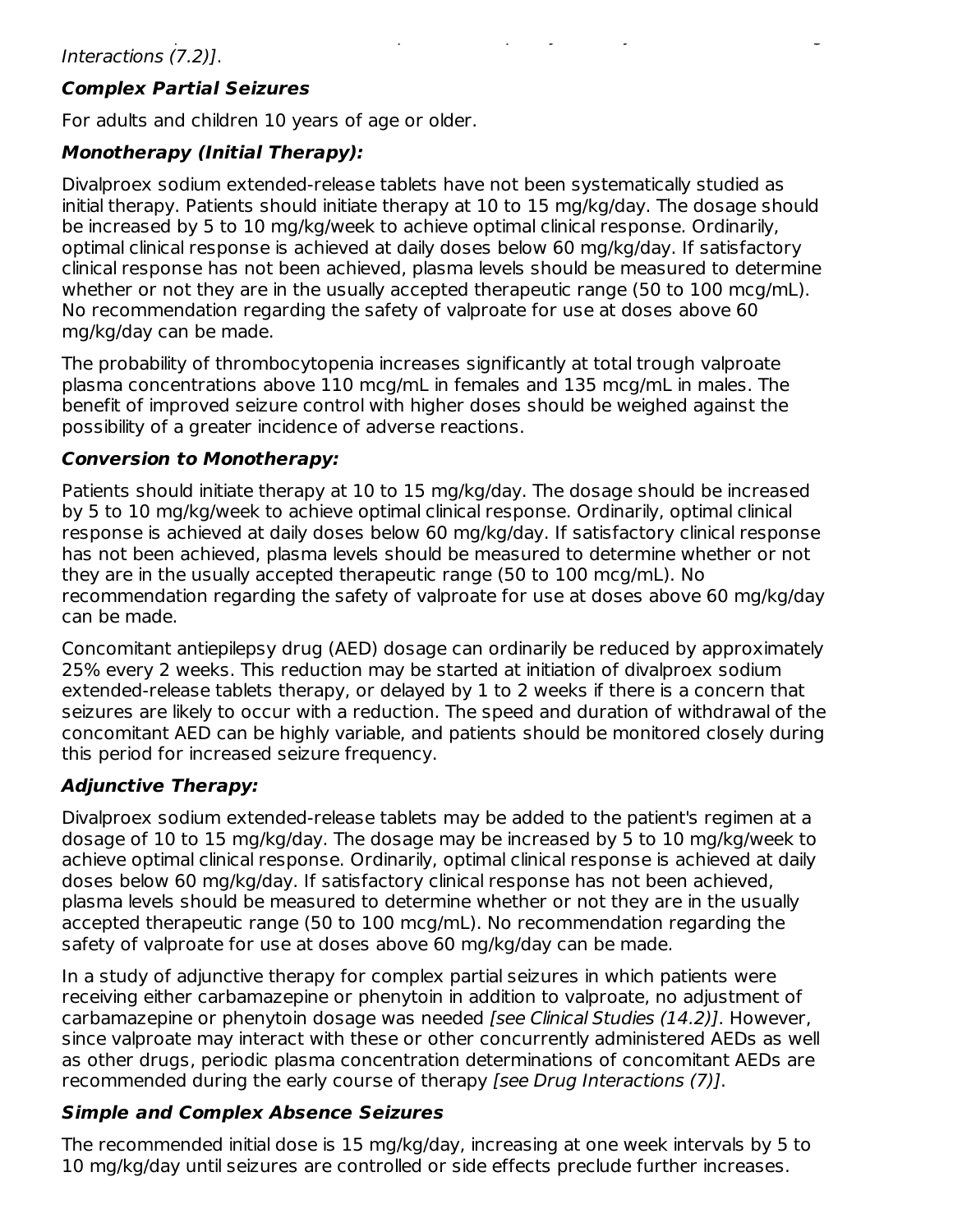The maximum recommended dosage is 60 mg/kg/day.

A good correlation has not been established between daily dose, serum concentrations, and therapeutic effect. However, therapeutic valproate serum concentration for most patients with absence seizures is considered to range from 50 to 100 mcg/mL. Some patients may be controlled with lower or higher serum concentrations [see Clinical Pharmacology (12.3)].

As divalproex sodium extended-release tablets dosage is titrated upward, blood concentrations of phenobarbital and/or phenytoin may be affected [see Drug Interactions (7.2)].

Antiepilepsy drugs should not be abruptly discontinued in patients in whom the drug is administered to prevent major seizures because of the strong possibility of precipitating status epilepticus with attendant hypoxia and threat to life.

# **2.3 Migraine**

Divalproex sodium extended-release tablets are indicated for prophylaxis of migraine headaches in adults.

The recommended starting dose is 500 mg once daily for 1 week, thereafter increasing to 1,000 mg once daily. Although doses other than 1,000 mg once daily of divalproex sodium extended-release tablets have not been evaluated in patients with migraine, the effective dose range of divalproex sodium delayed-release tablets in these patients is 500 to 1,000 mg/day. As with other valproate products, doses of divalproex sodium extended-release tablets should be individualized and dose adjustment may be necessary. If a patient requires smaller dose adjustments than that available with divalproex sodium extended-release tablets, divalproex sodium delayed-release tablets should be used instead.

#### **2.4 Conversion from Divalproex Sodium Delayed-Release Tablets to Divalproex Sodium Extended-Release Tablets**

In adult patients and pediatric patients 10 years of age or older with epilepsy previously receiving divalproex sodium delayed-release tablets, divalproex sodium extended-release tablets should be administered once-daily using a dose 8 to 20% higher than the total daily dose of divalproex sodium delayed-release tablets (Table 1). For patients whose divalproex sodium delayed-release tablets total daily dose cannot be directly converted to divalproex sodium extended-release tablets, consideration may be given at the clinician's discretion to increase the patient's divalproex sodium delayed-release tablets total daily dose to the next higher dosage before converting to the appropriate total daily dose of divalproex sodium extended-release tablets.

| <b>Divalproex Sodium Delayed-Release</b><br><b>Tablets</b> | <b>Divalproex Sodium Extended-Release</b><br><b>Tablets</b> |
|------------------------------------------------------------|-------------------------------------------------------------|
| <b>Total Daily Dose (mg)</b>                               | (mg)                                                        |
| 500 <sup>*</sup> to 625                                    | 750                                                         |
| 750* to 875                                                | 1,000                                                       |
| $1,000^*$ to 1,125                                         | 1,250                                                       |
| 1,250 to $1,375$                                           | 1,500                                                       |
| 1,500 to 1,625                                             | 1,750                                                       |
| 1,750                                                      | 2,000                                                       |
| $1,875$ to 2,000                                           | 2,250                                                       |

### **Table 1. Dose Conversion**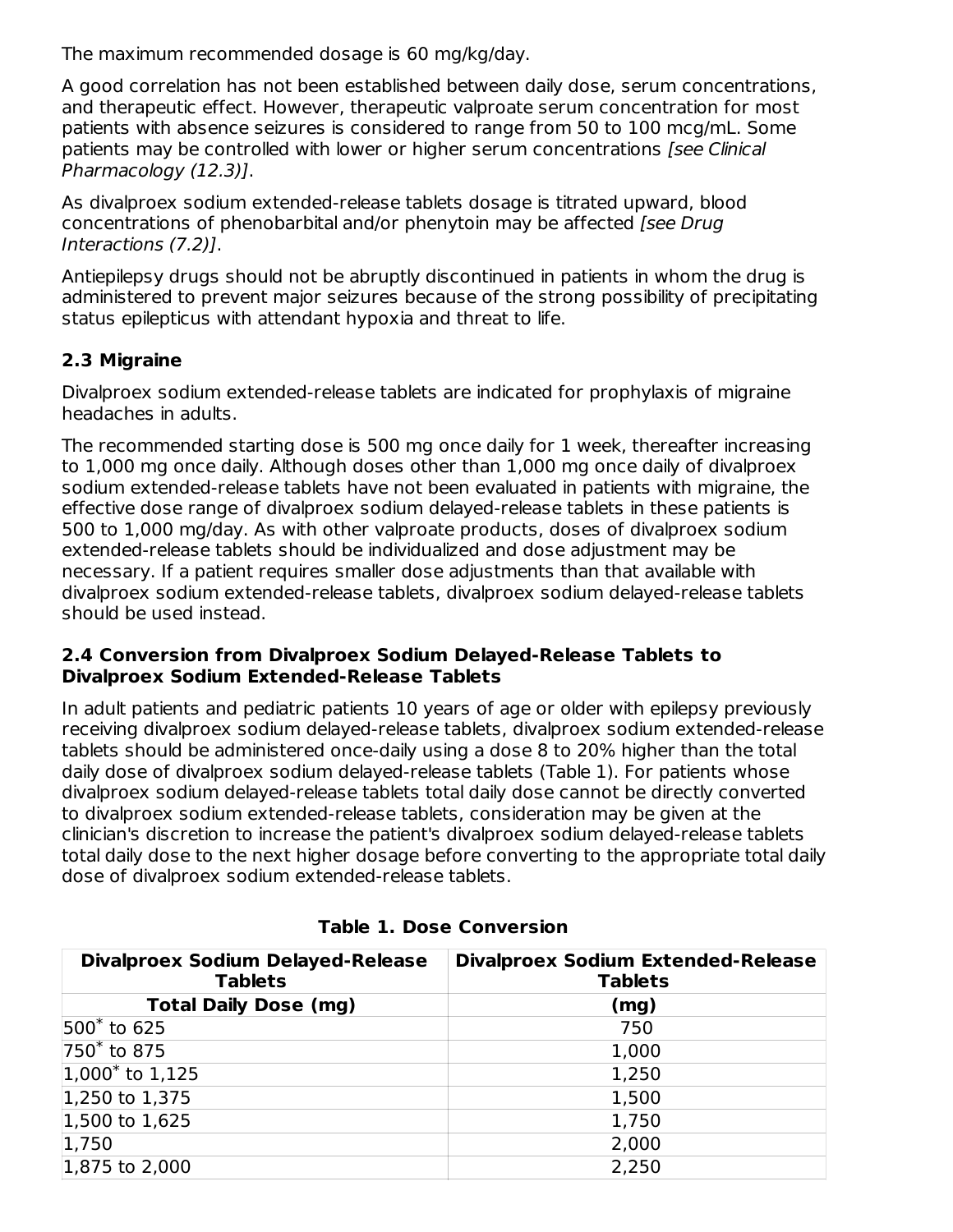| $2,125$ to 2,250 | 2,500 |
|------------------|-------|
| 2,375            | 2,750 |
| 2,500 to 2,750   | 3,000 |
| 2,875            | 3,250 |
| $3,000$ to 3,125 | 3,500 |

\* These total daily doses of divalproex sodium delayed-release tablets cannot be directly converted to an 8 to 20% higher total daily dose of divalproex sodium extended-release tablets because the required dosing strengths of divalproex sodium extended-release tablets are not available. Consideration may be given at the clinician's discretion to increase the patient's divalproex sodium delayed-release tablets total daily dose to the next higher dosage before converting to the appropriate total daily dose of divalproex sodium extended-release tablets.

There is insufficient data to allow a conversion factor recommendation for patients with divalproex sodium delayed-release tablets doses above 3,125 mg/day. Plasma valproate  $\mathsf{C}_{\mathsf{min}}$  concentrations for divalproex sodium extended-release tablets on average are equivalent to divalproex sodium delayed-release tablets, but may vary across patients after conversion. If satisfactory clinical response has not been achieved, plasma levels should be measured to determine whether or not they are in the usually accepted therapeutic range (50 to 100 mcg/mL) [see Clinical Pharmacology (12.2)].

# **2.5 General Dosing Advice**

### **Dosing in Elderly Patients**

Due to a decrease in unbound clearance of valproate and possibly a greater sensitivity to somnolence in the elderly, the starting dose should be reduced in these patients. Starting doses in the elderly lower than 250 mg can only be achieved by the use of divalproex sodium delayed-release tablets. Dosage should be increased more slowly and with regular monitoring for fluid and nutritional intake, dehydration, somnolence, and other adverse reactions. Dose reductions or discontinuation of valproate should be considered in patients with decreased food or fluid intake and in patients with excessive somnolence. The ultimate therapeutic dose should be achieved on the basis of both tolerability and clinical response [see Warnings and Precautions (5.14), Use in Specific Populations (8.5), and Clinical Pharmacology (12.3)].

### **Dose-Related Adverse Reactions**

The frequency of adverse effects (particularly elevated liver enzymes and thrombocytopenia) may be dose-related. The probability of thrombocytopenia appears to increase significantly at total valproate concentrations of  $\geq 110$  mcg/mL (females) or ≥ 135 mcg/mL (males) [see Warnings and Precautions (5.8)]. The benefit of improved therapeutic effect with higher doses should be weighed against the possibility of a greater incidence of adverse reactions.

#### **G. I. Irritation**

Patients who experience G.I. irritation may benefit from administration of the drug with food or by slowly building up the dose from an initial low level.

### **Compliance**

Patients should be informed to take divalproex sodium extended-release tablets every day as prescribed. If a dose is missed it should be taken as soon as possible, unless it is almost time for the next dose. If a dose is skipped, the patient should not double the next dose.

### **2.6 Dosing in Patients Taking Rufinamide**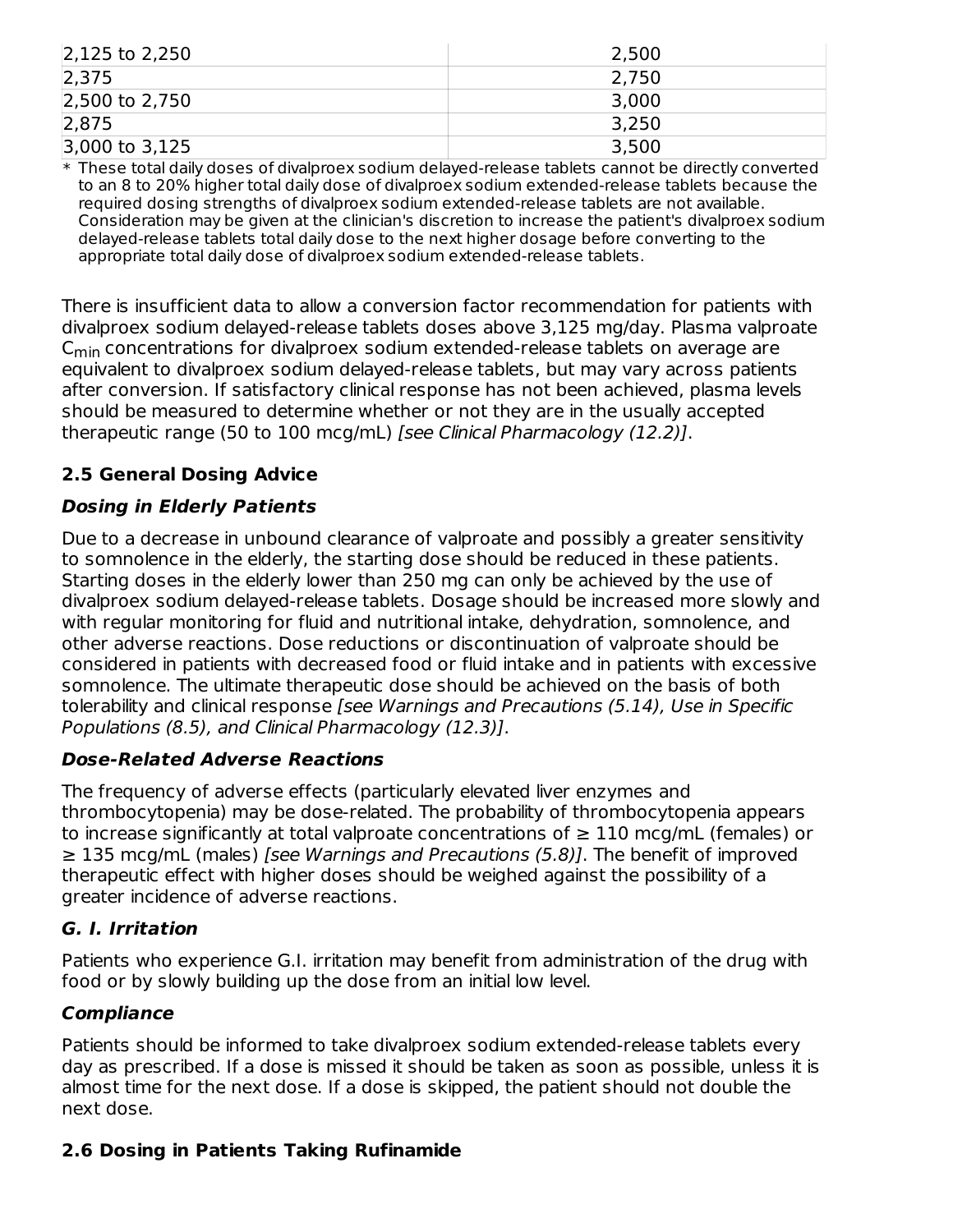Patients stabilized on rufinamide before being prescribed valproate should begin valproate therapy at a low dose, and titrate to a clinically effective dose [see Drug] Interactions (7.2)].

# **3 DOSAGE FORMS AND STRENGTHS**

Divalproex sodium extended-release tablets USP, 250 mg are available as white, oval shaped, film coated tablets, imprinted "L088" on one side and plain on the other side. Each extended-release tablet contains divalproex sodium equivalent to 250 mg of valproic acid.

Divalproex sodium extended-release tablets USP, 500 mg are available as grey colored, oval shaped, film coated tablets, imprinted "L089" on one side and plain on the other side. Each extended-release tablet contains divalproex sodium equivalent to 500 mg of valproic acid.

# **4 CONTRAINDICATIONS**

- Divalproex sodium extended-release tablets should not be administered to patients  $\bullet$ with hepatic disease or significant hepatic dysfunction [see Warnings and Precautions  $(5.1)$ .
- Divalproex sodium extended-release tablets are contraindicated in patients known to have mitochondrial disorders caused by mutations in mitochondrial DNA polymerase γ (POLG; e.g, Alpers-Huttenlocher Syndrome) and children under two years of age who are suspected of having a POLG-related disorder [see Warnings and Precautions (5.1)] .
- Divalproex sodium extended-release tablets are contraindicated in patients with known hypersensitivity to the drug [see Warnings and Precautions (5.12)].
- Divalproex sodium extended-release tablets are contraindicated in patients with known urea cycle disorders [see Warnings and Precautions (5.6)].
- For use in prophylaxis of migraine headaches: Divalproex sodium extended-release tablet is contraindicated in women who are pregnant and in women of childbearing potential who are not using effective contraception [see Warnings and Precautions (5.2, 5.3, 5.4) and Use in Specific Populations (8.1)] .

# **5 WARNINGS AND PRECAUTIONS**

### **5.1 Hepatotoxicity**

### **General Information on Hepatotoxicity**

Hepatic failure resulting in fatalities has occurred in patients receiving valproate. These incidents usually have occurred during the first six months of treatment. Serious or fatal hepatotoxicity may be preceded by non-specific symptoms such as malaise, weakness, lethargy, facial edema, anorexia, and vomiting. In patients with epilepsy, a loss of seizure control may also occur.

Patients should be monitored closely for appearance of these symptoms. Serum liver tests should be performed prior to therapy and at frequent intervals thereafter, especially during the first six months of valproate therapy. However, healthcare providers should not rely totally on serum biochemistry since these tests may not be abnormal in all instances, but should also consider the results of careful interim medical history and physical examination.

Caution should be observed when administering valproate products to patients with a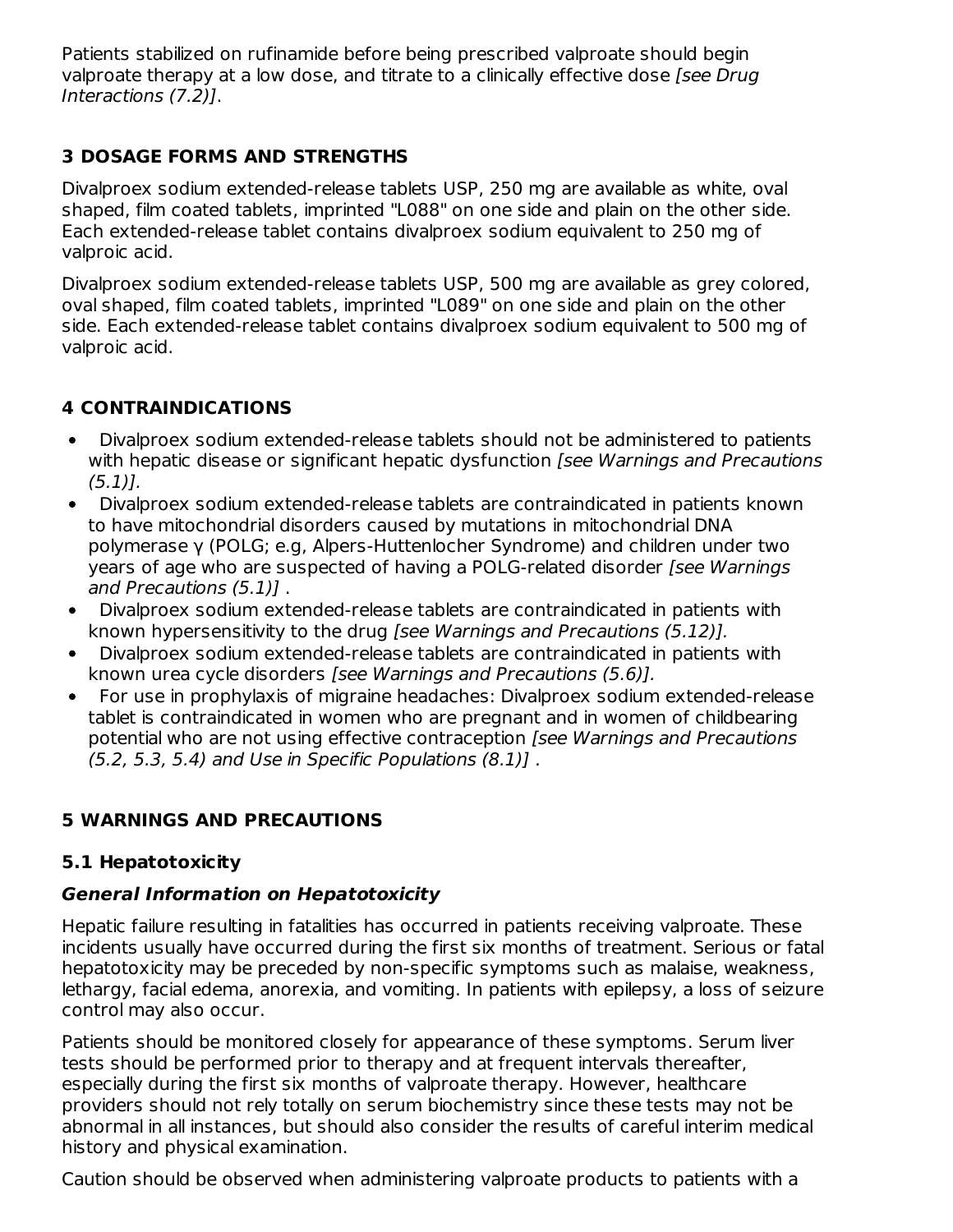Caution should be observed when administering valproate products to patients with a prior history of hepatic disease. Patients on multiple anticonvulsants, children, those with congenital metabolic disorders, those with severe seizure disorders accompanied by mental retardation, and those with organic brain disease may be at particular risk. See below, "Patients with Known or Suspected Mitochondrial Disease."

Experience has indicated that children under the age of two years are at a considerably increased risk of developing fatal hepatotoxicity, especially those with the aforementioned conditions. When divalproex sodium extended-release tablets are used in this patient group, it should be used with extreme caution and as a sole agent. The benefits of therapy should be weighed against the risks. In progressively older patient groups experience in epilepsy has indicated that the incidence of fatal hepatotoxicity decreases considerably.

# **Patients with Known or Suspected Mitochondrial Disease**

Divalproex sodium extended-release tablets are contraindicated in patients known to have mitochondrial disorders caused by POLG mutations and children under two years of age who are clinically suspected of having a mitochondrial disorder [see Contraindications (4)]. Valproate-induced acute liver failure and liver-related deaths have been reported in patients with hereditary neurometabolic syndromes caused by mutations in the gene for mitochondrial DNA polymerase γ (POLG) (e.g., Alpers-Huttenlocher Syndrome) at a higher rate than those without these syndromes. Most of the reported cases of liver failure in patients with these syndromes have been identified in children and adolescents.

POLG-related disorders should be suspected in patients with a family history or suggestive symptoms of a POLG-related disorder, including but not limited to unexplained encephalopathy, refractory epilepsy (focal, myoclonic), status epilepticus at presentation, developmental delays, psychomotor regression, axonal sensorimotor neuropathy, myopathy cerebellar ataxia, ophthalmoplegia, or complicated migraine with occipital aura. POLG mutation testing should be performed in accordance with current clinical practice for the diagnostic evaluation of such disorders. The A467T and W748S mutations are present in approximately 2/3 of patients with autosomal recessive POLGrelated disorders.

In patients over two years of age who are clinically suspected of having a hereditary mitochondrial disease, divalproex sodium extended-release tablets should only be used after other anticonvulsants have failed. This older group of patients should be closely monitored during treatment with divalproex sodium extended-release tablets for the development of acute liver injury with regular clinical assessments and serum liver test monitoring.

The drug should be discontinued immediately in the presence of significant hepatic dysfunction, suspected or apparent. In some cases, hepatic dysfunction has progressed in spite of discontinuation of drug [see Boxed Warning and Contraindications  $(4)$ ].

# **5.2 Structural Birth Defects**

Valproate can cause fetal harm when administered to a pregnant woman. Pregnancy registry data show that maternal valproate use can cause neural tube defects and other structural abnormalities (e.g., craniofacial defects, cardiovascular malformations, hypospadias, limb malformations). The rate of congenital malformations among babies born to mothers using valproate is about four times higher than the rate among babies born to epileptic mothers using other anti-seizure monotherapies. Evidence suggests that folic acid supplementation prior to conception and during the first trimester of pregnancy decreases the risk for congenital neural tube defects in the general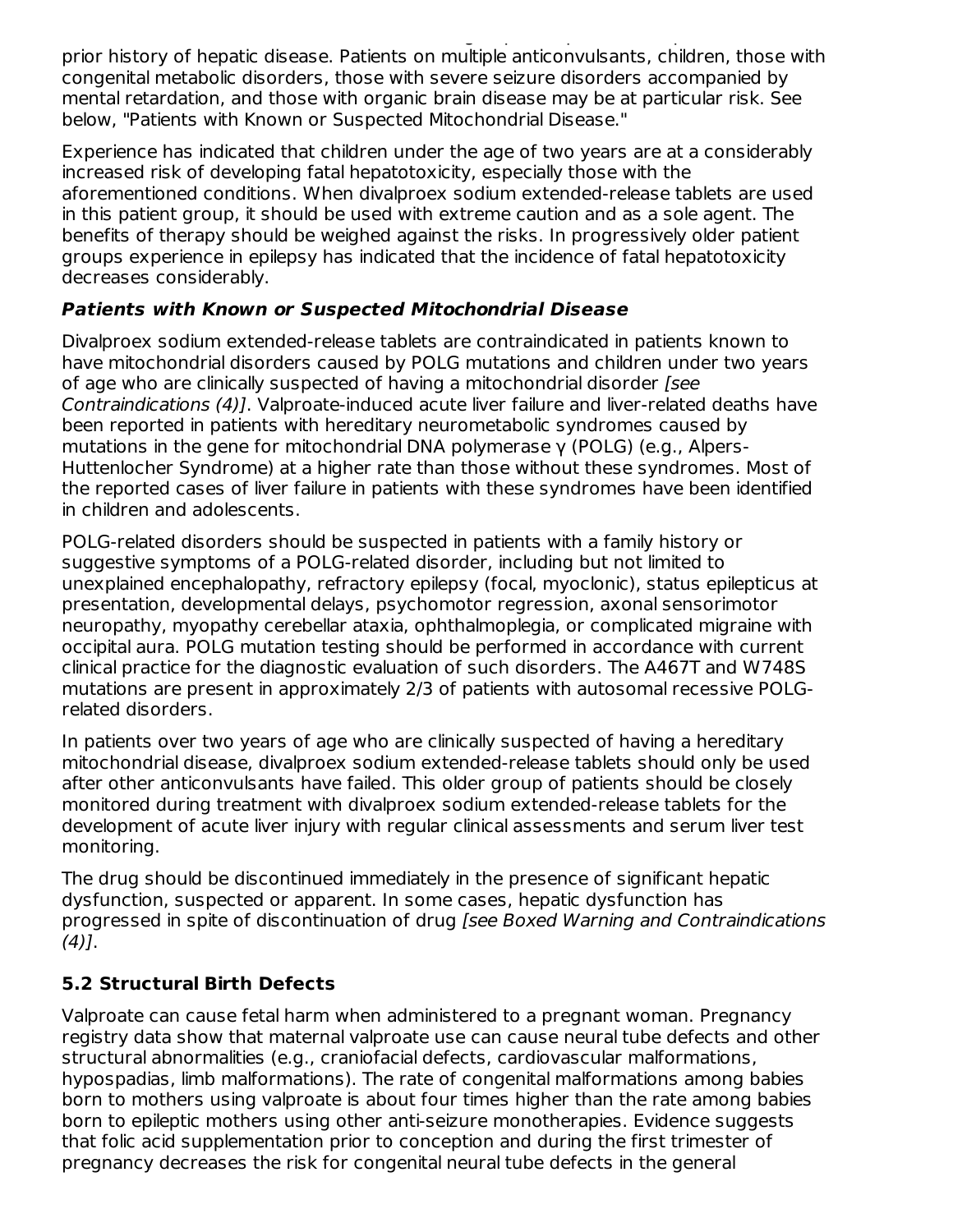# **5.3 Decreased IQ Following in utero Exposure**

Valproate can cause decreased IQ scores following in utero exposure. Published epidemiological studies have indicated that children exposed to valproate in utero have lower cognitive test scores than children exposed in utero to either another antiepileptic drug or to no antiepileptic drugs. The largest of these studies $<sup>1</sup>$  is a prospective cohort</sup> study conducted in the United States and United Kingdom that found that children with prenatal exposure to valproate (n=62) had lower IQ scores at age 6 (97 [95% C.I. 94 to 101]) than children with prenatal exposure to the other antiepileptic drug monotherapy treatments evaluated: lamotrigine (108 [95% C.I. 105 to 110]), carbamazepine (105 [95% C.I. 102 to 108]), and phenytoin (108 [95% C.I. 104 to 112]). It is not known when during pregnancy cognitive effects in valproate-exposed children occur. Because the women in this study were exposed to antiepileptic drugs throughout pregnancy, whether the risk for decreased IQ was related to a particular time period during pregnancy could not be assessed.

Although all of the available studies have methodological limitations, the weight of the evidence supports the conclusion that valproate exposure in utero can cause decreased IQ in children.

In animal studies, offspring with prenatal exposure to valproate had malformations similar to those seen in humans and demonstrated neurobehavioral deficits [see Use in Specific Populations (8.1)].

# **5.4 Use in Women of Childbearing Potential**

Because of the risk to the fetus of decreased IQ, neurodevelopmental disorders, and major congenital malformations (including neural tube defects), which may occur very early in pregnancy, valproate should not be administered to a woman of childbearing potential unless other medications have failed to provide adequate symptom control or are otherwise unacceptable. This is especially important when valproate use is considered for a condition not usually associated with permanent injury or death such as prophylaxis of migraine headaches [see Contraindications (4)]. Women should use effective contraception while using valproate.

Women of childbearing potential should be counseled regularly regarding the relative risks and benefits of valproate use during pregnancy. This is especially important for women planning a pregnancy and for girls at the onset of puberty; alternative therapeutic options should be considered for these patients *[see Boxed Warning and* Use in Specific Populations (8.1)].

To prevent major seizures, valproate should not be discontinued abruptly, as this can precipitate status epilepticus with resulting maternal and fetal hypoxia and threat to life.

Evidence suggests that folic acid supplementation prior to conception and during the first trimester of pregnancy decreases the risk for congenital neural tube defects in the general population. It is not known whether the risk of neural tube defects or decreased IQ in the offspring of women receiving valproate is reduced by folic acid supplementation. Dietary folic acid supplementation both prior to conception and during pregnancy should be routinely recommended for patients using valproate.

# **5.5 Pancreatitis**

Cases of life-threatening pancreatitis have been reported in both children and adults receiving valproate. Some of the cases have been described as hemorrhagic with rapid progression from initial symptoms to death. Some cases have occurred shortly after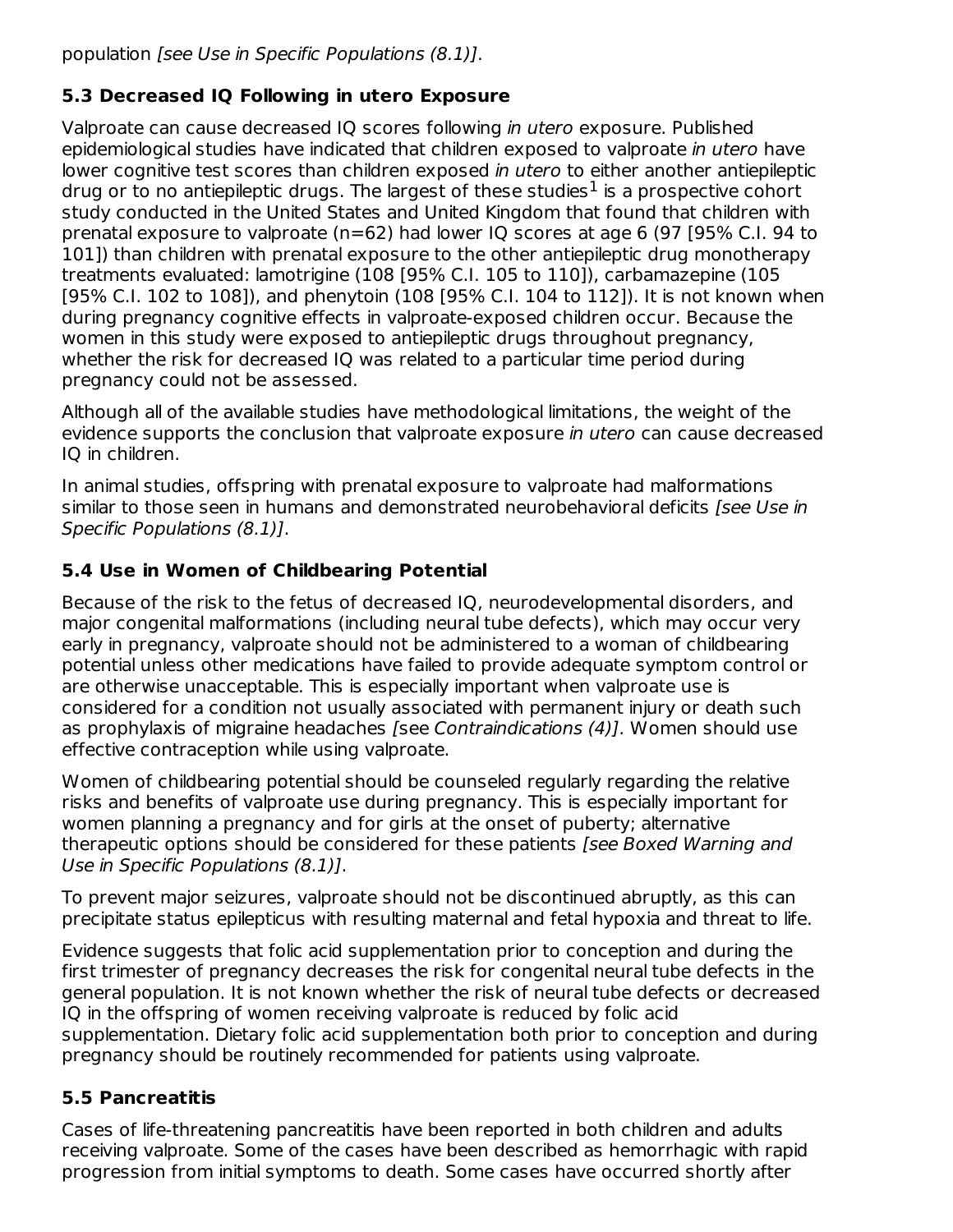initial use as well as after several years of use. The rate based upon the reported cases exceeds that expected in the general population and there have been cases in which pancreatitis recurred after rechallenge with valproate. In clinical trials, there were 2 cases of pancreatitis without alternative etiology in 2,416 patients, representing 1,044 patient-years experience. Patients and guardians should be warned that abdominal pain, nausea, vomiting, and/or anorexia can be symptoms of pancreatitis that require prompt medical evaluation. If pancreatitis is diagnosed, divalproex sodium extended-release tablets should ordinarily be discontinued. Alternative treatment for the underlying medical condition should be initiated as clinically indicated [see Boxed Warning].

# **5.6 Urea Cycle Disorders**

Divalproex sodium extended-release tablets are contraindicated in patients with known urea cycle disorders (UCD). Hyperammonemic encephalopathy, sometimes fatal, has been reported following initiation of valproate therapy in patients with urea cycle disorders, a group of uncommon genetic abnormalities, particularly ornithine transcarbamylase deficiency. Prior to the initiation of divalproex sodium extendedrelease tablets therapy, evaluation for UCD should be considered in the following patients: 1) those with a history of unexplained encephalopathy or coma, encephalopathy associated with a protein load, pregnancy-related or postpartum encephalopathy, unexplained mental retardation, or history of elevated plasma ammonia or glutamine; 2) those with cyclical vomiting and lethargy, episodic extreme irritability, ataxia, low BUN, or protein avoidance; 3) those with a family history of UCD or a family history of unexplained infant deaths (particularly males); 4) those with other signs or symptoms of UCD. Patients who develop symptoms of unexplained hyperammonemic encephalopathy while receiving valproate therapy should receive prompt treatment (including discontinuation of valproate therapy) and be evaluated for underlying urea cycle disorders [see Contraindications (4) and Warnings and Precautions (5.10)].

# **5.7 Suicidal Behavior and Ideation**

Antiepileptic drugs (AEDs), including divalproex sodium extended-release tablets, increase the risk of suicidal thoughts or behavior in patients taking these drugs for any indication. Patients treated with any AED for any indication should be monitored for the emergence or worsening of depression, suicidal thoughts or behavior, and/or any unusual changes in mood or behavior.

Pooled analyses of 199 placebo-controlled clinical trials (mono- and adjunctive therapy) of 11 different AEDs showed that patients randomized to one of the AEDs had approximately twice the risk (adjusted Relative Risk 1.8, 95% CI:1.2, 2.7) of suicidal thinking or behavior compared to patients randomized to placebo. In these trials, which had a median treatment duration of 12 weeks, the estimated incidence rate of suicidal behavior or ideation among 27,863 AED-treated patients was 0.43%, compared to 0.24% among 16,029 placebo-treated patients, representing an increase of approximately one case of suicidal thinking or behavior for every 530 patients treated. There were four suicides in drug-treated patients in the trials and none in placebotreated patients, but the number is too small to allow any conclusion about drug effect on suicide.

The increased risk of suicidal thoughts or behavior with AEDs was observed as early as one week after starting drug treatment with AEDs and persisted for the duration of treatment assessed. Because most trials included in the analysis did not extend beyond 24 weeks, the risk of suicidal thoughts or behavior beyond 24 weeks could not be assessed.

The risk of suicidal thoughts or behavior was generally consistent among drugs in the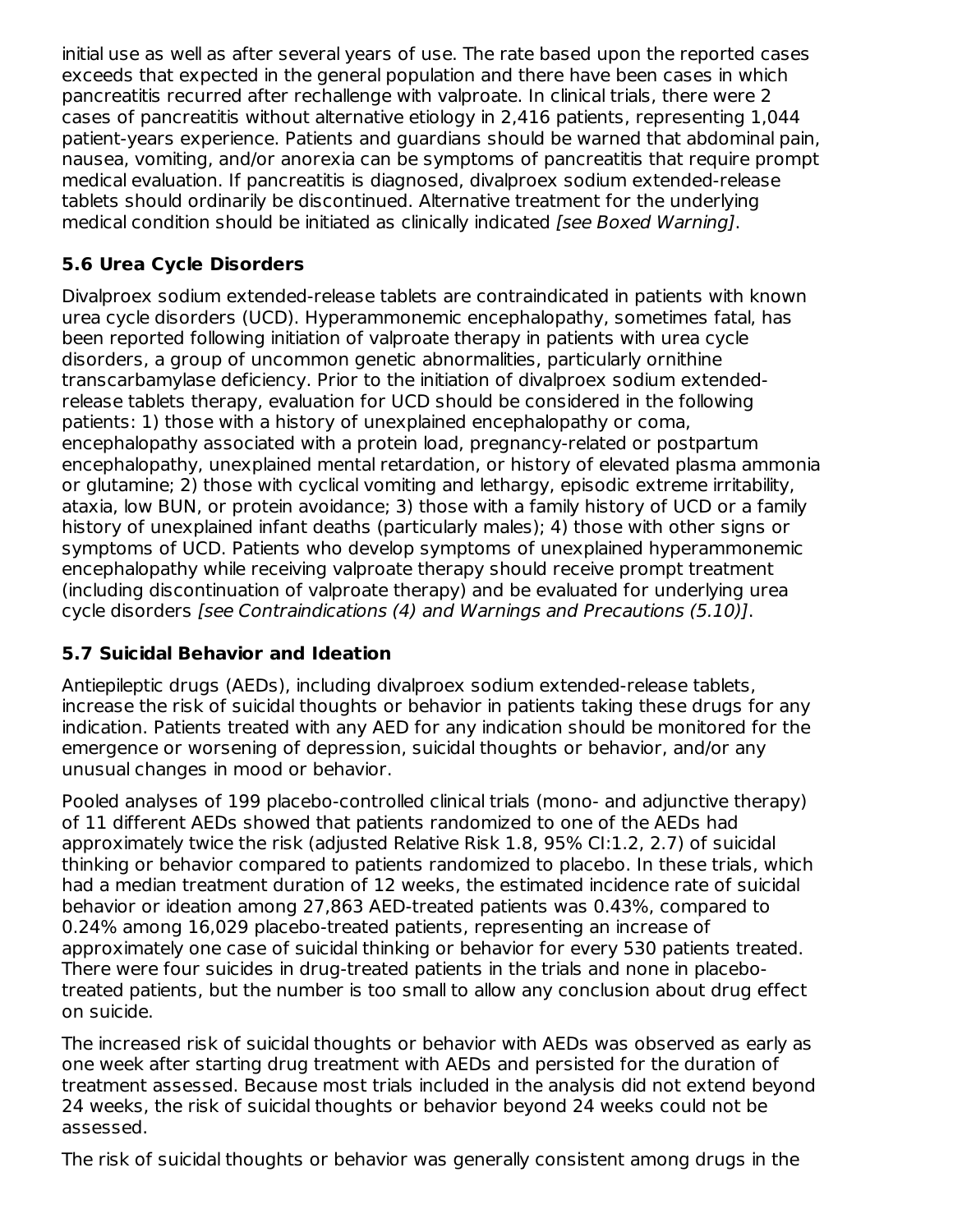data analyzed. The finding of increased risk with AEDs of varying mechanisms of action and across a range of indications suggests that the risk applies to all AEDs used for any indication. The risk did not vary substantially by age (5 to 100 years) in the clinical trials analyzed.

Table 2 shows absolute and relative risk by indication for all evaluated AEDs.

| Indication   | <b>Placebo</b><br><b>Patients</b><br>with<br>1,000<br><b>Patients</b> | <b>Drug</b><br><b>Patients</b><br>with<br>1,000<br><b>Patients</b> | <b>Relative Risk:</b><br><b>Incidence of Events</b><br>in Drug<br>Events Per Events Per Patients/Incidence in<br><b>Placebo Patients</b> | <b>Risk</b><br><b>Difference:</b><br><b>Additional Drug</b><br><b>Patients with</b><br><b>Events Per</b><br>1,000 Patients |
|--------------|-----------------------------------------------------------------------|--------------------------------------------------------------------|------------------------------------------------------------------------------------------------------------------------------------------|----------------------------------------------------------------------------------------------------------------------------|
| Epilepsy     | 1.0                                                                   | 3.4                                                                | 3.5                                                                                                                                      | 2.4                                                                                                                        |
| Psychiatric  | 5.7                                                                   | 8.5                                                                | 1.5                                                                                                                                      | 2.9                                                                                                                        |
| <b>Other</b> | 1.0                                                                   | 1.8                                                                | 1.9                                                                                                                                      | 0.9                                                                                                                        |
| Total        | 2.4                                                                   | 4.3                                                                | 1.8                                                                                                                                      | 1.9                                                                                                                        |

### **Table 2. Risk by Indication for Antiepileptic Drugs in the Pooled Analysis**

The relative risk for suicidal thoughts or behavior was higher in clinical trials for epilepsy than in clinical trials for psychiatric or other conditions, but the absolute risk differences were similar for the epilepsy and psychiatric indications.

Anyone considering prescribing divalproex sodium extended-release tablets or any other AED must balance the risk of suicidal thoughts or behavior with the risk of untreated illness. Epilepsy and many other illnesses for which AEDs are prescribed are themselves associated with morbidity and mortality and an increased risk of suicidal thoughts and behavior. Should suicidal thoughts and behavior emerge during treatment, the prescriber needs to consider whether the emergence of these symptoms in any given patient may be related to the illness being treated.

# **5.8 Bleeding and Other Hematopoietic Disorders**

Valproate is associated with dose-related thrombocytopenia. In a clinical trial of valproate as monotherapy in patients with epilepsy, 34/126 patients (27%) receiving approximately 50 mg/kg/day on average, had at least one value of platelets  $\leq 75 \times 10^9$ /L. Approximately half of these patients had treatment discontinued, with return of platelet counts to normal. In the remaining patients, platelet counts normalized with continued treatment. In this study, the probability of thrombocytopenia appeared to increase significantly at total valproate concentrations of  $\geq 110$  mcg/mL (females) or  $\geq 135$ mcg/mL (males). The therapeutic benefit which may accompany the higher doses should therefore be weighed against the possibility of a greater incidence of adverse effects. Valproate use has also been associated with decreases in other cell lines and myelodysplasia.

Because of reports of cytopenias, inhibition of the secondary phase of platelet aggregation, and abnormal coagulation parameters, (e.g., low fibrinogen, coagulation factor deficiencies, acquired von Willebrand's disease), measurements of complete blood counts and coagulation tests are recommended before initiating therapy and at periodic intervals. It is recommended that patients receiving divalproex sodium extended-release tablets be monitored for blood counts and coagulation parameters prior to planned surgery and during pregnancy [see Use in Specific Populations (8.1)]. Evidence of hemorrhage, bruising, or a disorder of hemostasis/coagulation is an indication for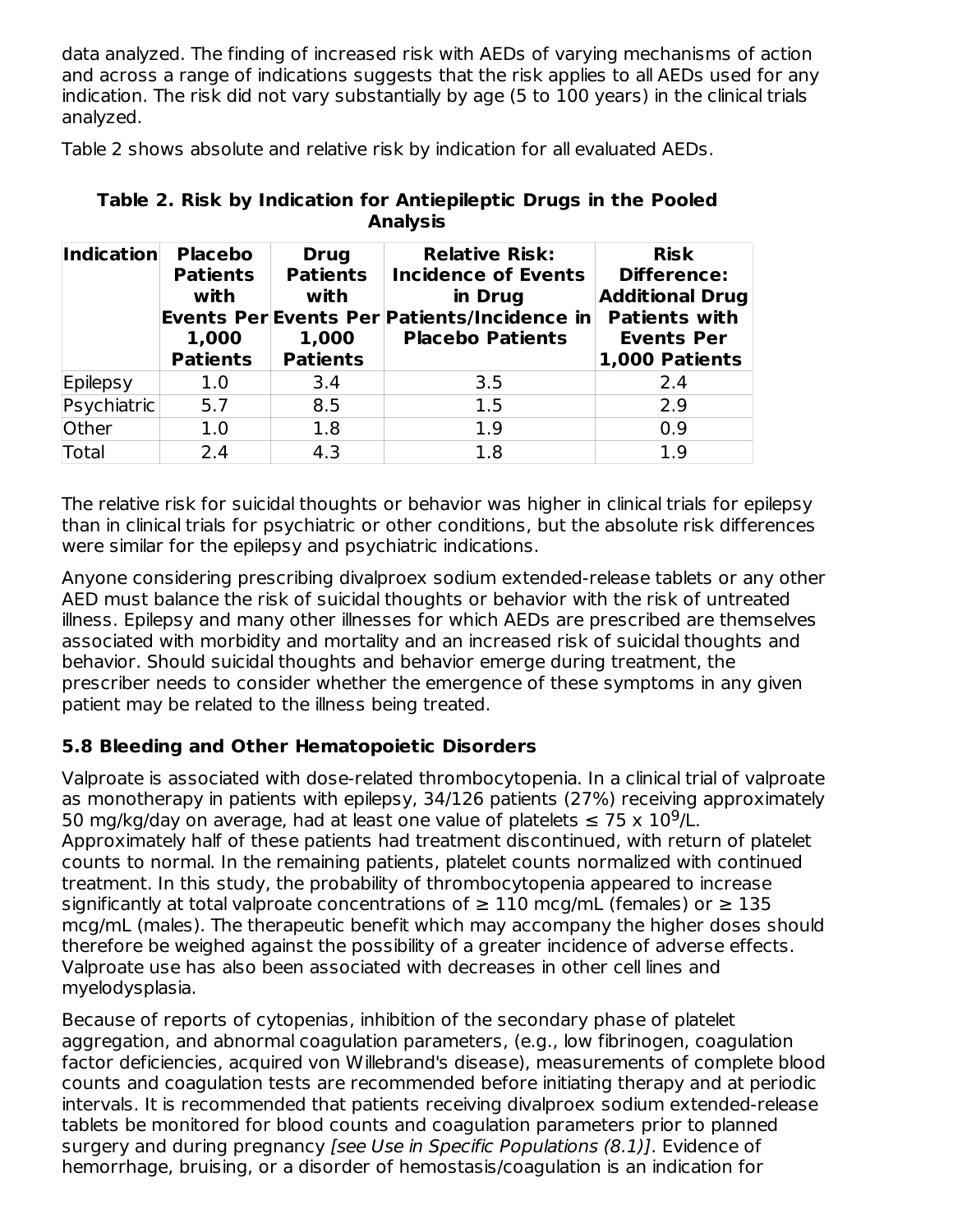reduction of the dosage or withdrawal of therapy.

# **5.9 Hyperammonemia**

Hyperammonemia has been reported in association with valproate therapy and may be present despite normal liver function tests. In patients who develop unexplained lethargy and vomiting or changes in mental status, hyperammonemic encephalopathy should be considered and an ammonia level should be measured. Hyperammonemia should also be considered in patients who present with hypothermia [see Warnings and Precautions (5.11)]. If ammonia is increased, valproate therapy should be discontinued. Appropriate interventions for treatment of hyperammonemia should be initiated, and such patients should undergo investigation for underlying urea cycle disorders [see Contraindications (4) and Warnings and Precautions (5.6, 5.10)].

During the placebo controlled pediatric mania trial, one (1) in twenty (20) adolescents (5%) treated with valproate developed increased plasma ammonia levels compared to no (0) patients treated with placebo.

Asymptomatic elevations of ammonia are more common and when present, require close monitoring of plasma ammonia levels. If the elevation persists, discontinuation of valproate therapy should be considered.

#### **5.10 Hyperammonemia and Encephalopathy Associated with Concomitant Topiramate Use**

Concomitant administration of topiramate and valproate has been associated with hyperammonemia with or without encephalopathy in patients who have tolerated either drug alone. Clinical symptoms of hyperammonemic encephalopathy often include acute alterations in level of consciousness and/or cognitive function with lethargy or vomiting. Hypothermia can also be a manifestation of hyperammonemia [see Warnings and Precautions (5.11)]. In most cases, symptoms and signs abated with discontinuation of either drug. This adverse reaction is not due to a pharmacokinetic interaction. Patients with inborn errors of metabolism or reduced hepatic mitochondrial activity may be at an increased risk for hyperammonemia with or without encephalopathy. Although not studied, an interaction of topiramate and valproate may exacerbate existing defects or unmask deficiencies in susceptible persons. In patients who develop unexplained lethargy, vomiting, or changes in mental status, hyperammonemic encephalopathy should be considered and an ammonia level should be measured [see Contraindications (4) and Warnings and Precautions (5.6, 5.9)].

# **5.11 Hypothermia**

Hypothermia, defined as an unintentional drop in body core temperature to < 35°C (95°F), has been reported in association with valproate therapy both in conjunction with and in the absence of hyperammonemia. This adverse reaction can also occur in patients using concomitant topiramate with valproate after starting topiramate treatment or after increasing the daily dose of topiramate [see Drug Interactions (7.3)]. Consideration should be given to stopping valproate in patients who develop hypothermia, which may be manifested by a variety of clinical abnormalities including lethargy, confusion, coma, and significant alterations in other major organ systems such as the cardiovascular and respiratory systems. Clinical management and assessment should include examination of blood ammonia levels.

#### **5.12 Drug Reaction with Eosinophilia and Systemic Symptoms (DRESS)/Multiorgan Hypersensitivity Reactions**

Drug Reaction with Eosinophilia and Systemic Symptoms (DRESS), also known as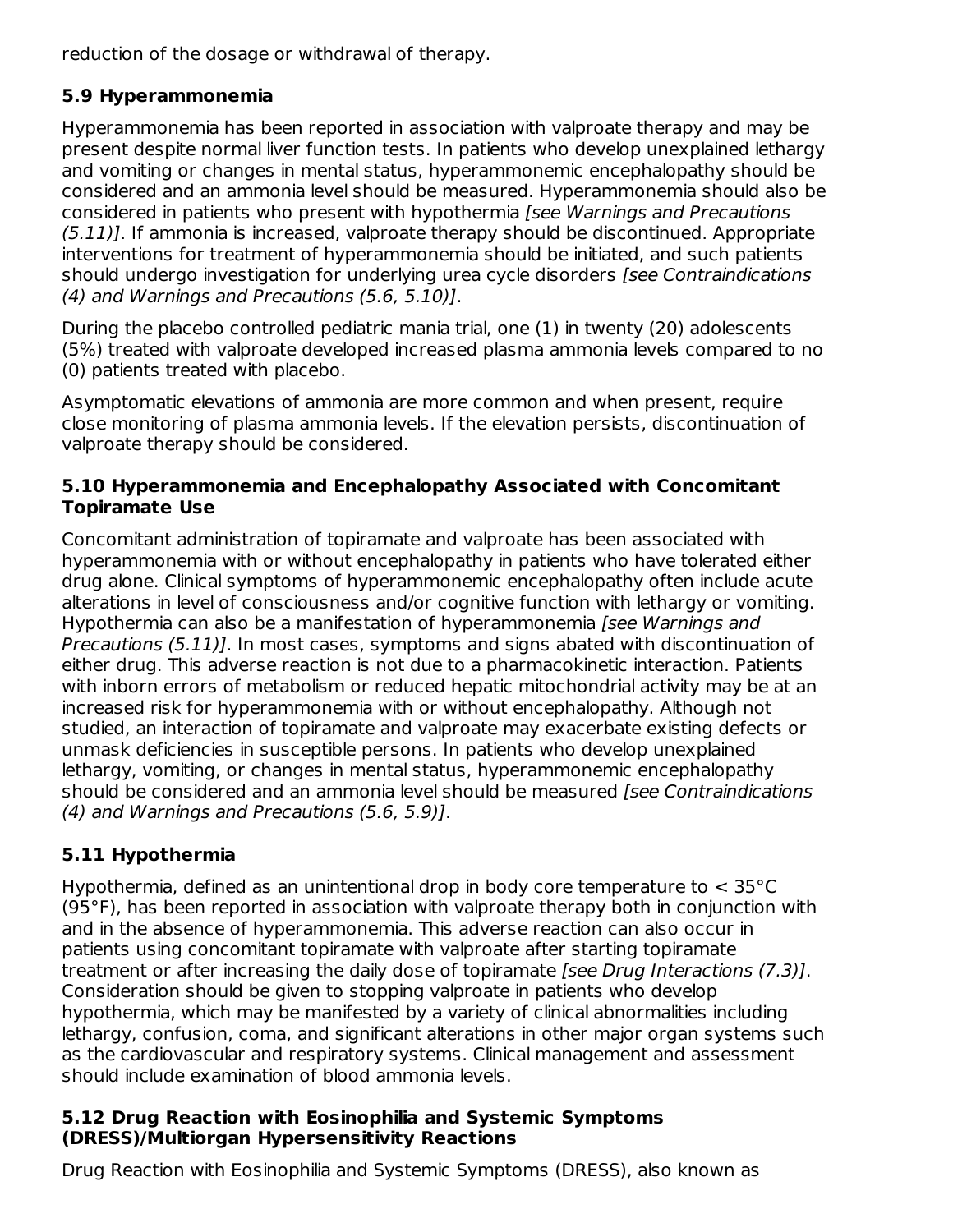Multiorgan Hypersensitivity, has been reported in patients taking valproate. DRESS may be fatal or life- threatening. DRESS typically, although not exclusively, presents with fever, rash, lymphadenopathy, and/or facial swelling, in association with other organ system involvement, such as hepatitis, nephritis, hematological abnormalities, myocarditis, or myositis sometimes resembling an acute viral infection. Eosinophilia is often present. Because this disorder is variable in its expression, other organ systems not noted here may be involved. It is important to note that early manifestations of hypersensitivity, such as fever or lymphadenopathy, may be present even though rash is not evident. If such signs or symptoms are present, the patient should be evaluated immediately. Valproate should be discontinued and not be resumed if an alternative etiology for the signs or symptoms cannot be established.

# **5.13 Interaction with Carbapenem Antibiotics**

Carbapenem antibiotics (for example, ertapenem, imipenem, meropenem; this is not a complete list) may reduce serum valproate concentrations to subtherapeutic levels, resulting in loss of seizure control. Serum valproate concentrations should be monitored frequently after initiating carbapenem therapy. Alternative antibacterial or anticonvulsant therapy should be considered if serum valproate concentrations drop significantly or seizure control deteriorates [see Drug Interactions (7.1)].

# **5.14 Somnolence in the Elderly**

In a double-blind, multicenter trial of valproate in elderly patients with dementia (mean age = 83 years), doses were increased by 125 mg/day to a target dose of 20 mg/kg/day. A significantly higher proportion of valproate patients had somnolence compared to placebo, and although not statistically significant, there was a higher proportion of patients with dehydration.

Discontinuations for somnolence were also significantly higher than with placebo. In some patients with somnolence (approximately one-half), there was associated reduced nutritional intake and weight loss. There was a trend for the patients who experienced these events to have a lower baseline albumin concentration, lower valproate clearance, and a higher BUN. In elderly patients, dosage should be increased more slowly and with regular monitoring for fluid and nutritional intake, dehydration, somnolence, and other adverse reactions. Dose reductions or discontinuation of valproate should be considered in patients with decreased food or fluid intake and in patients with excessive somnolence [see Dosage and Administration (2.4)].

# **5.15 Monitoring: Drug Plasma Concentration**

Since valproate may interact with concurrently administered drugs which are capable of enzyme induction, periodic plasma concentration determinations of valproate and concomitant drugs are recommended during the early course of therapy [see Drug Interactions (7)].

# **5.16 Effect on Ketone and Thyroid Function Tests**

Valproate is partially eliminated in the urine as a keto-metabolite which may lead to a false interpretation of the urine ketone test.

There have been reports of altered thyroid function tests associated with valproate. The clinical significance of these is unknown.

# **5.17 Effect on HIV and CMV Viruses Replication**

There are in vitro studies that suggest valproate stimulates the replication of the HIV and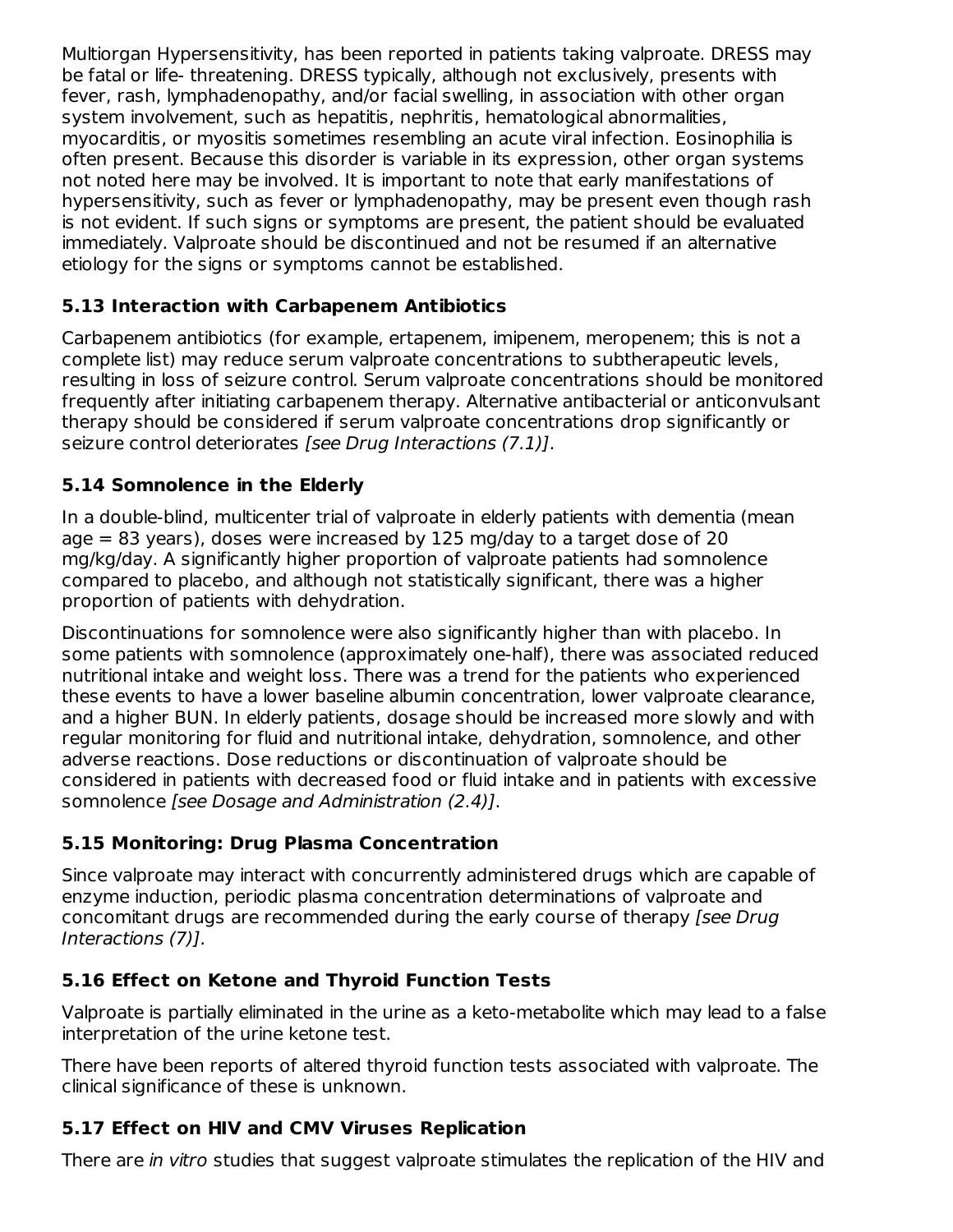CMV viruses under certain experimental conditions. The clinical consequence, if any, is not known. Additionally, the relevance of these in vitro findings is uncertain for patients receiving maximally suppressive antiretroviral therapy. Nevertheless, these data should be borne in mind when interpreting the results from regular monitoring of the viral load in HIV infected patients receiving valproate or when following CMV infected patients clinically.

# **5.18 Medication Residue in the Stool**

There have been rare reports of medication residue in the stool. Some patients have had anatomic (including ileostomy or colostomy) or functional gastrointestinal disorders with shortened GI transit times. In some reports, medication residues have occurred in the context of diarrhea. It is recommended that plasma valproate levels be checked in patients who experience medication residue in the stool, and patients' clinical condition should be monitored. If clinically indicated, alternative treatment may be considered.

# **6 ADVERSE REACTIONS**

The following serious adverse reactions are described below and elsewhere in the labeling:

- Hepatic failure [see Warnings and Precautions (5.1)]
- Birth defects [see Warnings and Precautions (5.2)]
- Decreased IQ following *in utero* exposure *[see Warnings and Precautions (5.3)]*
- Pancreatitis [see Warnings and Precautions (5.5)]
- Hyperammonemic encephalopathy [see Warnings and Precautions (5.6, 5.9, 5.10)]
- Suicidal behavior and ideation [see Warnings and Precautions (5.7)]
- Bleeding and other hematopoietic disorders [see Warnings and Precautions (5.8)]
- Hypothermia [see Warnings and Precautions (5.11)]
- Drug Reaction with Eosinophilia and Systemic Symptoms (DRESS)/Multiorgan hypersensitivity reactions [see Warnings and Precautions (5.12)]
- Somnolence in the elderly [see Warnings and Precautions (5.14)]

Because clinical studies are conducted under widely varying conditions, adverse reaction rates observed in the clinical studies of a drug cannot be directly compared to rates in the clinical studies of another drug and may not reflect the rates observed in practice.

Information on pediatric adverse reactions is presented in section 8.

# **6.1 Mania**

The incidence of treatment-emergent events has been ascertained based on combined data from two three week placebo-controlled clinical trials of divalproex sodium extended-release tablets in the treatment of manic episodes associated with bipolar disorder.

Table 3 summarizes those adverse reactions reported for patients in these trials where the incidence rate in the divalproex sodium extended-release tablet-treated group was greater than 5% and greater than the placebo incidence.

#### **Table 3. Adverse Reactions Reported by > 5% of Divalproex Sodium Extended-Release Tablets-Treated Patients During Placebo-Controlled Trials of Acute Mania 1**

| Advarca Evant | <b>Divalproex Sodium Extended-Release</b><br><b>Tablets</b> | <b>Placebo</b><br>$(n - 262)$ |
|---------------|-------------------------------------------------------------|-------------------------------|
|---------------|-------------------------------------------------------------|-------------------------------|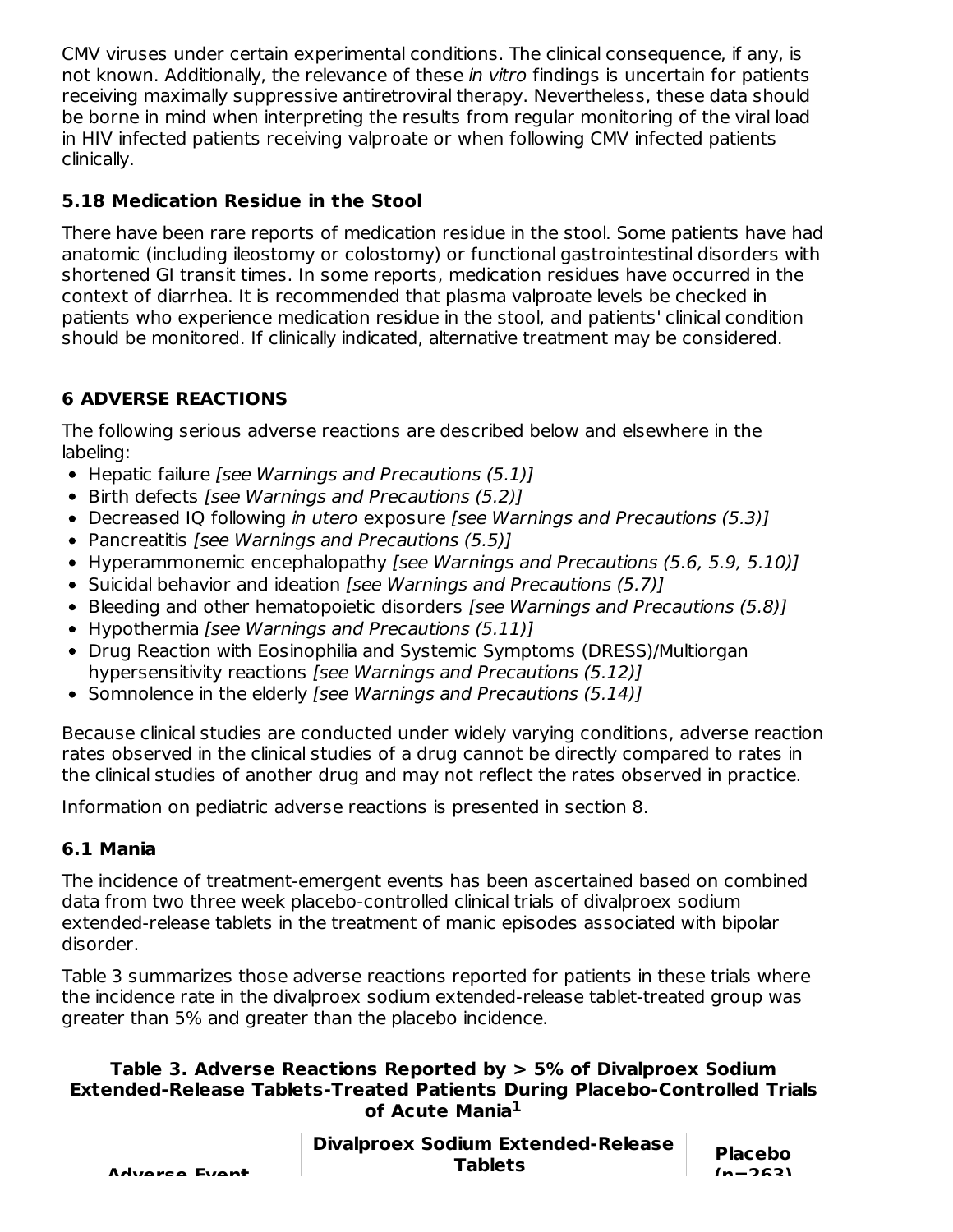| <b>AUVEISE EVEIIL</b> | $(n=338)$<br>% | $(II - 203)$<br>% |
|-----------------------|----------------|-------------------|
| Somnolence            | 26             | 14                |
| Dyspepsia             | 23             | 11                |
| Nausea                | 19             | 13                |
| Vomiting              | 13             | 5                 |
| Diarrhea              | 12             | 8                 |
| <b>Dizziness</b>      | 12             | 7                 |
| Pain                  | 11             | 10                |
| Abdominal Pain        | 10             | 5                 |
| Accidental Injury     | 6              | 5                 |
| Asthenia              | 6              | 5                 |
| Pharyngitis           | 6              | 5                 |

<sup>1</sup>The following adverse reactions/event occurred at an equal or greater incidence for placebo than for divalproex sodium extended-release tablets: headache

The following additional adverse reactions were reported by greater than 1% of the divalproex sodium extended-release tablet-treated patients in controlled clinical trials:

**Body as a Whole:** Back Pain, Chills, Chills and Fever, Drug Level Increased, Flu Syndrome, Infection, Infection Fungal, Neck Rigidity.

**Cardiovascular System:** Arrhythmia, Hypertension, Hypotension, Postural Hypotension.

**Digestive System:** Constipation, Dry Mouth, Dysphagia, Fecal Incontinence, Flatulence, Gastroenteritis, Glossitis, Gum Hemorrhage, Mouth Ulceration.

**Hemic and Lymphatic System:** Anemia, Bleeding Time Increased, Ecchymosis, Leucopenia.

**Metabolic and Nutritional Disorders:** Hypoproteinemia, Peripheral Edema.

**Musculoskeletal System:** Arthrosis, Myalgia.

**Nervous System:** Abnormal Gait, Agitation, Catatonic Reaction, Dysarthria, Hallucinations, Hypertonia, Hypokinesia, Psychosis, Reflexes Increased, Sleep Disorder, Tardive Dyskinesia, Tremor.

**Respiratory System:** Hiccup, Rhinitis.

**Skin and Appendages:** Discoid Lupus Erythematosus, Erythema Nodosum, Furunculosis, Maculopapular Rash, Pruritus, Rash, Seborrhea, Sweating, Vesiculobullous Rash.

**Special Senses:** Conjunctivitis, Dry Eyes, Eye Disorder, Eye Pain, Photophobia, Taste Perversion.

**Urogenital System:** Cystitis, Urinary Tract Infection, Menstrual Disorder, Vaginitis.

# **6.2 Epilepsy**

Based on a placebo-controlled trial of adjunctive therapy for treatment of complex partial seizures, divalproex sodium delayed-release tablets was generally well tolerated with most adverse reactions rated as mild to moderate in severity. Intolerance was the primary reason for discontinuation in the divalproex sodium delayed-release tablettreated patients (6%), compared to 1% of placebo-treated patients.

Table 4 lists treatment-emergent adverse reactions which were reported by  $\geq 5\%$  of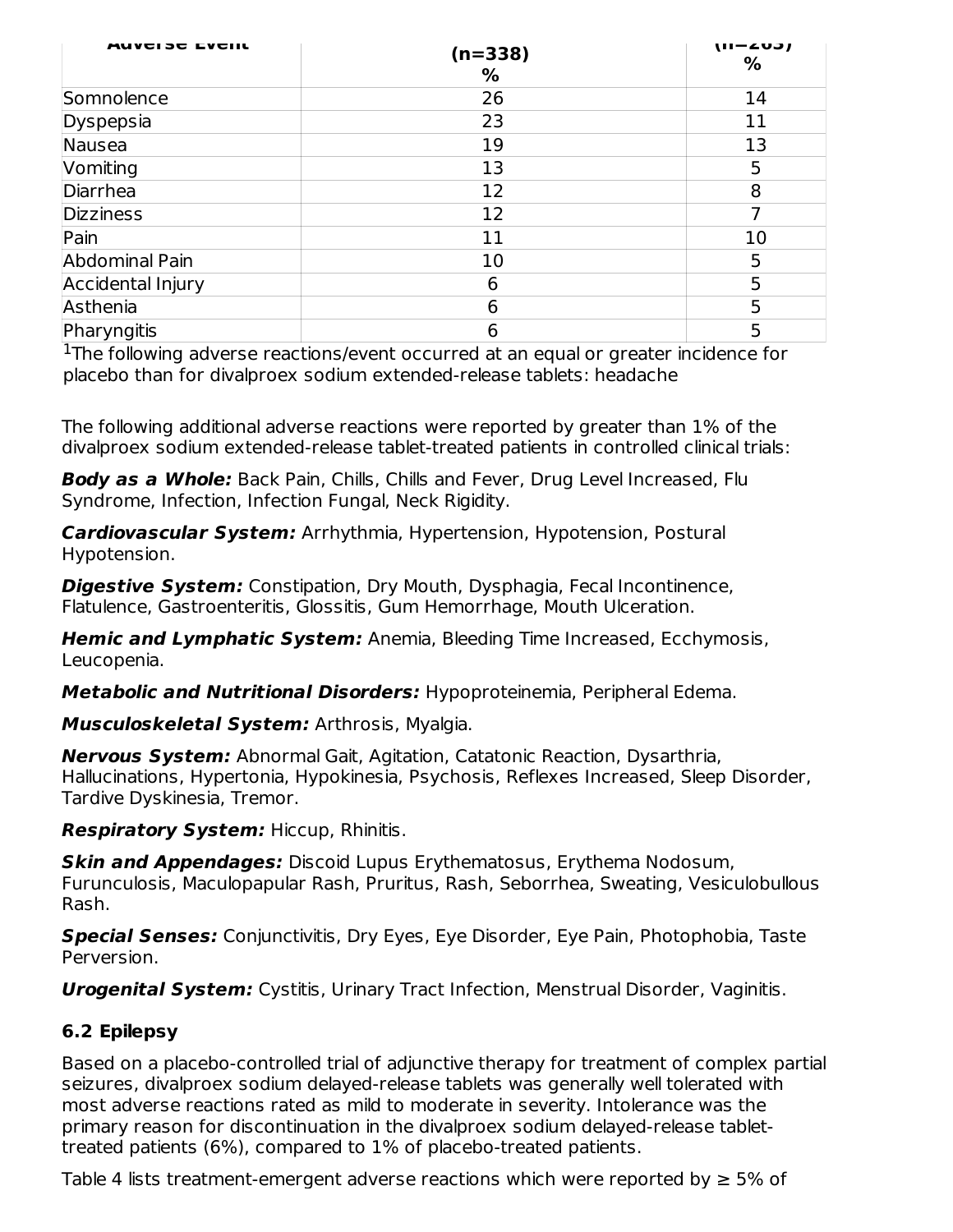$T$ able 4 lists treatment-emergent adverse reactions which were reactions which were reported by  $\mathbb{R}$ divalproex sodium delayed-release tablet-treated patients and for which the incidence was greater than in the placebo group, in the placebo-controlled trial of adjunctive therapy for treatment of complex partial seizures. Since patients were also treated with other antiepilepsy drugs, it is not possible, in most cases, to determine whether the following adverse reactions can be ascribed to divalproex sodium delayed-release tablets alone, or the combination of divalproex sodium delayed-release tablets and other antiepilepsy drugs.

#### **Table 4. Adverse Reactions Reported by ≥ 5% of Patients Treated with Valproate During Placebo-Controlled Trial of Adjunctive Therapy for Complex Partial Seizures**

| <b>Body System/Event</b>       | <b>Divalproex Sodium Delayed-Release</b><br><b>Tablets</b><br>(% )<br>$(N=77)$ | <b>Placebo</b><br>(% )<br>$(N=70)$ |
|--------------------------------|--------------------------------------------------------------------------------|------------------------------------|
| <b>Body as a Whole</b>         |                                                                                |                                    |
| Headache                       | 31                                                                             | 21                                 |
| Asthenia                       | 27                                                                             | $\overline{7}$                     |
| Fever                          | 6                                                                              | $\overline{4}$                     |
| <b>Gastrointestinal System</b> |                                                                                |                                    |
| Nausea                         | 48                                                                             | 14                                 |
| Vomiting                       | 27                                                                             | 7                                  |
| Abdominal Pain                 | 23                                                                             | $6\phantom{1}6$                    |
| Diarrhea                       | 13                                                                             | 6                                  |
| Anorexia                       | 12                                                                             | $\overline{0}$                     |
| Dyspepsia                      | 8                                                                              | $\overline{\mathbf{4}}$            |
| Constipation                   | 5                                                                              | $\mathbf{1}$                       |
| <b>Nervous System</b>          |                                                                                |                                    |
| Somnolence                     | 27                                                                             | 11                                 |
| Tremor                         | 25                                                                             | 6                                  |
| <b>Dizziness</b>               | 25                                                                             | 13                                 |
| Diplopia                       | 16                                                                             | 9                                  |
| Amblyopia/Blurred Vision       | 12                                                                             | 9                                  |
| Ataxia                         | 8                                                                              | $\overline{1}$                     |
| Nystagmus                      | 8                                                                              | $\mathbf 1$                        |
| Emotional Lability             | 6                                                                              | $\overline{4}$                     |
| <b>Thinking Abnormal</b>       | 6                                                                              | $\overline{0}$                     |
| Amnesia                        | 5                                                                              | $\mathbf{1}$                       |
| <b>Respiratory System</b>      |                                                                                |                                    |
| Flu Syndrome                   | 12                                                                             | 9                                  |
| Infection                      | 12                                                                             | 6                                  |
| <b>Bronchitis</b>              | 5                                                                              | $\mathbf 1$                        |
| Rhinitis                       | 5                                                                              | $\overline{4}$                     |
| Other                          |                                                                                |                                    |
| Alopecia                       | 6                                                                              | 1                                  |
| <b>Weight Loss</b>             | 6                                                                              | $\overline{0}$                     |

Table 5 lists treatment-emergent adverse reactions which were reported by  $\geq 5\%$  of patients in the high dose valproate group, and for which the incidence was greater than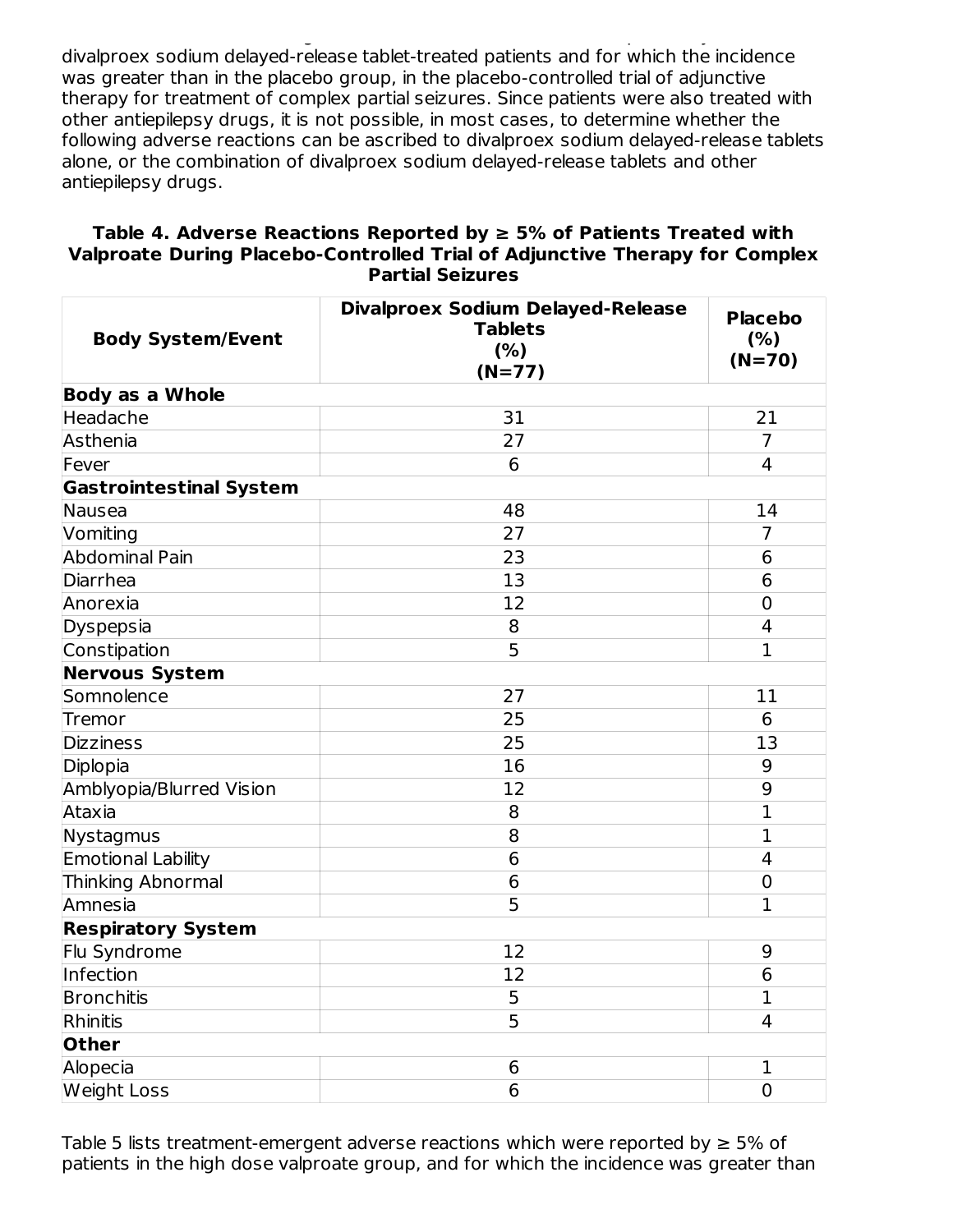in the low dose group, in a controlled trial of divalproex sodium delayed-release tablets monotherapy treatment of complex partial seizures. Since patients were being titrated off another antiepilepsy drug during the first portion of the trial, it is not possible, in many cases, to determine whether the following adverse reactions can be ascribed to divalproex sodium delayed-release tablets alone, or the combination of valproate and other antiepilepsy drugs.

#### **Table 5. Adverse Reactions Reported by ≥ 5% of Patients in the High Dose Group in the Controlled Trial of Valproate Monotherapy for Complex Partial Seizures 1**

| <b>Body System/Event</b>     | <b>High Dose</b><br>(% )<br>$(n=131)$ | <b>Low Dose</b><br>(% )<br>$(n=134)$ |
|------------------------------|---------------------------------------|--------------------------------------|
| <b>Body as a Whole</b>       |                                       |                                      |
| Asthenia                     | 21                                    | 10                                   |
| <b>Digestive System</b>      |                                       |                                      |
| Nausea                       | 34                                    | 26                                   |
| Diarrhea                     | 23                                    | 19                                   |
| Vomiting                     | 23                                    | 15                                   |
| <b>Abdominal Pain</b>        | 12                                    | 9                                    |
| Anorexia                     | 11                                    | 4                                    |
| Dyspepsia                    | 11                                    | 10                                   |
| Hemic/Lymphatic System       |                                       |                                      |
| Thrombocytopenia             | 24                                    | $\mathbf{1}$                         |
| Ecchymosis                   | 5                                     | 4                                    |
| <b>Metabolic/Nutritional</b> |                                       |                                      |
| Weight Gain                  | 9                                     | 4                                    |
| Peripheral Edema             | 8                                     | 3                                    |
| <b>Nervous System</b>        |                                       |                                      |
| Tremor                       | 57                                    | 19                                   |
| Somnolence                   | 30                                    | 18                                   |
| <b>Dizziness</b>             | 18                                    | 13                                   |
| Insomnia                     | 15                                    | 9                                    |
| Nervousness                  | 11                                    | $\overline{7}$                       |
| Amnesia                      | 7                                     | 4                                    |
| Nystagmus                    | $\overline{7}$                        | $\mathbf{1}$                         |
| Depression                   | 5                                     | 4                                    |
| <b>Respiratory System</b>    |                                       |                                      |
| Infection                    | 20                                    | 13                                   |
| Pharyngitis                  | 8                                     | $\overline{2}$                       |
| Dyspnea                      | 5                                     | $\mathbf 1$                          |
| <b>Skin and Appendages</b>   |                                       |                                      |
| Alopecia                     | 24                                    | 13                                   |
| <b>Special Senses</b>        |                                       |                                      |
| Amblyopia/Blurred Vision     | 8                                     | 4                                    |
| Tinnitus                     | $\overline{7}$                        | $\mathbf{1}$                         |

<sup>1</sup>Headache was the only adverse event that occurred in  $\geq$ 5% of patients in the high dose group and at an equal or greater incidence in the low dose group.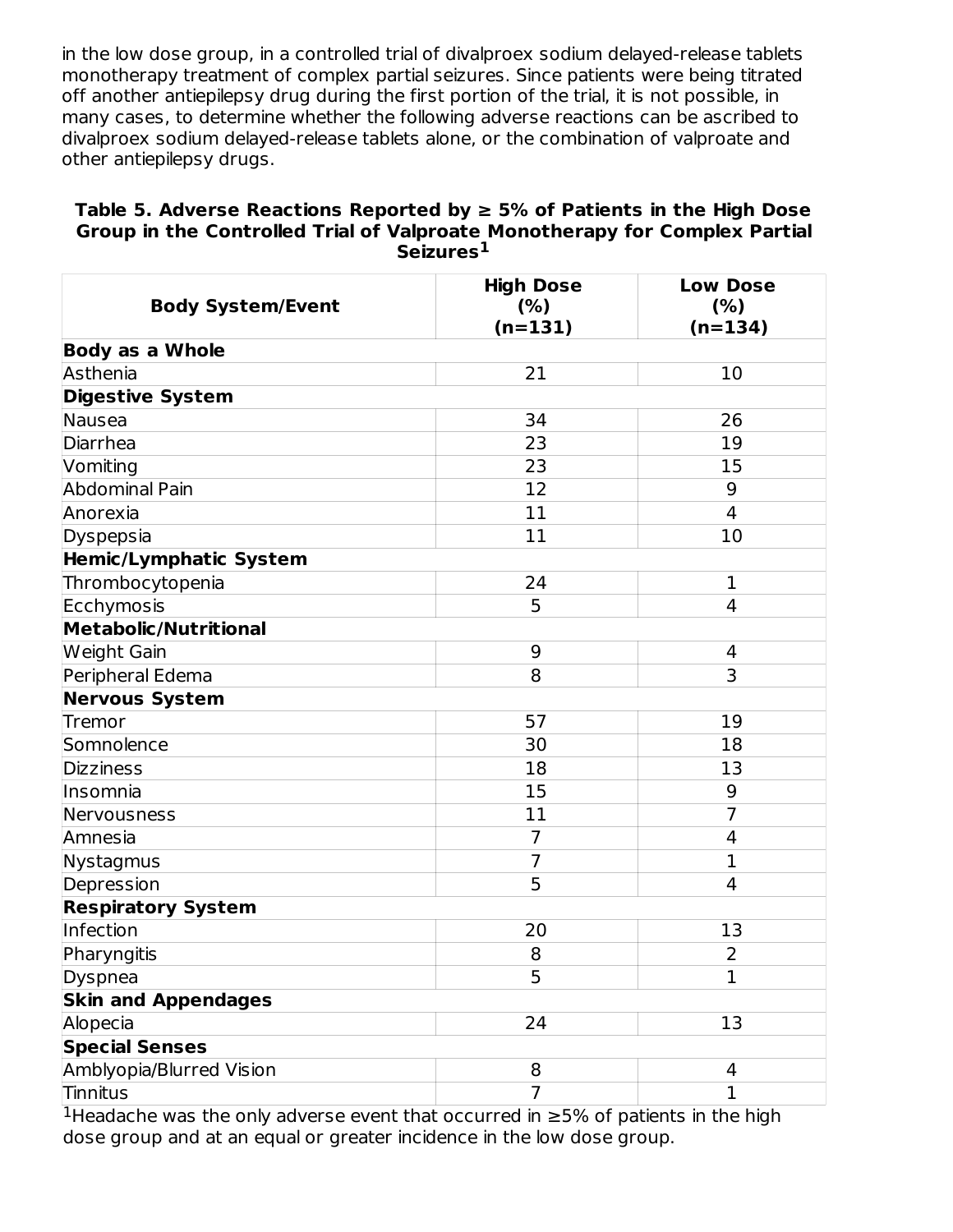The following additional adverse reactions were reported by greater than 1% but less than 5% of the 358 patients treated with valproate in the controlled trials of complex partial seizures:

**Body as a Whole:** Back pain, chest pain, malaise.

**Cardiovascular System:** Tachycardia, hypertension, palpitation.

**Digestive System:** Increased appetite, flatulence, hematemesis, eructation, pancreatitis, periodontal abscess.

**Hemic and Lymphatic System:** Petechia.

**Metabolic and Nutritional Disorders:** SGOT increased, SGPT increased.

**Musculoskeletal System:** Myalgia, twitching, arthralgia, leg cramps, myasthenia.

**Nervous System:** Anxiety, confusion, abnormal gait, paresthesia, hypertonia, incoordination, abnormal dreams, personality disorder.

**Respiratory System:** Sinusitis, cough increased, pneumonia, epistaxis.

**Skin and Appendages:** Rash, pruritus, dry skin.

**Special Senses:** Taste perversion, abnormal vision, deafness, otitis media.

**Urogenital System:** Urinary incontinence, vaginitis, dysmenorrhea, amenorrhea, urinary frequency.

# **6.3 Migraine**

Based on two placebo-controlled clinical trials and their long term extension, valproate was generally well tolerated with most adverse reactions rated as mild to moderate in severity. Of the 202 patients exposed to valproate in the placebo-controlled trials, 17% discontinued for intolerance. This is compared to a rate of 5% for the 81 placebo patients. Including the long term extension study, the adverse reactions reported as the primary reason for discontinuation by  $\geq$  1% of 248 valproate-treated patients were alopecia (6%), nausea and/or vomiting (5%), weight gain (2%), tremor (2%), somnolence (1%), elevated SGOT and/or SGPT (1%), and depression (1%).

Table 6 includes those adverse reactions reported for patients in the placebo-controlled trial where the incidence rate in the divalproex sodium extended-release tablet-treated group was greater than 5% and was greater than that for placebo patients.

#### **Table 6. Adverse Reactions Reported by >5% of Divalproex Sodium Extended-Release Tablet -Treated Patients During the Migraine Placebo-Controlled Trial with a Greater Incidence than Patients Taking Placebo 1**

| <b>Body System Event</b> | <b>Divalproex Sodium Extended-Release</b><br><b>Tablets</b><br>(n=122)<br>℅ | <b>Placebo</b><br>$(n=115)$<br>% |
|--------------------------|-----------------------------------------------------------------------------|----------------------------------|
| Gastrointestinal         |                                                                             |                                  |
| System                   |                                                                             |                                  |
| Nausea                   | 15                                                                          | 9                                |
| Dyspepsia                |                                                                             | 4                                |
| Diarrhea                 |                                                                             | 3                                |
| Vomiting                 |                                                                             | ว                                |
| Abdominal Pain           | ⇁                                                                           | 5                                |
| <b>Nervous System</b>    |                                                                             |                                  |

**Nervous System**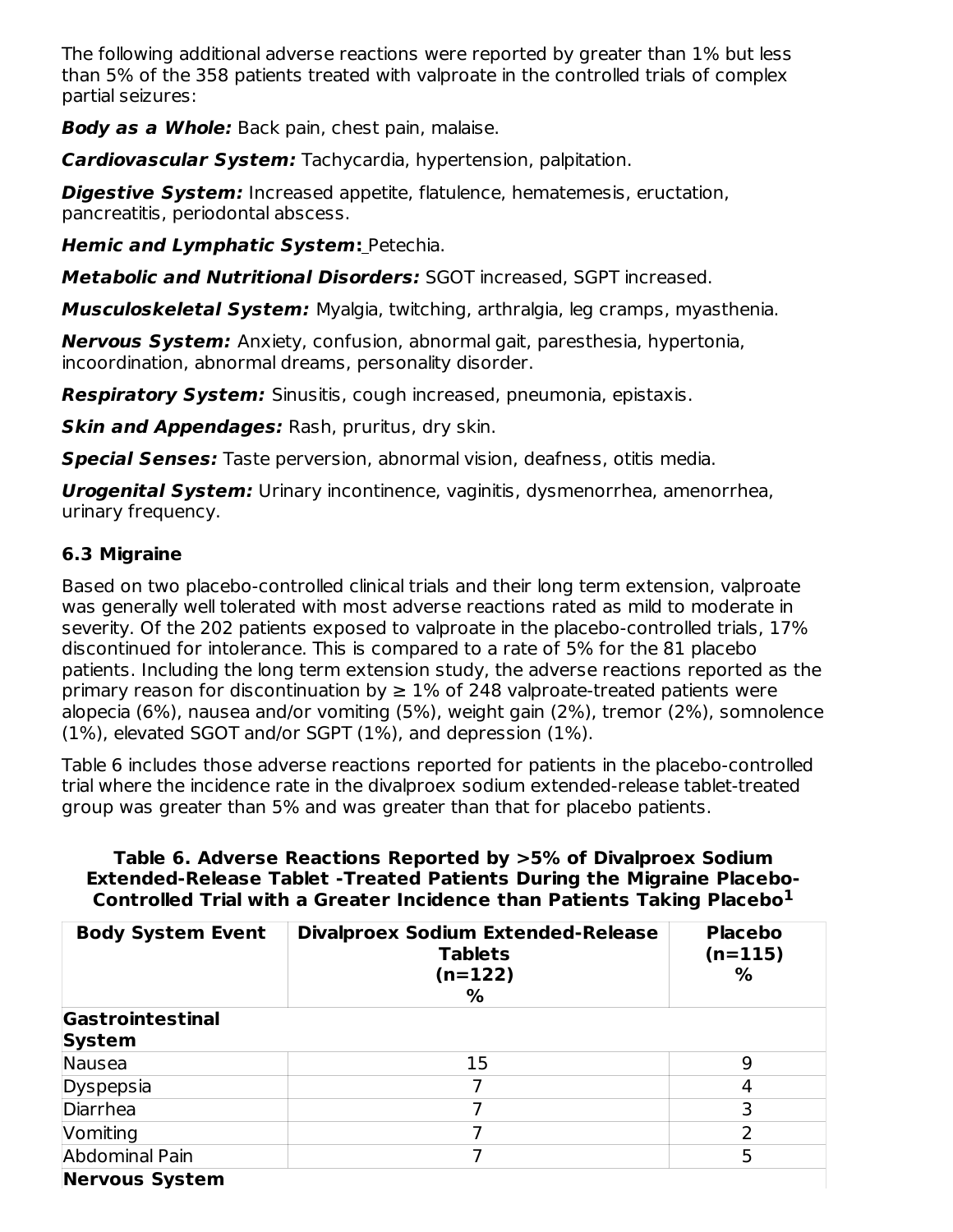| $\overline{\phantom{a}}$ |  |
|--------------------------|--|
| Somnolence               |  |
| Other                    |  |
| Infection                |  |
|                          |  |

<sup>1</sup>The following adverse reactions occurred in greater than 5% of divalproex sodium extended-release tablet-treated patients and at a greater incidence for placebo than for divalproex sodium extended-release tablets: asthenia and flu syndrome.

The following additional adverse reactions were reported by greater than 1% but not more than 5% of divalproex sodium extended-release tablet-treated patients and with a greater incidence than placebo in the placebo- controlled clinical trial for migraine prophylaxis:

**Body as a Whole:** Accidental injury, viral infection.

**Digestive System:** Increased appetite, tooth disorder.

**Metabolic and Nutritional Disorders:** Edema, weight gain.

**Nervous System:** Abnormal gait, dizziness, hypertonia, insomnia, nervousness, tremor, vertigo.

**Respiratory System:** Pharyngitis, rhinitis.

**Skin and Appendages:** Rash.

**Special Senses:** Tinnitus.

Table 7 includes those adverse reactions reported for patients in the placebo-controlled trials where the incidence rate in the valproate-treated group was greater than 5% and was greater than that for placebo patients.

#### **Table 7. Adverse Reactions Reported by > 5% of Valproate-Treated Patients During Migraine Placebo-Controlled Trials with a Greater Incidence than Patients Taking Placebo 1**

| <b>Body System Reaction</b>    | <b>Divalproex Sodium Delayed-Release</b><br><b>Tablets</b><br>$(n=202)$<br>% | <b>Placebo</b><br>$(n=81)$<br>% |
|--------------------------------|------------------------------------------------------------------------------|---------------------------------|
| <b>Gastrointestinal System</b> |                                                                              |                                 |
| Nausea                         | 31                                                                           | 10                              |
| Dyspepsia                      | 13                                                                           | 9                               |
| Diarrhea                       | 12                                                                           | 7                               |
| Vomiting                       | 11                                                                           | 1                               |
| Abdominal Pain                 | 9                                                                            | 4                               |
| <b>Increased Appetite</b>      | 6                                                                            | 4                               |
| <b>Nervous System</b>          |                                                                              |                                 |
| Asthenia                       | 20                                                                           | 9                               |
| Somnolence                     | 17                                                                           | 5                               |
| <b>Dizziness</b>               | 12                                                                           | 6                               |
| Tremor                         | 9                                                                            | $\overline{0}$                  |
| Other                          |                                                                              |                                 |
| <b>Weight Gain</b>             | 8                                                                            | $\overline{2}$                  |
| <b>Back Pain</b>               | 8                                                                            | 6                               |
| Alopecia                       | 7                                                                            | 1                               |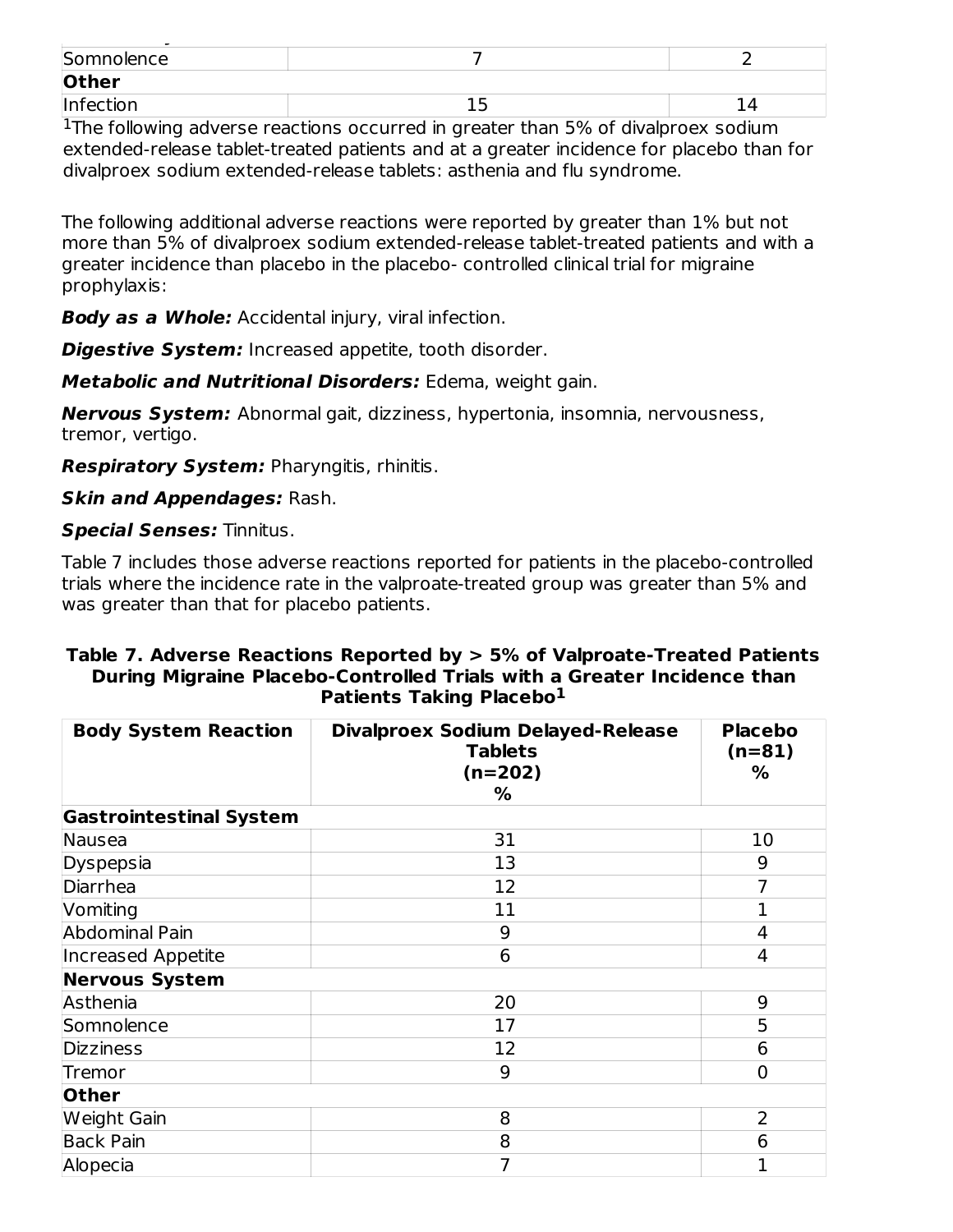<sup>1</sup>The following adverse reactions occurred in greater than 5% of divalproex sodium delayed-release tablet-treated patients and at a greater incidence for placebo than for divalproex sodium delayed-release tablets: flu syndrome and pharyngitis.

The following additional adverse reactions were reported by greater than 1% but not more than 5% of the 202 valproate-treated patients in the controlled clinical trials:

**Body as a Whole:** Chest pain.

**Cardiovascular System:** Vasodilatation.

**Digestive System:** Constipation, dry mouth, flatulence, and stomatitis.

**Hemic and Lymphatic System:** Ecchymosis.

**Metabolic and Nutritional Disorders:** Peripheral edema.

**Musculoskeletal System:** Leg cramps.

**Nervous System:** Abnormal dreams, confusion, paresthesia, speech disorder, and thinking abnormalities.

**Respiratory System:** Dyspnea, and sinusitis.

**Skin and Appendages:** Pruritus.

**Urogenital System:** Metrorrhagia.

# **6.4 Postmarketing Experience**

The following adverse reactions have been identified during post approval use of divalproex sodium delayed-release tablets. Because these reactions are reported voluntarily from a population of uncertain size, it is not always possible to reliably estimate their frequency or establish a causal relationship to drug exposure.

**Dermatologic:** Hair texture changes, hair color changes, photosensitivity, erythema multiforme, toxic epidermal necrolysis, nail and nail bed disorders, and Stevens-Johnson syndrome.

**Psychiatric:** Emotional upset, psychosis, aggression, psychomotor hyperactivity, hostility, disturbance in attention, learning disorder, and behavioral deterioration.

**Neurologic:** Paradoxical convulsion, parkinsonism

There have been several reports of acute or subacute cognitive decline and behavioral changes (apathy or irritability) with cerebral pseudoatrophy on imaging associated with valproate therapy; both the cognitive/behavioral changes and cerebral pseudoatrophy reversed partially or fully after valproate discontinuation.

There have been reports of acute or subacute encephalopathy in the absence of elevated ammonia levels, elevated valproate levels, or neuroimaging changes. The encephalopathy reversed partially or fully after valproate discontinuation.

**Musculoskeletal:** Fractures, decreased bone mineral density, osteopenia, osteoporosis, and weakness.

**Hematologic:** Relative lymphocytosis, macrocytosis, leukopenia, anemia including macrocytic with or without folate deficiency, bone marrow suppression, pancytopenia, aplastic anemia, agranulocytosis, and acute intermittent porphyria.

**Endocrine:** Irregular menses, secondary amenorrhea, hyperandrogenism, hirsutism, elevated testosterone level, breast enlargement, galactorrhea, parotid gland swelling, polycystic ovary disease, decreased carnitine concentrations, hyponatremia,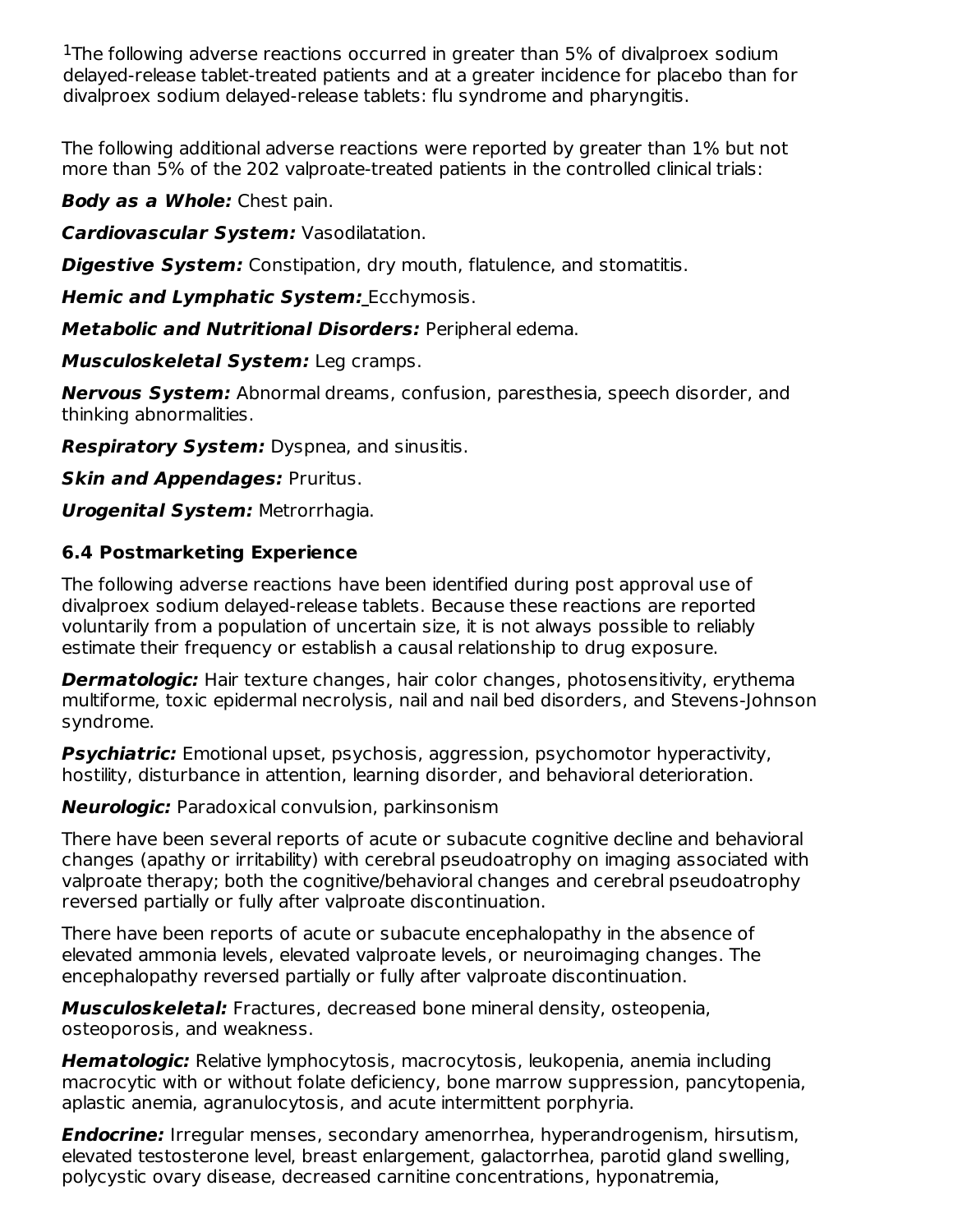hyperglycinemia, and inappropriate ADH secretion.

There have been rare reports of Fanconi's syndrome occurring chiefly in children.

# **Metabolism and nutrition:** Weight gain

**Reproductive:** Aspermia, azoospermia, decreased sperm count, decreased spermatozoa motility, male infertility, and abnormal spermatozoa morphology.

**Genitourinary:** Enuresis and urinary tract infection.

**Special Senses:** Hearing loss.

**Other:** Allergic reaction, anaphylaxis, developmental delay, bone pain, bradycardia, and cutaneous vasculitis.

# **7 DRUG INTERACTIONS**

# **7.1 Effects of Co-Administered Drugs on Valproate Clearance**

Drugs that affect the level of expression of hepatic enzymes, particularly those that elevate levels of glucuronosyltransferases (such as ritonavir), may increase the clearance of valproate. For example, phenytoin, carbamazepine, and phenobarbital (or primidone) can double the clearance of valproate. Thus, patients on monotherapy will generally have longer half-lives and higher concentrations than patients receiving polytherapy with antiepilepsy drugs.

In contrast, drugs that are inhibitors of cytochrome P450 isozymes, e.g., antidepressants, may be expected to have little effect on valproate clearance because cytochrome P450 microsomal mediated oxidation is a relatively minor secondary metabolic pathway compared to glucuronidation and beta-oxidation.

Because of these changes in valproate clearance, monitoring of valproate and concomitant drug concentrations should be increased whenever enzyme inducing drugs are introduced or withdrawn.

The following list provides information about the potential for an influence of several commonly prescribed medications on valproate pharmacokinetics. The list is not exhaustive nor could it be, since new interactions are continuously being reported.

# **Drugs for which a potentially important interaction has been observed**

# **Aspirin:**

A study involving the co-administration of aspirin at antipyretic doses (11 to 16 mg/kg) with valproate to pediatric patients  $(n=6)$  revealed a decrease in protein binding and an inhibition of metabolism of valproate. Valproate free fraction was increased 4-fold in the presence of aspirin compared to valproate alone. The β-oxidation pathway consisting of 2-E-valproic acid, 3-OH- valproic acid, and 3-keto valproic acid was decreased from 25% of total metabolites excreted on valproate alone to 8.3% in the presence of aspirin. Whether or not the interaction observed in this study applies to adults is unknown, but caution should be observed if valproate and aspirin are to be co-administered.

# **Carbapenem Antibiotics:**

A clinically significant reduction in serum valproic acid concentration has been reported in patients receiving carbapenem antibiotics (for example, ertapenem, imipenem, meropenem; this is not a complete list) and may result in loss of seizure control. The mechanism of this interaction is not well understood. Serum valproic acid concentrations should be monitored frequently after initiating carbapenem therapy. Alternative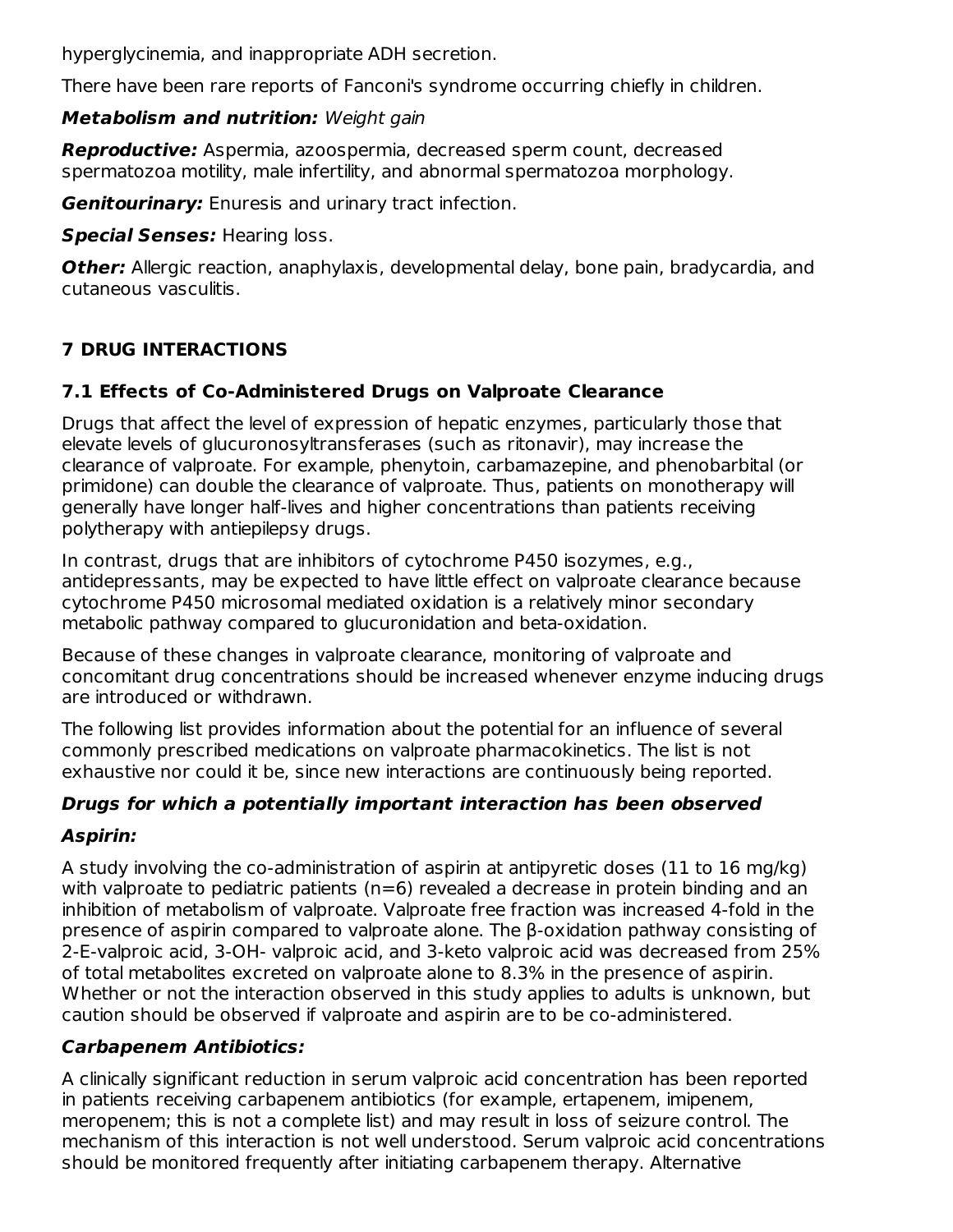antibacterial or anticonvulsant therapy should be considered if serum valproic acid concentrations drop significantly or seizure control deteriorates [see Warnings and Precautions (5.13)].

# **Estrogen-Containing Hormonal Contraceptives:**

Estrogen-containing hormonal contraceptives may increase the clearance of valproate, which may result in decreased concentration of valproate and potentially increased seizure frequency. Prescribers should monitor serum valproate concentrations and clinical response when adding or discontinuing estrogen containing products.

#### **Felbamate:**

A study involving the co-administration of 1,200 mg/day of felbamate with valproate to patients with epilepsy (n=10) revealed an increase in mean valproate peak concentration by 35% (from 86 to 115 mcg/mL) compared to valproate alone. Increasing the felbamate dose to 2,400 mg/day increased the mean valproate peak concentration to 133 mcg/mL (another 16% increase). A decrease in valproate dosage may be necessary when felbamate therapy is initiated.

### **Rifampin:**

A study involving the administration of a single dose of valproate (7 mg/kg) 36 hours after 5 nights of daily dosing with rifampin (600 mg) revealed a 40% increase in the oral clearance of valproate. Valproate dosage adjustment may be necessary when it is coadministered with rifampin.

#### **Drugs for which either no interaction or a likely clinically unimportant interaction has been observed**

#### **Antacids:**

A study involving the co-administration of valproate 500 mg with commonly administered antacids (Maalox, Trisogel, and Titralac - 160 mEq doses) did not reveal any effect on the extent of absorption of valproate.

### **Chlorpromazine:**

A study involving the administration of 100 to 300 mg/day of chlorpromazine to schizophrenic patients already receiving valproate (200 mg BID) revealed a 15% increase in trough plasma levels of valproate.

### **Haloperidol:**

A study involving the administration of 6 to 10 mg/day of haloperidol to schizophrenic patients already receiving valproate (200 mg BID) revealed no significant changes in valproate trough plasma levels.

#### **Cimetidine and Ranitidine:**

Cimetidine and ranitidine do not affect the clearance of valproate.

### **7.2 Effects of Valproate on Other Drugs**

Valproate has been found to be a weak inhibitor of some P450 isozymes, epoxide hydrase, and glucuronosyltransferases.

The following list provides information about the potential for an influence of valproate co- administration on the pharmacokinetics or pharmacodynamics of several commonly prescribed medications. The list is not exhaustive, since new interactions are continuously being reported.

### **Drugs for which a potentially important valproate interaction has been**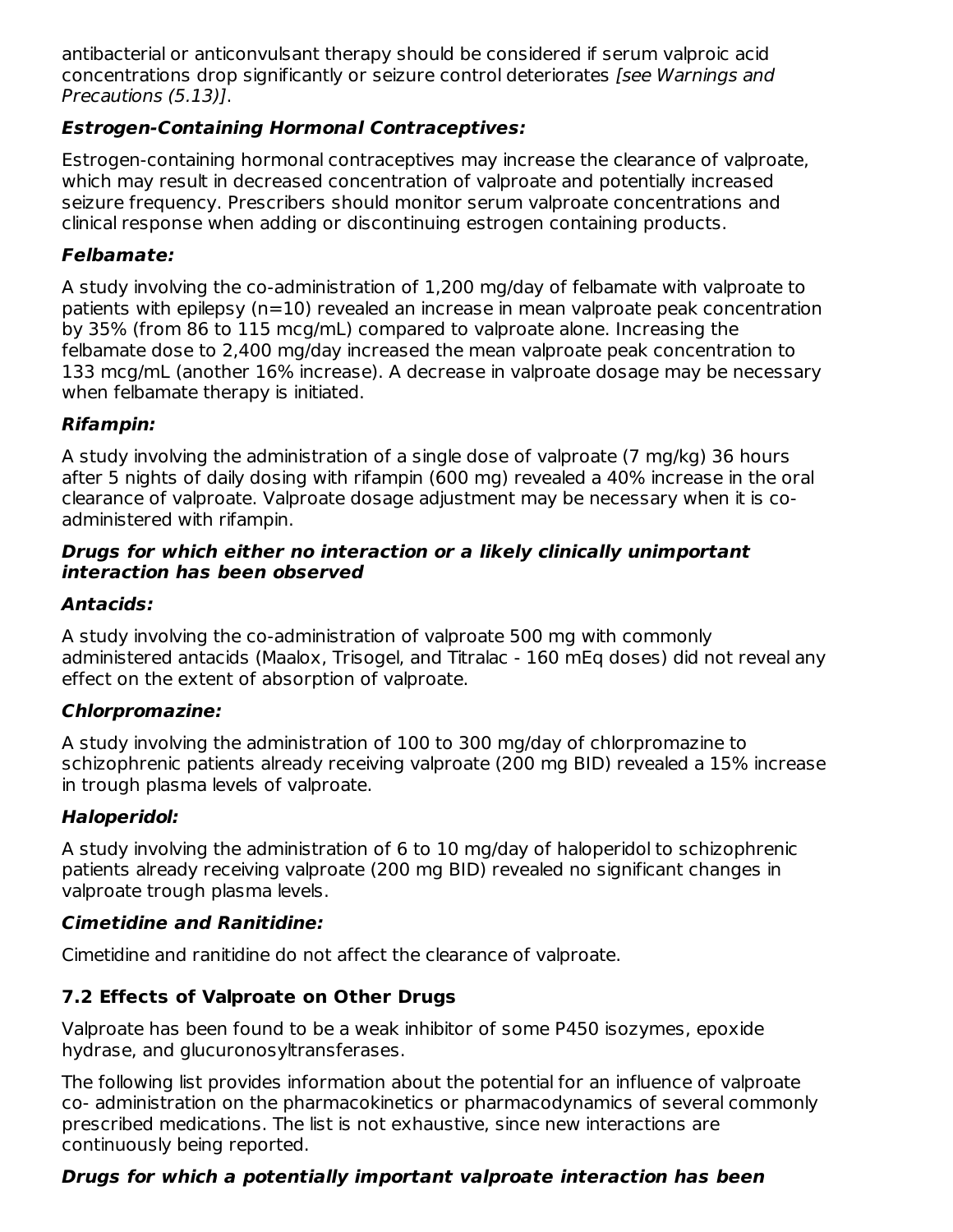#### **observed**

# **Amitriptyline/Nortriptyline:**

Administration of a single oral 50 mg dose of amitriptyline to 15 normal volunteers (10 males and 5 females) who received valproate (500 mg BID) resulted in a 21% decrease in plasma clearance of amitriptyline and a 34% decrease in the net clearance of nortriptyline. Rare postmarketing reports of concurrent use of valproate and amitriptyline resulting in an increased amitriptyline level have been received. Concurrent use of valproate and amitriptyline has rarely been associated with toxicity. Monitoring of amitriptyline levels should be considered for patients taking valproate concomitantly with amitriptyline. Consideration should be given to lowering the dose of amitriptyline/nortriptyline in the presence of valproate.

### **Carbamazepine/carbamazepine-10,11-Epoxide:**

Serum levels of carbamazepine (CBZ) decreased 17% while that of carbamazepine-10, 11- epoxide (CBZ-E) increased by 45% upon co-administration of valproate and CBZ to epileptic patients.

#### **Clonazepam:**

The concomitant use of valproate and clonazepam may induce absence status in patients with a history of absence type seizures.

#### **Diazepam:**

Valproate displaces diazepam from its plasma albumin binding sites and inhibits its metabolism. Co-administration of valproate (1,500 mg daily) increased the free fraction of diazepam (10 mg) by 90% in healthy volunteers (n=6). Plasma clearance and volume of distribution for free diazepam were reduced by 25% and 20%, respectively, in the presence of valproate. The elimination half-life of diazepam remained unchanged upon addition of valproate.

#### **Ethosuximide:**

Valproate inhibits the metabolism of ethosuximide. Administration of a single ethosuximide dose of 500 mg with valproate (800 to 1,600 mg/day) to healthy volunteers (n=6) was accompanied by a 25% increase in elimination half-life of ethosuximide and a 15% decrease in its total clearance as compared to ethosuximide alone. Patients receiving valproate and ethosuximide, especially along with other anticonvulsants, should be monitored for alterations in serum concentrations of both drugs.

### **Lamotrigine:**

In a steady-state study involving 10 healthy volunteers, the elimination half-life of lamotrigine increased from 26 to 70 hours with valproate co-administration (a 165% increase). The dose of lamotrigine should be reduced when co-administered with valproate. Serious skin reactions (such as Stevens-Johnson syndrome and toxic epidermal necrolysis) have been reported with concomitant lamotrigine and valproate administration. See lamotrigine package insert for details on lamotrigine dosing with concomitant valproate administration.

### **Phenobarbital:**

Valproate was found to inhibit the metabolism of phenobarbital. Co-administration of valproate (250 mg BID for 14 days) with phenobarbital to normal subjects ( $n=6$ ) resulted in a 50% increase in half-life and a 30% decrease in plasma clearance of phenobarbital (60 mg single-dose). The fraction of phenobarbital dose excreted unchanged increased by 50% in presence of valproate.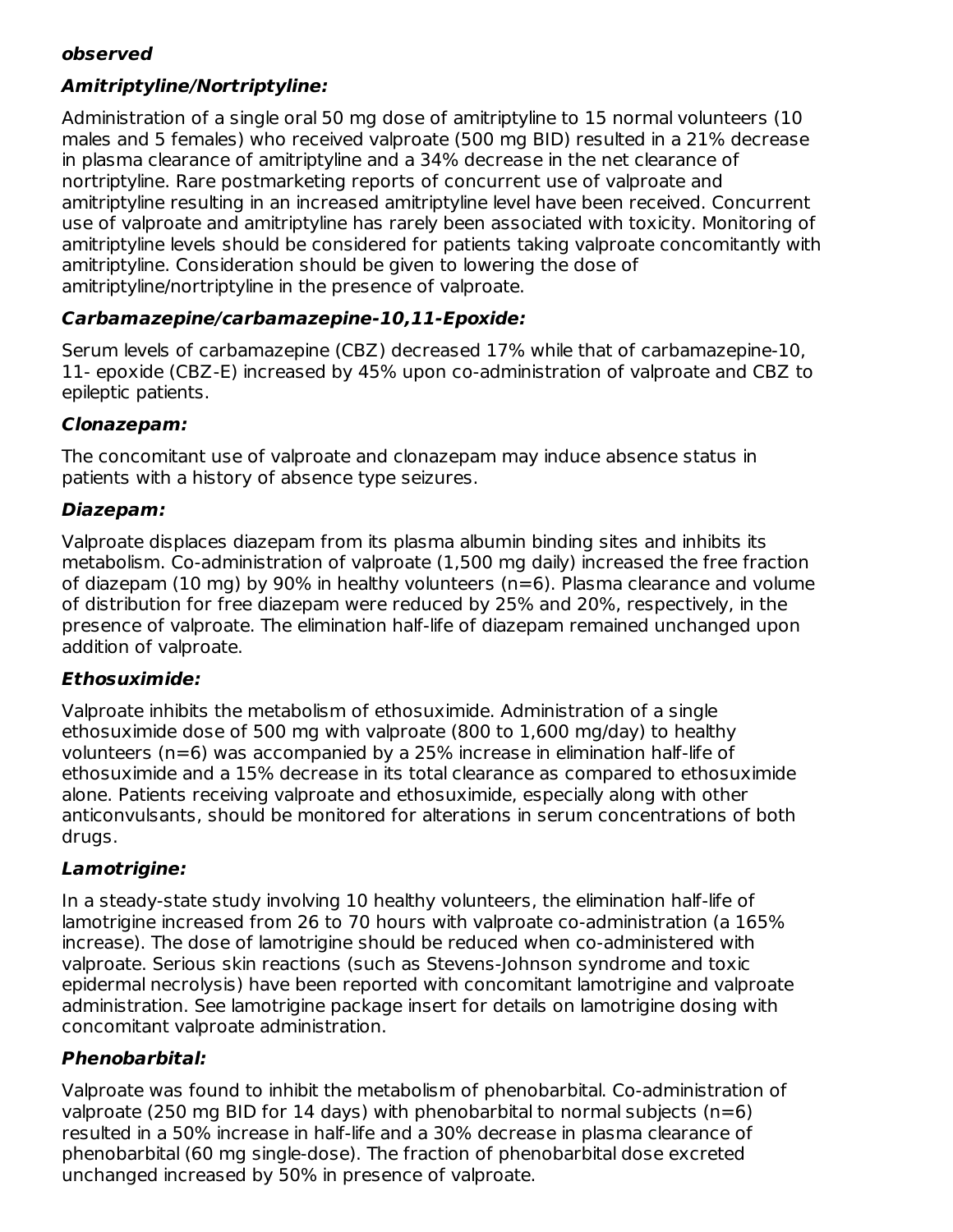There is evidence for severe CNS depression, with or without significant elevations of barbiturate or valproate serum concentrations. All patients receiving concomitant barbiturate therapy should be closely monitored for neurological toxicity. Serum barbiturate concentrations should be obtained, if possible, and the barbiturate dosage decreased, if appropriate. Primidone, which is metabolized to a barbiturate, may be involved in a similar interaction with valproate.

# **Phenytoin:**

Valproate displaces phenytoin from its plasma albumin binding sites and inhibits its hepatic metabolism. Co-administration of valproate (400 mg TID) with phenytoin (250 mg) in normal volunteers ( $n=7$ ) was associated with a 60% increase in the free fraction of phenytoin. Total plasma clearance and apparent volume of distribution of phenytoin increased 30% in the presence of valproate. Both the clearance and apparent volume of distribution of free phenytoin were reduced by 25%.

In patients with epilepsy, there have been reports of breakthrough seizures occurring with the combination of valproate and phenytoin. The dosage of phenytoin should be adjusted as required by the clinical situation.

# **Propofol:**

The concomitant use of valproate and propofol may lead to increased blood levels of propofol. Reduce the dose of propofol when co-administering with valproate. Monitor patients closely for signs of increased sedation or cardiorespiratory depression.

# **Rufinamide:**

Based on a population pharmacokinetic analysis, rufinamide clearance was decreased by valproate. Rufinamide concentrations were increased by <16% to 70%, dependent on concentration of valproate (with the larger increases being seen in pediatric patients at high doses or concentrations of valproate). Patients stabilized on rufinamide before being prescribed valproate should begin valproate therapy at a low dose, and titrate to a clinically effective dose [see Dosage and Administration (2.6)]. Similarly, patients on valproate should begin at a rufinamide dose lower than 10 mg/kg per day (pediatric patients) or 400 mg per day (adults).

# **Tolbutamide:**

From *in vitro* experiments, the unbound fraction of tolbutamide was increased from 20% to 50% when added to plasma samples taken from patients treated with valproate. The clinical relevance of this displacement is unknown.

# **Warfarin:**

In an *in vitro* study, valproate increased the unbound fraction of warfarin by up to 32.6%. The therapeutic relevance of this is unknown; however, coagulation tests should be monitored if valproate therapy is instituted in patients taking anticoagulants.

# **Zidovudine:**

In six patients who were seropositive for HIV, the clearance of zidovudine (100 mg q8h) was decreased by 38% after administration of valproate (250 or 500 mg q8h); the halflife of zidovudine was unaffected.

### **Drugs for which either no interaction or a likely clinically unimportant interaction has been observed**

# **Acetaminophen:**

Valproate had no effect on any of the pharmacokinetic parameters of acetaminophen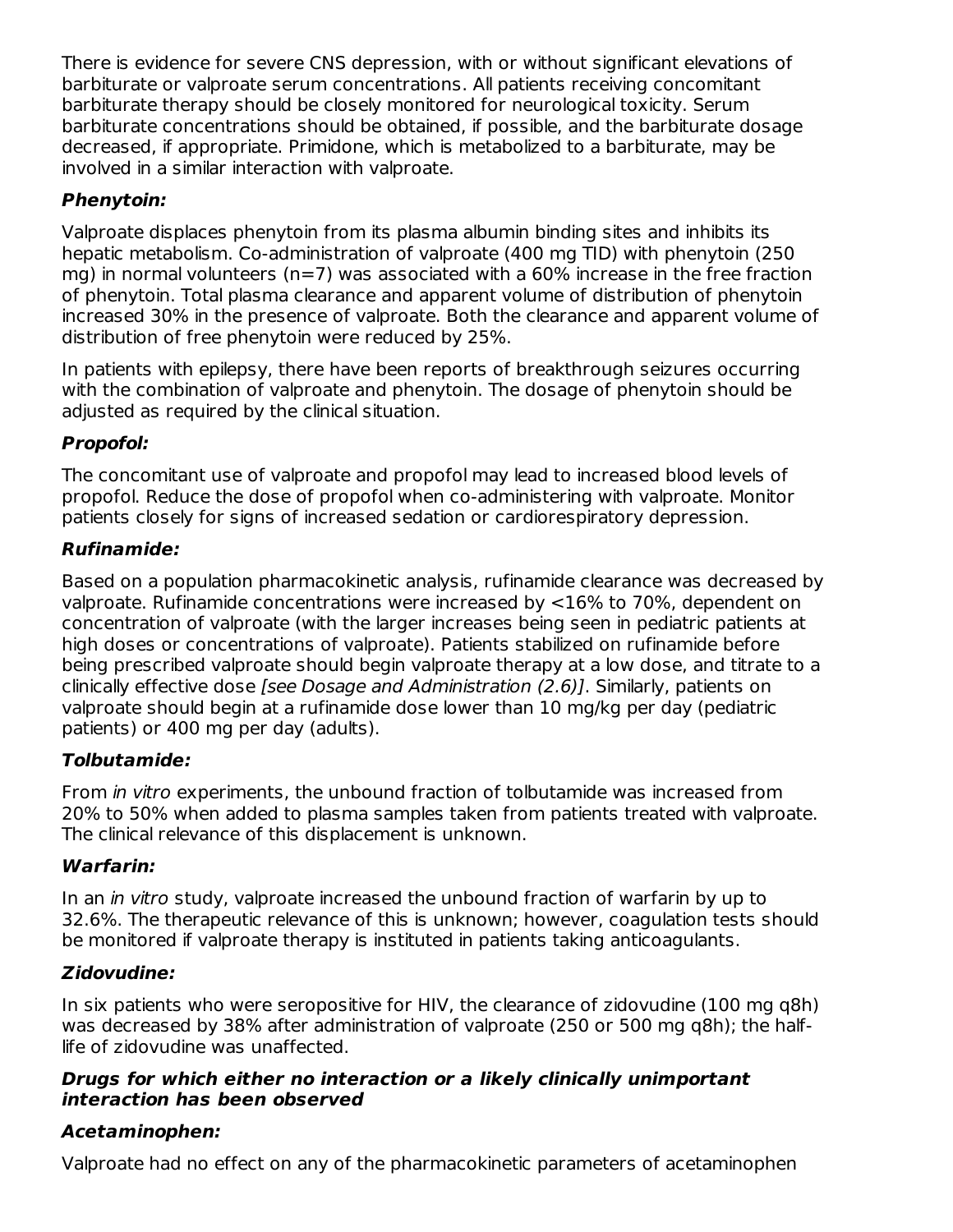when it was concurrently administered to three epileptic patients.

# **Clozapine:**

In psychotic patients  $(n=11)$ , no interaction was observed when valproate was coadministered with clozapine.

### **Lithium:**

Co-administration of valproate (500 mg BID) and lithium carbonate (300 mg TID) to normal male volunteers ( $n=16$ ) had no effect on the steady-state kinetics of lithium.

### **Lorazepam:**

Concomitant administration of valproate (500 mg BID) and lorazepam (1 mg BID) in normal male volunteers (n=9) was accompanied by a 17% decrease in the plasma clearance of lorazepam.

# **Olanzapine:**

No dose adjustment for olanzapine is necessary when olanzapine is administered concomitantly with valproate. Co-administration of valproate (500 mg BID) and olanzapine (5 mg) to healthy adults (n=10) caused 15% reduction in  $\mathsf{C}_{\mathsf{max}}$  and 35% reduction in AUC of olanzapine.

# **Oral Contraceptive Steroids:**

Administration of a single-dose of ethinyloestradiol (50 mcg)/levonorgestrel (250 mcg) to 6 women on valproate (200 mg BID) therapy for 2 months did not reveal any pharmacokinetic interaction.

# **7.3 Topiramate**

Concomitant administration of valproate and topiramate has been associated with hyperammonemia with and without encephalopathy [see Contraindications (4) and Warnings and Precautions (5.6, 5.9, 5.10)]. Concomitant administration of topiramate with valproate has also been associated with hypothermia in patients who have tolerated either drug alone. It may be prudent to examine blood ammonia levels in patients in whom the onset of hypothermia has been reported [see Warnings and Precautions (5.9, 5.11)].

# **8 USE IN SPECIFIC POPULATIONS**

# **8.1 Pregnancy**

# **Pregnancy Exposure Registry**

There is a pregnancy exposure registry that monitors pregnancy outcomes in women exposed to antiepileptic drugs (AEDs), including divalproex sodium during pregnancy. Encourage women who are taking divalproex sodium during pregnancy to enroll in the North American Antiepileptic Drug (NAAED) Pregnancy Registry by calling toll-free 1-888- 233-2334 or visiting the website http://www.aedpregnancyregistry.org/. This must be done by the patient herself.

# **Risk Summary**

For use in prophylaxis of migraine headaches, valproate is contraindicated in women who are pregnant and in women of childbearing potential who are not using effective contraception [see Contraindications (4)].

For use in epilepsy or bipolar disorder, valproate should not be used to treat women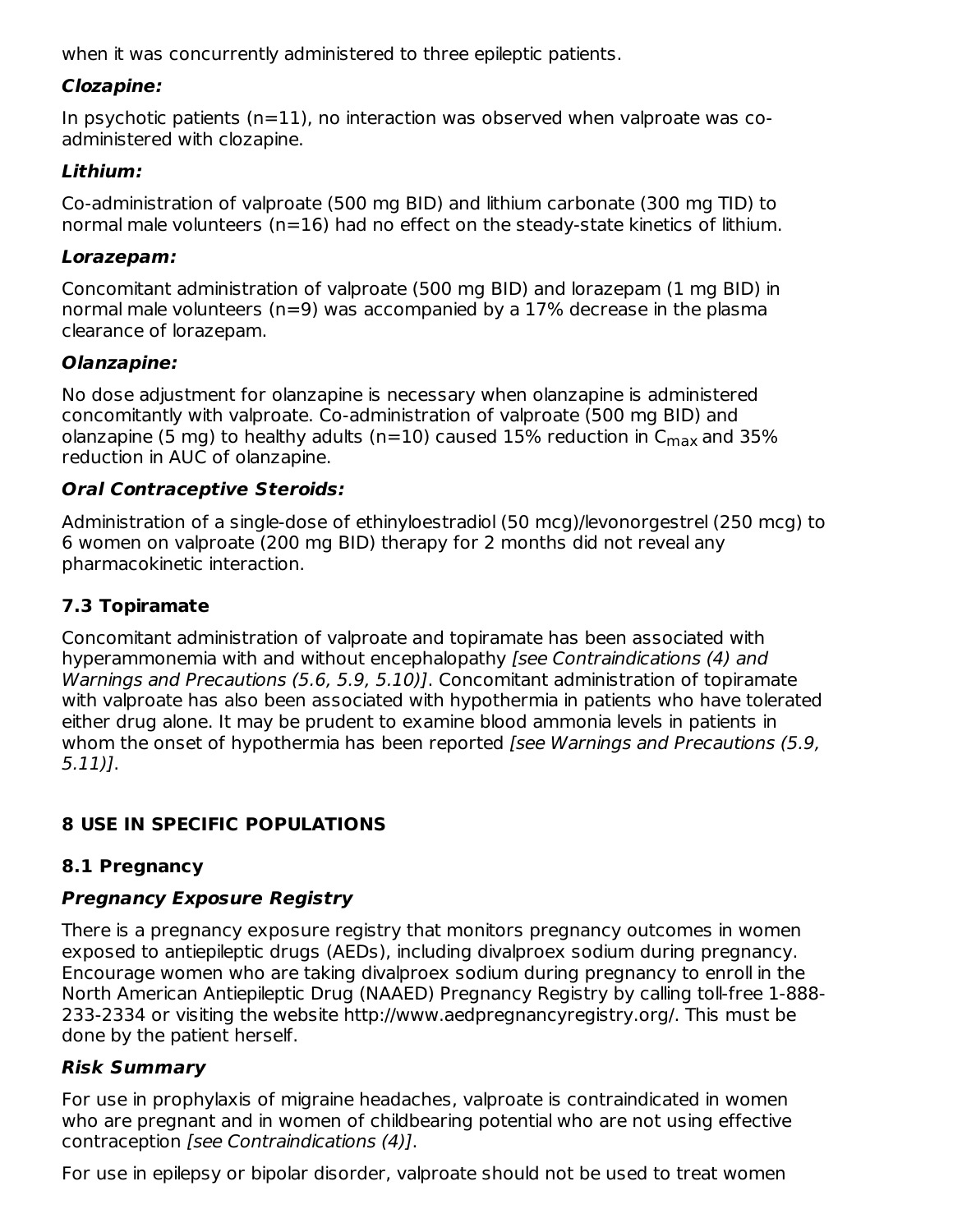who are pregnant or who plan to become pregnant unless other medications have failed to provide adequate symptom control or are otherwise unacceptable [see Boxed] Warning and Warnings and Precautions (5.2, 5.3)]. Women with epilepsy who become pregnant while taking valproate should not discontinue valproate abruptly, as this can precipitate status epilepticus with resulting maternal and fetal hypoxia and threat to life.

Maternal valproate use during pregnancy for any indication increases the risk of congenital malformations, particularly neural tube defects including spina bifida, but also malformations involving other body systems (e.g., craniofacial defects including oral clefts, cardiovascular malformations, hypospadias, limb malformations). This risk is dose-dependent; however, a threshold dose below which no risk exists cannot be established. In utero exposure to valproate may also result in hearing impairment or hearing loss. Valproate polytherapy with other AEDs has been associated with an increased frequency of congenital malformations compared with AED monotherapy. The risk of major structural abnormalities is greatest during the first trimester; however, other serious developmental effects can occur with valproate use throughout pregnancy. The rate of congenital malformations among babies born to epileptic mothers who used valproate during pregnancy has been shown to be about four times higher than the rate among babies born to epileptic mothers who used other antiseizure monotherapies [see Warnings and Precautions (5.2) and Data (Human)].

Epidemiological studies have indicated that children exposed to valproate in utero have lower IQ scores and a higher risk of neurodevelopmental disorders compared to children exposed to either another AED in utero or to no AEDs in utero [see Warnings and Precautions (5.3) and Data (Human)].

An observational study has suggested that exposure to valproate products during pregnancy increases the risk of autism spectrum disorders [see Data (Human)].

In animal studies, valproate administration during pregnancy resulted in fetal structural malformations similar to those seen in humans and neurobehavioral deficits in the offspring at clinically relevant doses [see Data (Animal)].

There have been reports of hypoglycemia in neonates and fatal cases of hepatic failure in infants following maternal use of valproate during pregnancy.

Pregnant women taking valproate may develop hepatic failure or clotting abnormalities including thrombocytopenia, hypofibrinogenemia, and/or decrease in other coagulation factors, which may result in hemorrhagic complications in the neonate including death [see Warnings and Precautions (5.1, 5.8)].

Available prenatal diagnostic testing to detect neural tube and other defects should be offered to pregnant women using valproate.

Evidence suggests that folic acid supplementation prior to conception and during the first trimester of pregnancy decreases the risk for congenital neural tube defects in the general population. It is not known whether the risk of neural tube defects or decreased IQ in the offspring of women receiving valproate is reduced by folic acid supplementation. Dietary folic acid supplementation both prior to conception and during pregnancy should be routinely recommended for patients using valproate [see Warnings and Precautions (5.2, 5.4)].

All pregnancies have a background risk of birth defect, loss, or other adverse outcomes. In the U.S. general population, the estimated background risk of major birth defects and miscarriage in clinically recognized pregnancies is 2 to 4% and 15 to 20%, respectively.

### **Clinical Considerations**

**Disease-associated maternal and/or embryo/fetal risk:**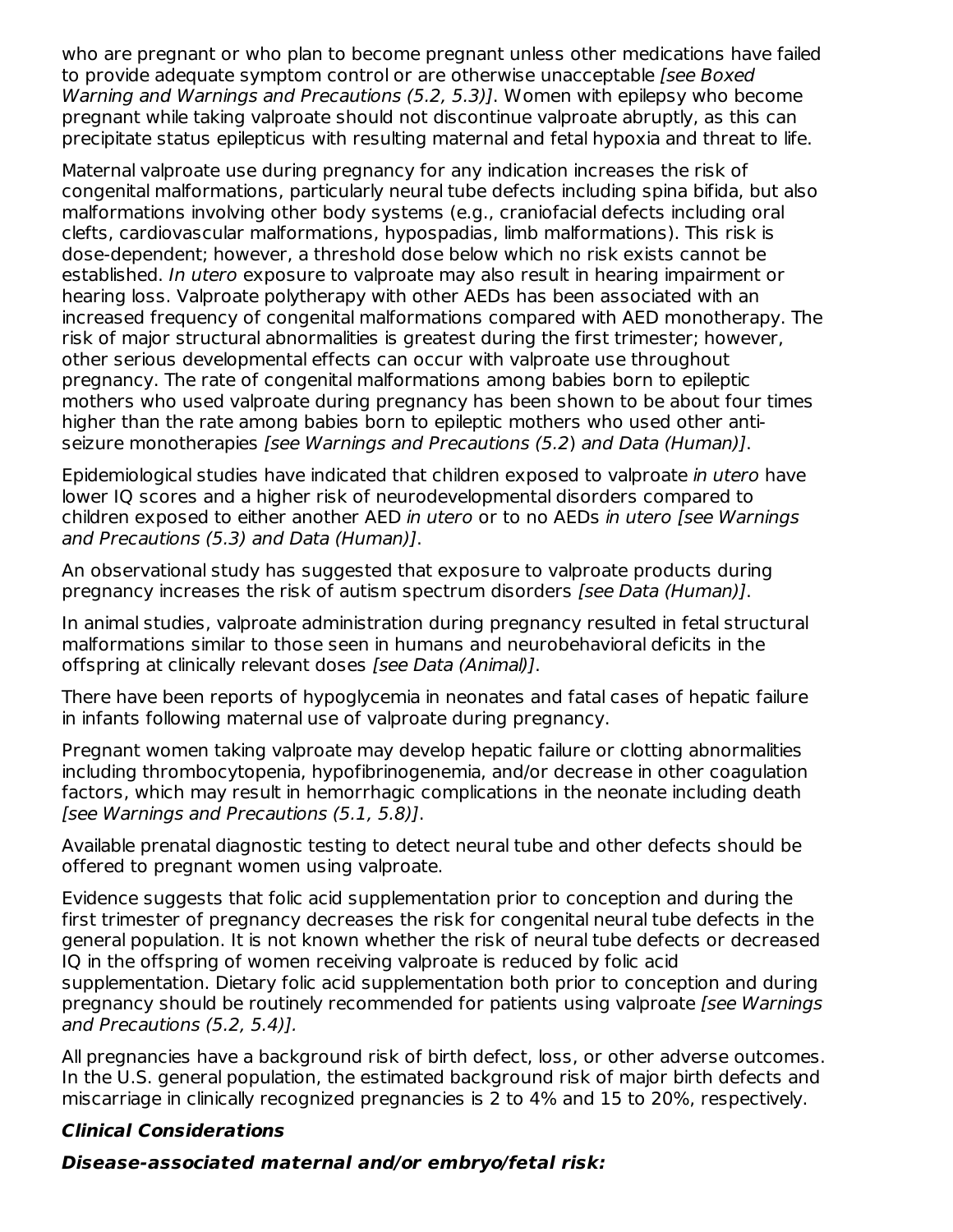To prevent major seizures, women with epilepsy should not discontinue valproate abruptly, as this can precipitate status epilepticus with resulting maternal and fetal hypoxia and threat to life. Even minor seizures may pose some hazard to the developing embryo or fetus [see Warnings and Precautions (5.4)]. However, discontinuation of the drug may be considered prior to and during pregnancy in individual cases if the seizure disorder severity and frequency do not pose a serious threat to the patient.

# **Maternal adverse reactions**

Pregnant women taking valproate may develop clotting abnormalities including thrombocytopenia, hypofibrinogenemia, and/or decrease in other coagulation factors, which may result in hemorrhagic complications in the neonate including death [see Warnings and Precautions (5.8)]. If valproate is used in pregnancy, the clotting parameters should be monitored carefully in the mother. If abnormal in the mother, then these parameters should also be monitored in the neonate.

Patients taking valproate may develop hepatic failure [see Boxed Warning and Warnings and Precautions (5.1)]. Fatal cases of hepatic failure in infants exposed to valproate in utero have also been reported following maternal use of valproate during pregnancy.

Hypoglycemia has been reported in neonates whose mothers have taken valproate during pregnancy.

# **Data**

# **Human:**

### Neural Tube Defects and Other Structural Abnormalities

There is an extensive body of evidence demonstrating that exposure to valproate in utero increases the risk of neural tube defects and other structural abnormalities. Based on published data from the CDC's National Birth Defects Prevention Network, the risk of spina bifida in the general population is about 0.06 to 0.07% (6 to 7 in 10,000 births) compared to the risk following in utero valproate exposure estimated to be approximately 1 to 2% (100 to 200 in 10,000 births).

The NAAED Pregnancy Registry has reported a major malformation rate of 9 to 11% in the offspring of women exposed to an average of 1,000 mg/day of valproate monotherapy during pregnancy. These data show an up to a five-fold increased risk for any major malformation following valproate exposure in utero compared to the risk following exposure in utero to other AEDs taken as monotherapy. The major congenital malformations included cases of neural tube defects, cardiovascular malformations, craniofacial defects (e.g., oral clefts, craniosynostosis), hypospadias, limb malformations (e.g., clubfoot, polydactyly), and other malformations of varying severity involving other body systems [see Warnings and Precautions (5.2)].

# Effect on IQ and neurodevelopmental effects

Published epidemiological studies have indicated that children exposed to valproate in utero have lower IQ scores than children exposed to either another AED in utero or to no AEDs *in utero*. The largest of these studies<sup>1</sup> is a prospective cohort study conducted in the United States and United Kingdom that found that children with prenatal exposure to valproate (n=62) had lower IQ scores at age 6 (97 [95% C.I. 94 to 101]) than children with prenatal exposure to the other anti-epileptic drug monotherapy treatments evaluated: lamotrigine (108 [95% C.I. 105 to 110]), carbamazepine (105 [95% C.I. 102 to 108]) and phenytoin (108 [95% C.I. 104 to 112]). It is not known when during pregnancy cognitive effects in valproate-exposed children occur. Because the women in this study were exposed to AEDs throughout pregnancy, whether the risk for decreased IQ was related to a particular time period during pregnancy could not be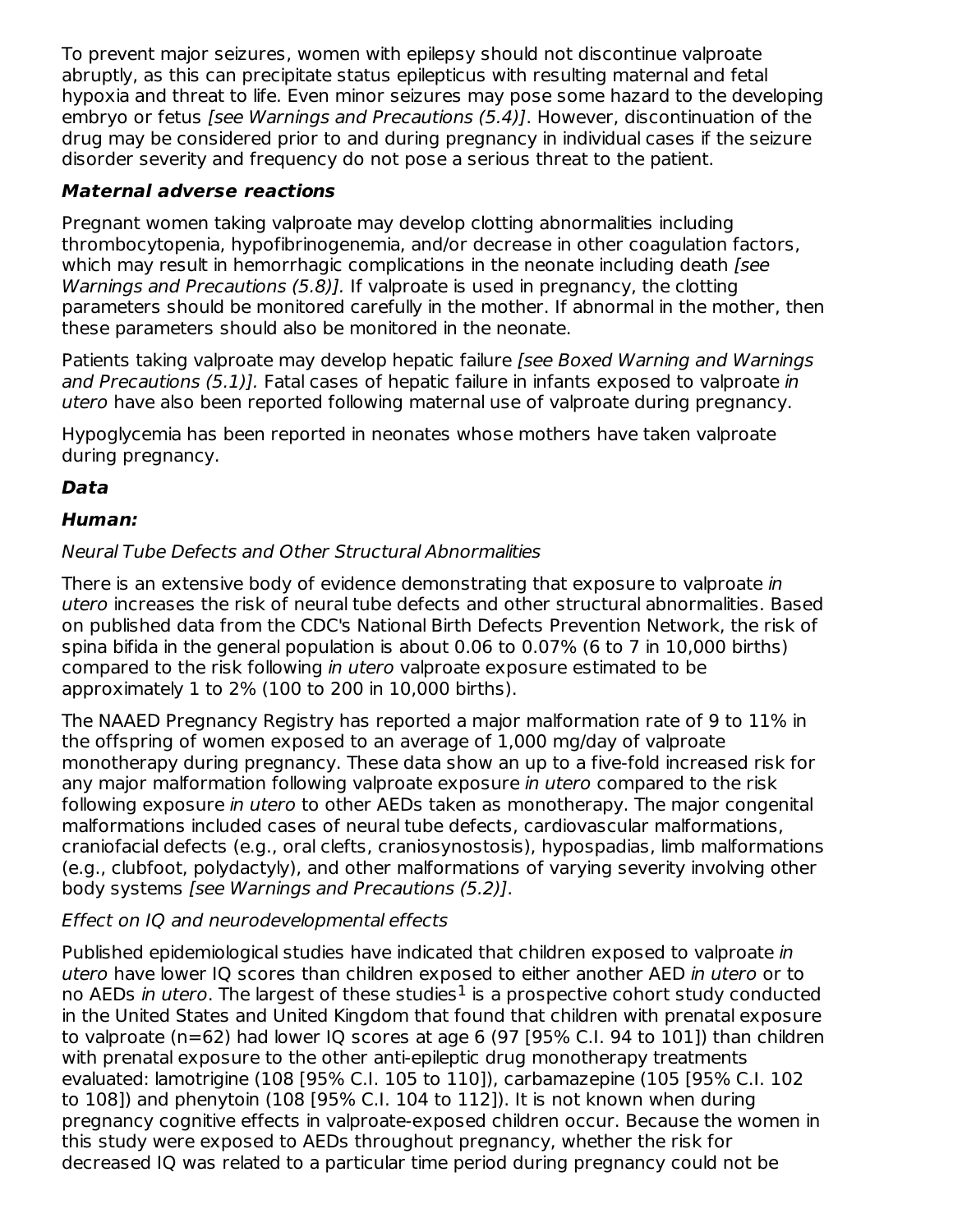# assessed. [see Warnings and Precautions (5.3)].

Although the available studies have methodological limitations, the weight of the evidence supports a causal association between valproate exposure in utero and subsequent adverse effects on neurodevelopment, including increases in autism spectrum disorders and attention deficit/hyperactivity disorder (ADHD). An observational study has suggested that exposure to valproate products during pregnancy increases the risk of autism spectrum disorders. In this study, children born to mothers who had used valproate products during pregnancy had 2.9 times the risk (95% confidence interval [CI]: 1.7 to 4.9) of developing autism spectrum disorders compared to children born to mothers not exposed to valproate products during pregnancy. The absolute risks for autism spectrum disorders were 4.4% (95% CI: 2.6% to 7.5%) in valproate-exposed children and 1.5% (95% CI: 1.5% to 1.6%) in children not exposed to valproate products. Another observational study found that children who were exposed to valproate in utero had an increased risk of ADHD (adjusted HR 1.48; 95% CI, 1.09 to 2.00) compared with the unexposed children. Because these studies were observational in nature, conclusions regarding a causal association between in utero valproate exposure and an increased risk of autism spectrum disorder and ADHD cannot be considered definitive.

### **Other**

There are published case reports of fatal hepatic failure in offspring of women who used valproate during pregnancy.

# **Animal:**

In developmental toxicity studies conducted in mice, rats, rabbits, and monkeys, increased rates of fetal structural abnormalities, intrauterine growth retardation, and embryo-fetal death occurred following administration of valproate to pregnant animals during organogenesis at clinically relevant doses (calculated on a body surface area  $[mg/m<sup>2</sup>]$  basis). Valproate induced malformations of multiple organ systems, including skeletal, cardiac, and urogenital defects. In mice, in addition to other malformations, fetal neural tube defects have been reported following valproate administration during critical periods of organogenesis, and the teratogenic response correlated with peak maternal drug levels. Behavioral abnormalities (including cognitive, locomotor, and social interaction deficits) and brain histopathological changes have also been reported in mice and rat offspring exposed prenatally to clinically relevant doses of valproate.

# **8.2 Lactation**

# **Risk Summary**

Valproate is excreted in human milk. Data in the published literature describe the presence of valproate in human milk (range: 0.4 mcg/mL to 3.9 mcg/mL), corresponding to 1% to 10% of maternal serum levels. Valproate serum concentrations collected from breastfed infants aged 3 days postnatal to 12 weeks following delivery ranged from 0.7 mcg/mL to 4 mcg/mL, which were 1% to 6% of maternal serum valproate levels. A published study in children up to six years of age did not report adverse developmental or cognitive effects following exposure to valproate via breast milk [see Data (Human)].

There are no data to assess the effects of divalproex sodium on milk production or excretion.

### **Clinical Considerations**

The developmental and health benefits of breastfeeding should be considered along with the mother's clinical need for divalproex sodium and any potential adverse effects on the breastfed infant from divalproex sodium or from the underlying maternal condition.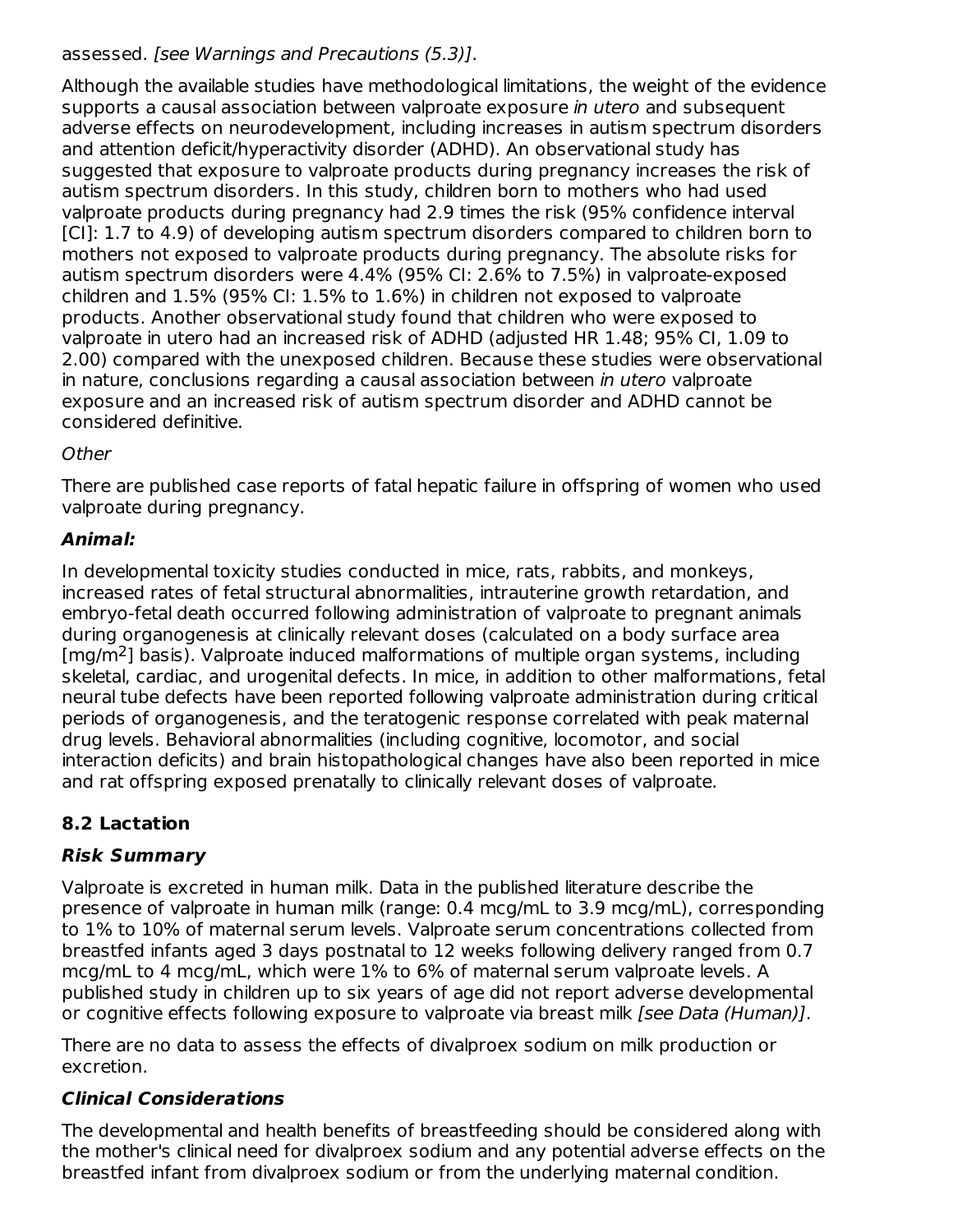Monitor the breastfed infant for signs of liver damage including jaundice and unusual bruising or bleeding. There have been reports of hepatic failure and clotting abnormalities in offspring of women who used valproate during pregnancy [see Use in Specific Populations (8.1)].

# **Data**

# **Human:**

In a published study, breast milk and maternal blood samples were obtained from 11 epilepsy patients taking valproate at doses ranging from 300 mg/day to 2,400 mg/day on postnatal days 3 to 6. In 4 patients who were taking valproate only, breast milk contained an average valproate concentration of 1.8 mcg/mL (range: 1.1 mcg/mL to 2.2 mcg/mL), which corresponded to 4.8% of the maternal plasma concentration (range: 2.7% to 7.4%). Across all patients (7 of whom were taking other AEDs concomitantly), similar results were obtained for breast milk concentration (1.8 mcg/mL, range: 0.4 mcg/mL to 3.9 mcg/mL) and maternal plasma ratio (5.1%, range: 1.3% to 9.6%).

A published study of 6 breastfeeding mother-infant pairs measured serum valproate levels during maternal treatment for bipolar disorder (750 mg/day or 1,000 mg/day). None of the mothers received valproate during pregnancy, and infants were aged from 4 weeks to 19 weeks at the time of evaluation. Infant serum levels ranged from 0.7 mcg/mL to 1.5 mcg/mL. With maternal serum valproate levels near or within the therapeutic range, infant exposure was 0.9% to 2.3% of maternal levels. Similarly, in 2 published case reports with maternal doses of 500 mg/day or 750 mg/day during breastfeeding of infants aged 3 months and 1 month, infant exposure was 1.5% and 6% that of the mother, respectively.

A prospective observational multicenter study evaluated the long-term neurodevelopmental effects of AED use on children. Pregnant women receiving monotherapy for epilepsy were enrolled with assessments of their children at ages 3 years and 6 years. Mothers continued AED therapy during the breastfeeding period. Adjusted IQs measured at 3 years for breastfed and non-breastfed children were 93  $(n=11)$  and 90 (n=24), respectively. At 6 years, the scores for breastfed and nonbreastfed children were  $106$  (n=11) and 94 (n=25), respectively (p=0.04). For other cognitive domains evaluated at 6 years, no adverse cognitive effects of continued exposure to an AED (including valproate) via breast milk were observed.

### **8.3 Females and Males of Reproductive Potential**

# **Contraception**

Women of childbearing potential should use effective contraception while taking valproate [see BOXED WARNING, WARNINGS AND PRECAUTIONS (5.4), DRUG INTERACTIONS (7), AND USE IN SPECIFIC POPULATIONS (8.1)]. This is especially important when valproate use is considered for a condition not usually associated with permanent injury or death such as prophylaxis of migraine headaches [see CONTRAINDICATIONS (4)].

# **Infertility**

There have been reports of male infertility coincident with valproate therapy [see ADVERSE REACTIONS (6.4)]. In animal studies, oral administration of valproate at clinically relevant doses resulted in adverse reproductive effects in males [see NONCLINICAL TOXICOLOGY (13.1)].

# **8.4 Pediatric Use**

Experience has indicated that pediatric patients under the age of two years are at a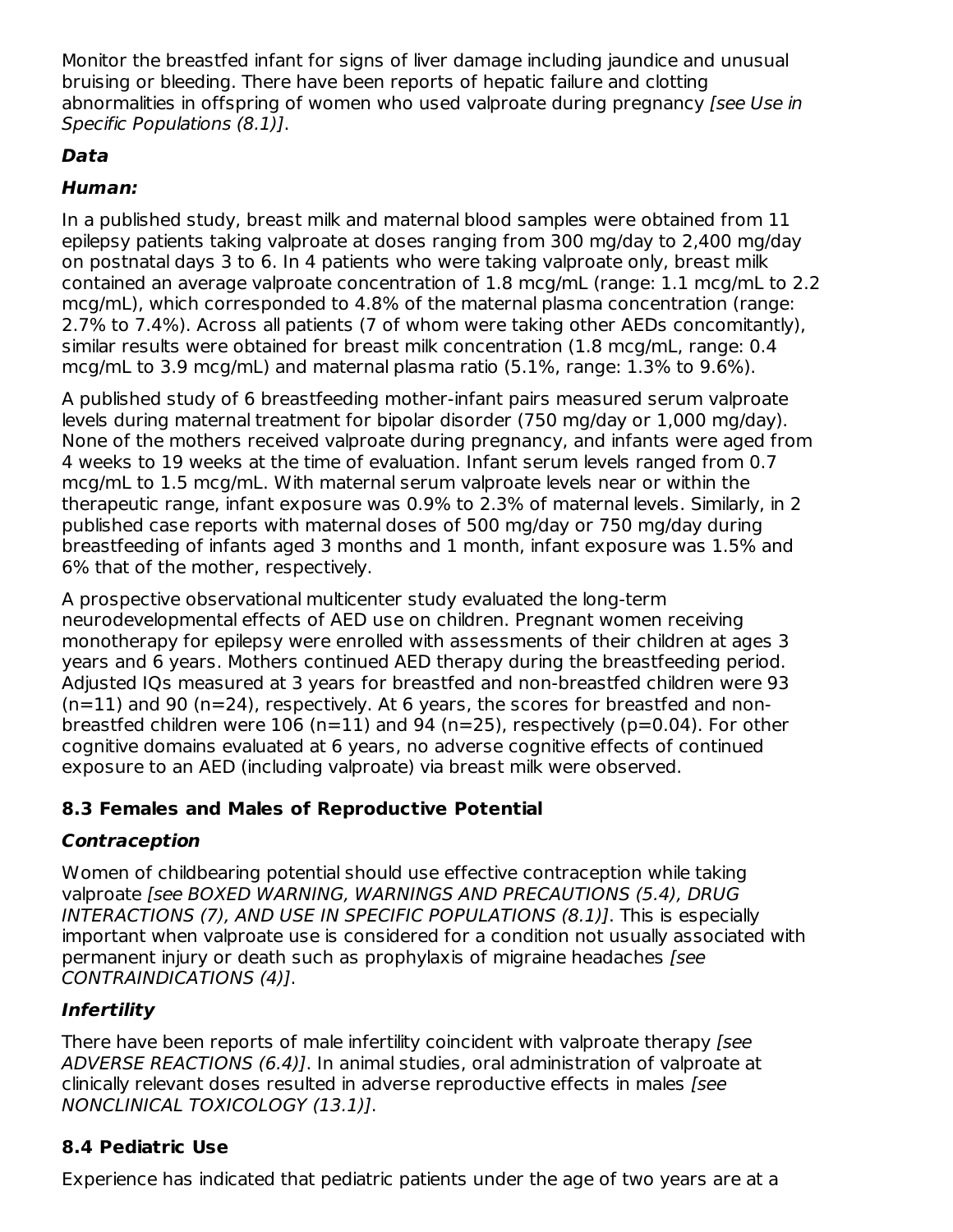Experience has indicated that pediatric patients under the age of two years are at a considerably increased risk of developing fatal hepatotoxicity, especially those with the aforementioned conditions [see Boxed Warning and Warnings and Precautions (5.1)]. When divalproex sodium extended-release tablets are used in this patient group, it should be used with extreme caution and as a sole agent. The benefits of therapy should be weighed against the risks. Above the age of 2 years, experience in epilepsy has indicated that the incidence of fatal hepatotoxicity decreases considerably in progressively older patient groups.

Younger children, especially those receiving enzyme inducing drugs, will require larger maintenance doses to attain targeted total and unbound valproate concentrations. Pediatric patients (i.e., between 3 months and 10 years) have 50% higher clearances expressed on weight (i.e., mL/min/kg) than do adults. Over the age of 10 years, children have pharmacokinetic parameters that approximate those of adults.

The variability in free fraction limits the clinical usefulness of monitoring total serum valproic acid concentrations. Interpretation of valproic acid concentrations in children should include consideration of factors that affect hepatic metabolism and protein binding.

# **Pediatric Clinical Trials**

Divalproex sodium delayed-release tablets were studied in seven pediatric clinical trials.

Two of the pediatric studies were double-blinded placebo-controlled trials to evaluate the efficacy of divalproex sodium extended-release tablets for the indications of mania (150 patients aged 10 to 17 years, 76 of whom were on divalproex sodium extended-release tablets) and migraine (304 patients aged 12 to 17 years, 231 of whom were on divalproex sodium extended-release tablets). Efficacy was not established for either the treatment of migraine or the treatment of mania. The most common drug-related adverse reactions (reported >5% and twice the rate of placebo) reported in the controlled pediatric mania study were nausea, upper abdominal pain, somnolence, increased ammonia, gastritis and rash.

The remaining five trials were long term safety studies. Two six-month pediatric studies were conducted to evaluate the long-term safety of divalproex sodium extended-release tablets for the indication of mania (292 patients aged 10 to 17 years). Two twelve-month pediatric studies were conducted to evaluate the long-term safety of divalproex sodium extended-release tablets for the indication of migraine (353 patients aged 12 to 17 years). One twelve-month study was conducted to evaluate the safety of divalproex sodium delayed-release capsules in the indication of partial seizures (169 patients aged 3 to 10 years).

In these seven clinical trials, the safety and tolerability of divalproex sodium delayedrelease tablets in pediatric patients were shown to be comparable to those in adults [see Adverse Reactions (6)].

### **Juvenile Animal Toxicology**

In studies of valproate in immature animals, toxic effects not observed in adult animals included retinal dysplasia in rats treated during the neonatal period (from postnatal day 4) and nephrotoxicity in rats treated during the neonatal and juvenile (from postnatal day 14) periods. The no-effect dose for these findings was less than the maximum recommended human dose on a mg/m<sup>2</sup> basis.

# **8.5 Geriatric Use**

No patients above the age of 65 years were enrolled in double-blind prospective clinical trials of mania associated with bipolar illness. In a case review study of 583 patients, 72 patients (12%) were greater than 65 years of age. A higher percentage of patients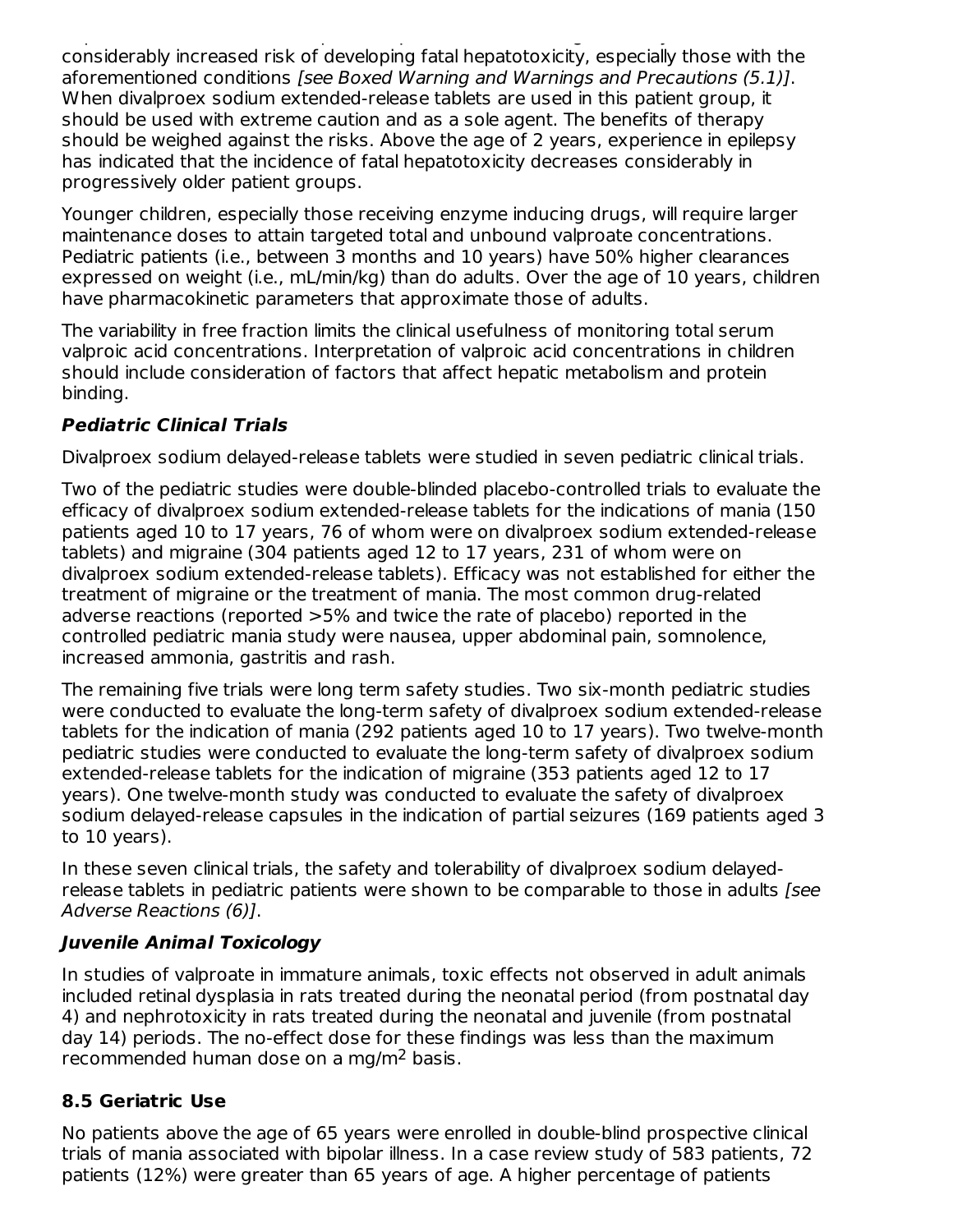above 65 years of age reported accidental injury, infection, pain, somnolence, and tremor. Discontinuation of valproate was occasionally associated with the latter two events. It is not clear whether these events indicate additional risk or whether they result from preexisting medical illness and concomitant medication use among these patients.

A study of elderly patients with dementia revealed drug related somnolence and discontinuation for somnolence [see Warnings and Precautions (5.14)]. The starting dose should be reduced in these patients, and dosage reductions or discontinuation should be considered in patients with excessive somnolence (see Dosage and Administration (2.5)].

There is insufficient information available to discern the safety and effectiveness of valproate for the prophylaxis of migraines in patients over 65.

The capacity of elderly patients (age range: 68 to 89 years) to eliminate valproate has been shown to be reduced compared to younger adults (age range: 22 to 26 years) [see Clinical Pharmacology (12.3)].

# **8.6 Effect of Disease**

#### **Liver Disease**

Liver disease impairs the capacity to eliminate valproate. *[(See Boxed Warning,* Contraindications (4), Warnings and Precautions (5.1), and Clinical Pharmacology (12.3)].

# **10 OVERDOSAGE**

Overdosage with valproate may result in somnolence, heart block, deep coma, and hypernatremia. Fatalities have been reported; however patients have recovered from valproate levels as high as 2,120 mcg/mL.

In overdose situations, the fraction of drug not bound to protein is high and hemodialysis or tandem hemodialysis plus hemoperfusion may result in significant removal of drug. The benefit of gastric lavage or emesis will vary with the time since ingestion. General supportive measures should be applied with particular attention to the maintenance of adequate urinary output.

Naloxone has been reported to reverse the CNS depressant effects of valproate overdosage. Because naloxone could theoretically also reverse the antiepileptic effects of valproate, it should be used with caution in patients with epilepsy.

# **11 DESCRIPTION**

Divalproex sodium is a stable co-ordination compound comprised of sodium valproate and valproic acid in a 1:1 molar relationship and formed during the partial neutralization of valproic acid with 0.5 equivalent of sodium hydroxide. Chemically it is designated as sodium hydrogen bis(2-propylpentanoate). Divalproex sodium has the following structure: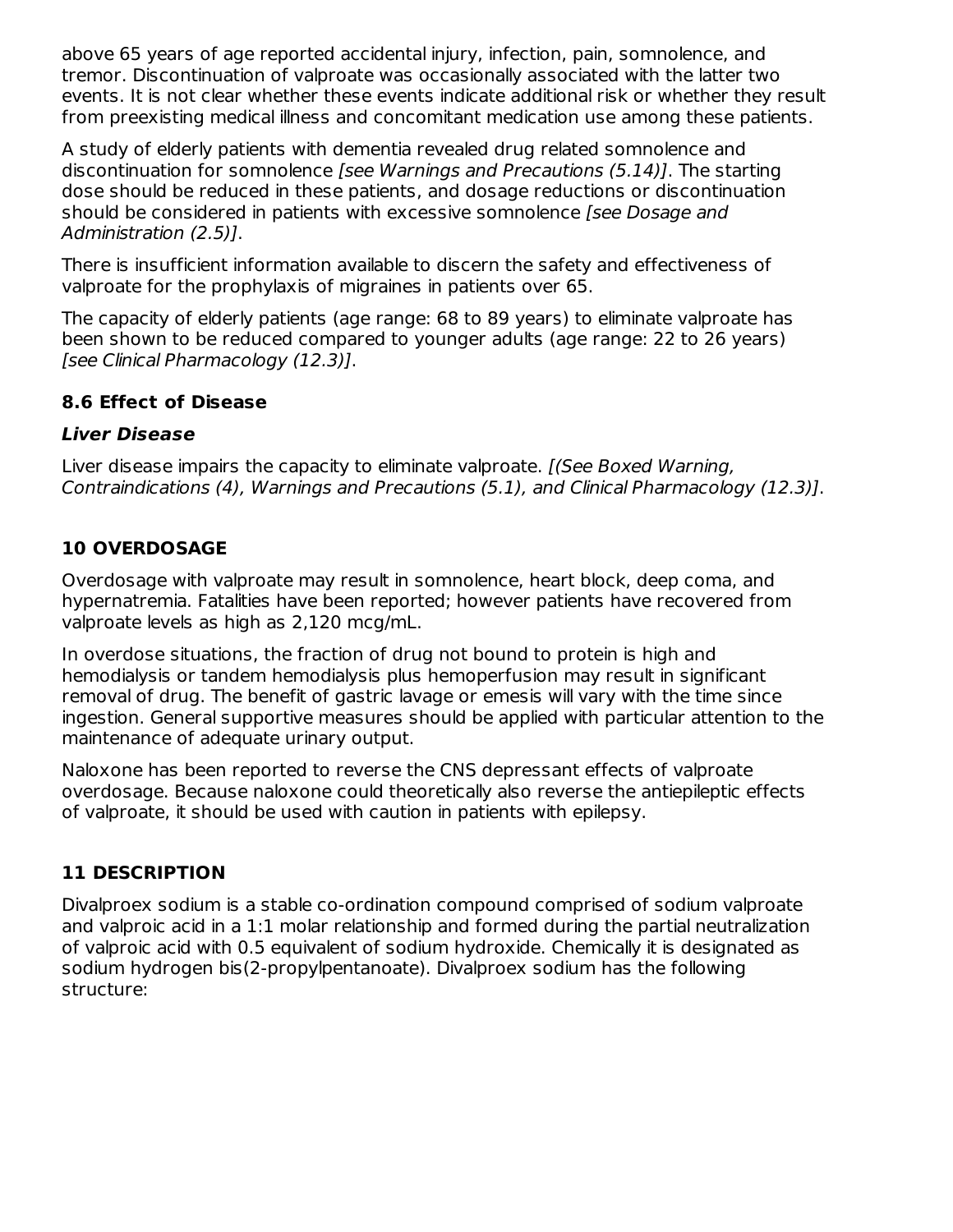

Divalproex sodium occurs as a white to off white powder.

Divalproex sodium extended-release 250 mg and 500 mg tablets are for oral administration. Divalproex sodium extended-release tablets, USP contain divalproex sodium in a once-a-day extended-release formulation equivalent to 250 mg and 500 mg of valproic acid.

#### **Inactive Ingredients**

Divalproex Sodium Extended-Release Tablets USP, 250 mg and 500 mg: ethyl acrylate and methyl methacrylate copolymer dispersion, ethyl cellulose, hypromellose, iron oxide black (ferrosoferric oxide), lactose monohydrate, magnesium stearate, microcrystalline cellulose, propylene glycol, polyethylene glycol, polyvinyl alcohol, shellac, silicon dioxide, talc, and titanium dioxide.

In addition, 500 mg tablets contain iron oxide red and iron oxide yellow.

Divalproex sodium extended-release tablets USP meet USP Dissolution Test 11.

### **12 CLINICAL PHARMACOLOGY**

#### **12.1 Mechanism of Action**

Divalproex sodium dissociates to the valproate ion in the gastrointestinal tract. The mechanisms by which valproate exerts its therapeutic effects have not been established. It has been suggested that its activity in epilepsy is related to increased brain concentrations of gamma-aminobutyric acid (GABA).

#### **12.2 Pharmacodynamics**

The relationship between plasma concentration and clinical response is not well documented. One contributing factor is the nonlinear, concentration dependent protein binding of valproate which affects the clearance of the drug. Thus, monitoring of total serum valproate may not provide a reliable index of the bioactive valproate species.

For example, because the plasma protein binding of valproate is concentration dependent, the free fraction increases from approximately 10% at 40 mcg/mL to 18.5% at 130 mcg/mL. Higher than expected free fractions occur in the elderly, in hyperlipidemic patients, and in patients with hepatic and renal diseases.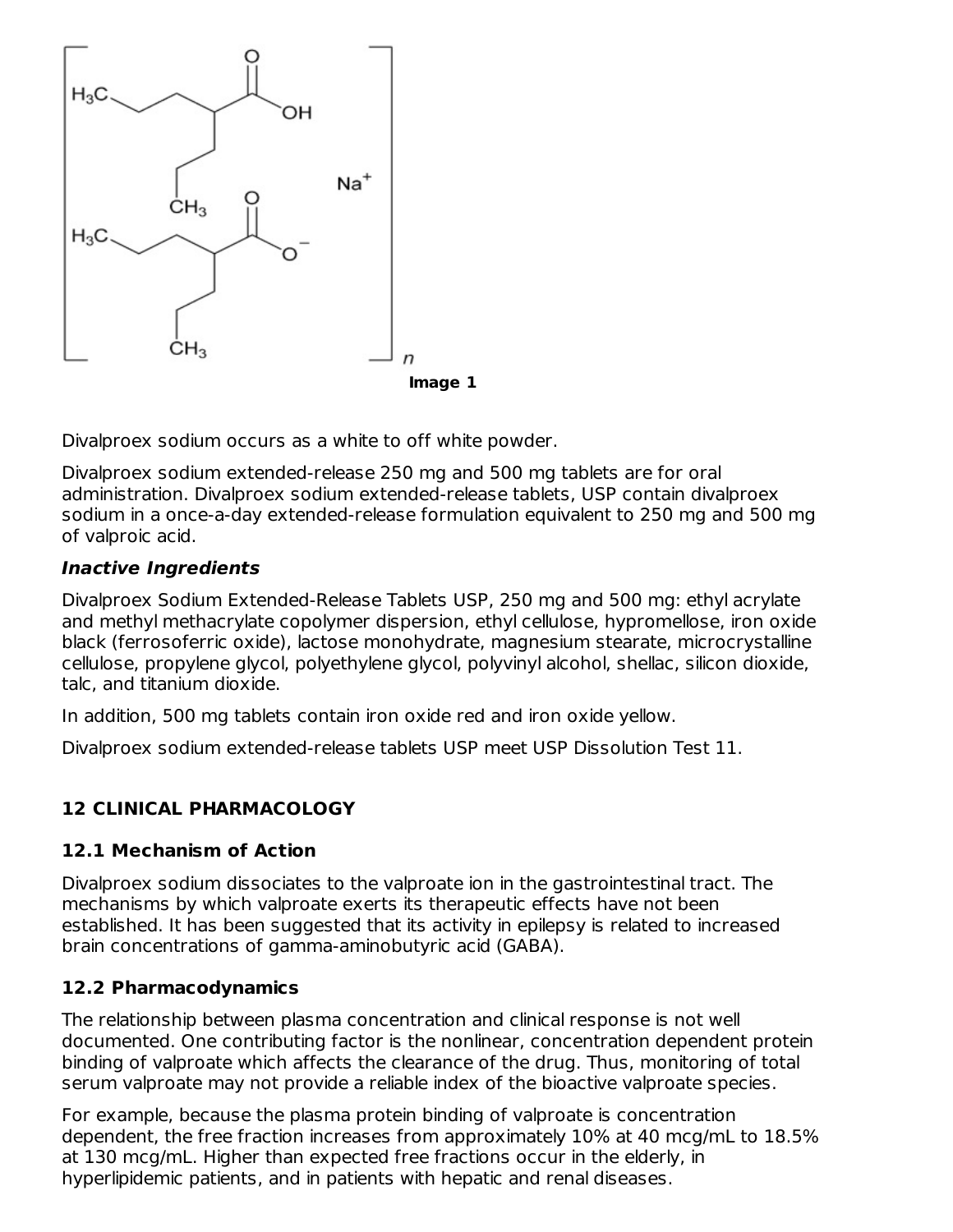# **Epilepsy**

The therapeutic range in epilepsy is commonly considered to be 50 to 100 mcg/mL of total valproate, although some patients may be controlled with lower or higher plasma concentrations.

#### **Mania**

In placebo-controlled clinical trials of acute mania, patients were dosed to clinical response with trough plasma concentrations between 85 and 125 mcg/mL [see Dosage and Administration (2.1)].

# **12.3 Pharmacokinetics**

### **Absorption/Bioavailability**

The absolute bioavailability of divalproex sodium extended-release tablets administered as a single dose after a meal was approximately 90% relative to intravenous infusion.

When given in equal total daily doses, the bioavailability of divalproex sodium extendedrelease tablets is less than that of divalproex sodium delayed-release tablets. In five multiple-dose studies in healthy subjects ( $N=82$ ) and in subjects with epilepsy ( $N=86$ ), when administered under fasting and nonfasting conditions, divalproex sodium extended-release tablets given once daily produced an average bioavailability of 89% relative to an equal total daily dose of divalproex sodium delayed-release tablets given BID, TID, or QID. The median time to maximum plasma valproate concentrations (C $_{\sf max}$ ) after divalproex sodium extended-release tablets administration ranged from 4 to 17 hours. After multiple once-daily dosing of divalproex sodium extended-release tablets, the peak-to-trough fluctuation in plasma valproate concentrations was 10 to 20% lower than that of regular divalproex sodium delayed-release tablets given BID, TID, or QID.

#### **Conversion from Divalproex Sodium Delayed-Release Tablets to Divalproex Sodium Extended-Release Tablets**

When divalproex sodium extended-release tablets are given in doses 8 to 20% higher than the total daily dose of divalproex sodium delayed-release tablets, the two formulations are bioequivalent. In two randomized, crossover studies, multiple daily doses of divalproex sodium delayed-release tablets were compared to 8 to 20% higher once-daily doses of divalproex sodium extended-release tablets. In these two studies, divalproex sodium extended-release tablets and divalproex sodium delayed-release tablets regimens were equivalent with respect to area under the curve (AUC; a measure of the extent of bioavailability). Additionally, valproate  ${\sf C}_{\sf max}$  was lower, and  ${\sf C}_{\sf min}$  was either higher or not different, for divalproex sodium extended-release tablets relative to divalproex sodium delayed-release tablets regimens (see Table 8).

| Table 8. Bioavailability of Divalproex Sodium Extended-Release Tablets |
|------------------------------------------------------------------------|
| Relative to Divalproex Sodium Delayed-Release Tablets When Divalproex  |
| Sodium Extended-Release Tablets Dose is 8 to 20% Higher                |

| <b>Study Population</b>               | <b>Regimens</b>                                                                                                     |                             | <b>Relative</b><br><b>Bioavailability</b> |  |
|---------------------------------------|---------------------------------------------------------------------------------------------------------------------|-----------------------------|-------------------------------------------|--|
|                                       | Divalproex sodium extended-release<br>tablets vs. Divalproex sodium delayed-<br>release tablets                     | $ AUC_{24} C_{max} C_{min}$ |                                           |  |
| <b>Healthy Volunteers</b><br>$(N=35)$ | 1,000 and 1,500 mg Divalproex sodium<br>extended-release tablets vs. 875 and<br>1,250 mg Divalproex sodium delayed- | $1.059$ $0.882$ $1.173$     |                                           |  |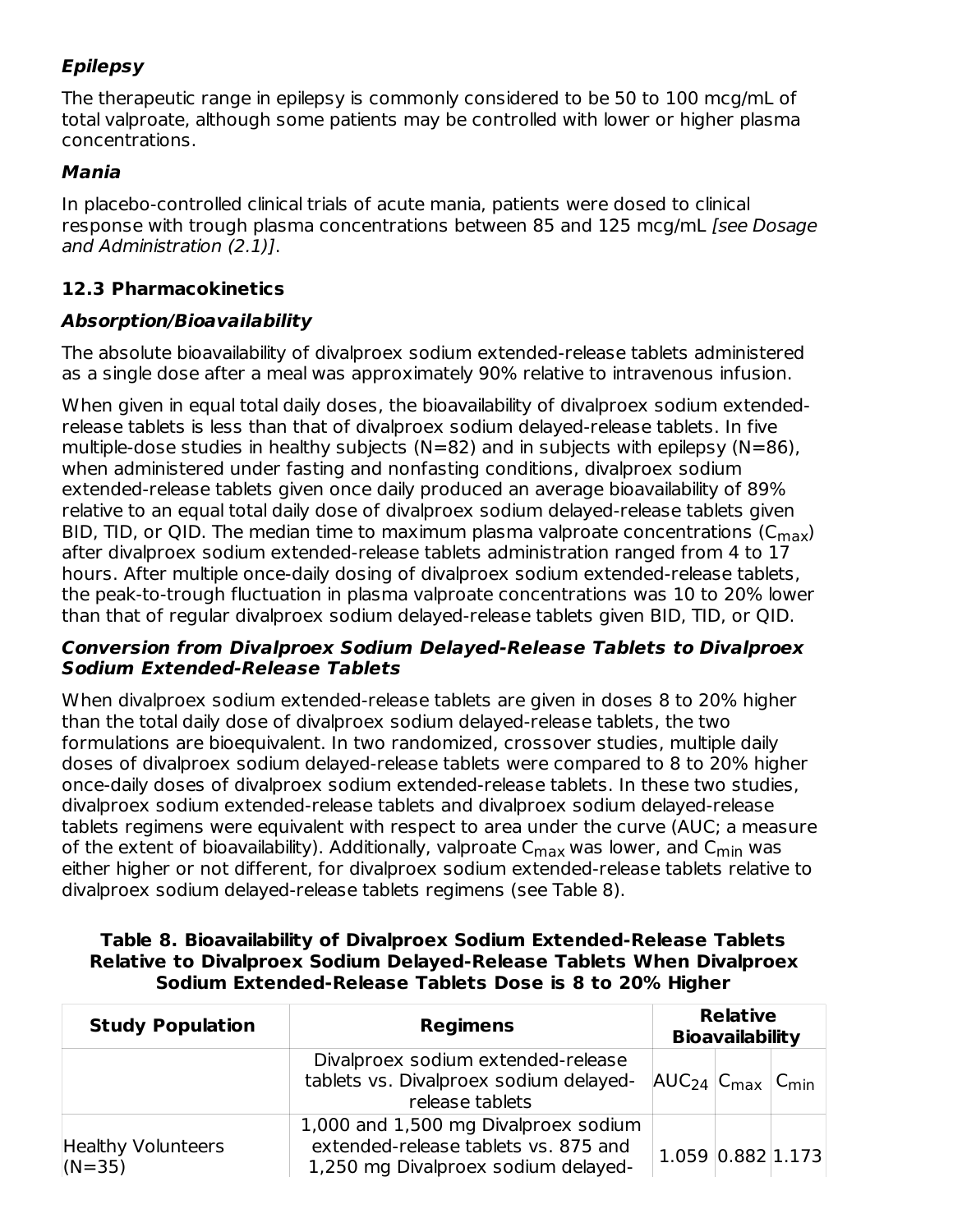|                                                                                                  | release tablets                                                                                                                                                           |  |  |
|--------------------------------------------------------------------------------------------------|---------------------------------------------------------------------------------------------------------------------------------------------------------------------------|--|--|
| Patients with epilepsy on<br>concomitant enzyme-<br>inducing antiepilepsy<br>drugs<br>$(N = 64)$ | 1,000 to 5,000 mg Divalproex sodium<br>$\frac{1,000}{2}$ contracted release tablets vs. 875 to 4,250 1.008 0.899 1.022<br>mg Divalproex sodium delayed-release<br>tablets |  |  |

Concomitant antiepilepsy drugs (topiramate, phenobarbital, carbamazepine, phenytoin, and lamotrigine were evaluated) that induce the cytochrome P450 isozyme system did not significantly alter valproate bioavailability when converting between divalproex sodium delayed-release tablets and divalproex sodium extended-release tablets.

# **Distribution**

# **Protein Binding:**

The plasma protein binding of valproate is concentration dependent and the free fraction increases from approximately 10% at 40 mcg/mL to 18.5% at 130 mcg/mL. Protein binding of valproate is reduced in the elderly, in patients with chronic hepatic diseases, in patients with renal impairment, and in the presence of other drugs (e.g., aspirin). Conversely, valproate may displace certain protein-bound drugs (e.g., phenytoin, carbamazepine, warfarin, and tolbutamide) [see DRUG INTERACTIONS (7.2) for more detailed information on the pharmacokinetic interactions of valproate with other drugs].

# **CNS Distribution:**

Valproate concentrations in cerebrospinal fluid (CSF) approximate unbound concentrations in plasma (about 10% of total concentration).

### **Metabolism**

Valproate is metabolized almost entirely by the liver. In adult patients on monotherapy, 30 to 50% of an administered dose appears in urine as a glucuronide conjugate. Mitochondrial β-oxidation is the other major metabolic pathway, typically accounting for over 40% of the dose. Usually, less than 15 to 20% of the dose is eliminated by other oxidative mechanisms. Less than 3% of an administered dose is excreted unchanged in urine.

The relationship between dose and total valproate concentration is nonlinear; concentration does not increase proportionally with the dose, but rather, increases to a lesser extent due to saturable plasma protein binding. The kinetics of unbound drug are linear.

# **Elimination**

Mean plasma clearance and volume of distribution for total valproate are 0.56 L/hr/1.73  $m<sup>2</sup>$  and 11 L/1.73 m<sup>2</sup>, respectively. Mean plasma clearance and volume of distribution for free valproate are 4.6 L/hr/1.73 m<sup>2</sup>and 92 L/1.73 m<sup>2</sup>. Mean terminal half-life for valproate monotherapy ranged from 9 to 16 hours following oral dosing regimens of 250 to 1,000 mg.

The estimates cited apply primarily to patients who are not taking drugs that affect hepatic metabolizing enzyme systems. For example, patients taking enzyme-inducing antiepileptic drugs (carbamazepine, phenytoin, and phenobarbital) will clear valproate more rapidly. Because of these changes in valproate clearance, monitoring of antiepileptic concentrations should be intensified whenever concomitant antiepileptics are introduced or withdrawn.

# **Special Populations**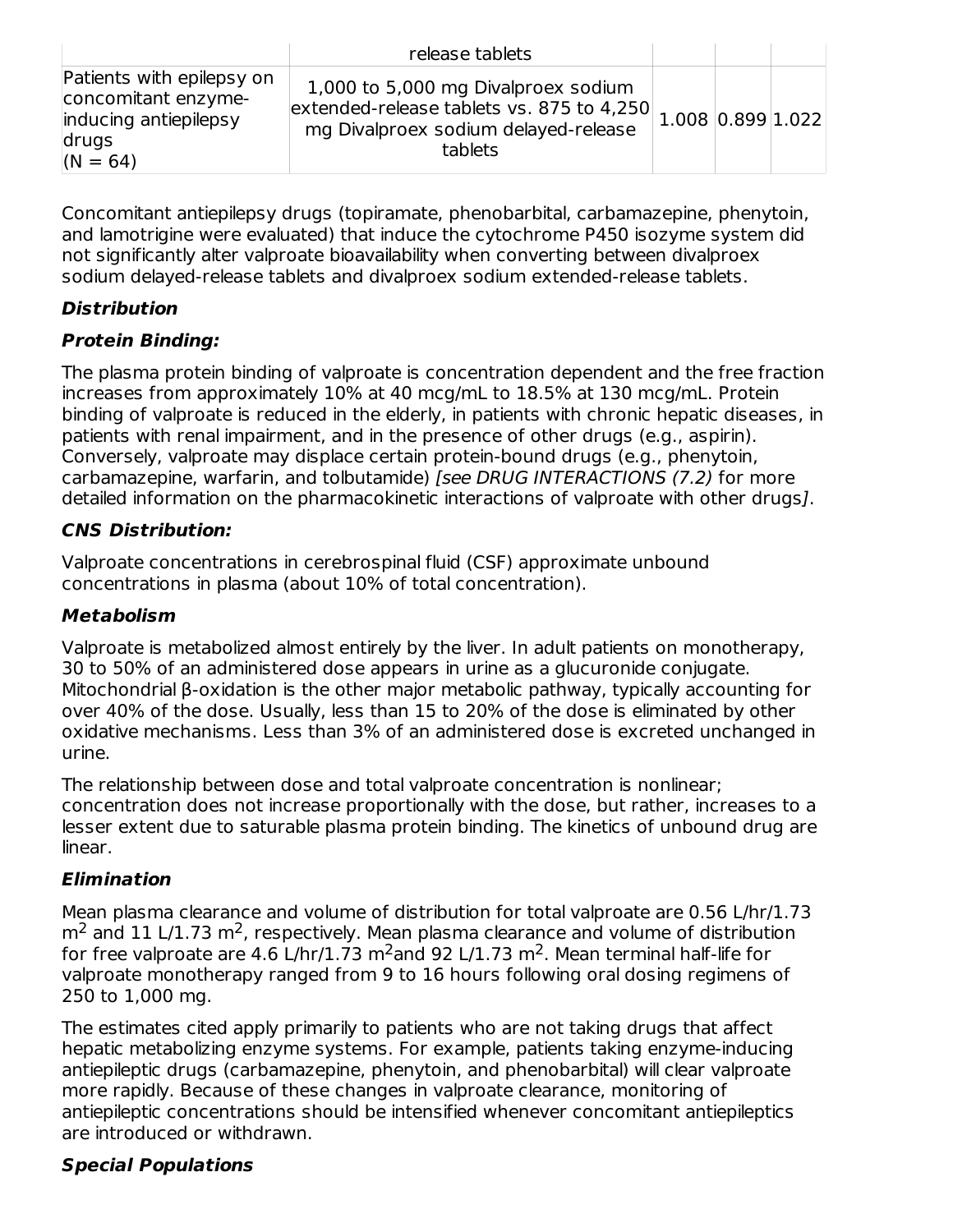# **Effect of Age:**

# Pediatric

The valproate pharmacokinetic profile following administration of divalproex sodium extended-release tablets were characterized in a multiple-dose, non-fasting, open label, multi-center study in children and adolescents. Divalproex sodium extended-release tablets once daily doses ranged from 250 to 1,750 mg. Once daily administration of divalproex sodium extended-release tablets in pediatric patients (10 to 17 years) produced plasma VPA concentration-time profiles similar to those that have been observed in adults.

# **Elderly**

The capacity of elderly patients (age range: 68 to 89 years) to eliminate valproate has been shown to be reduced compared to younger adults (age range: 22 to 26 years). Intrinsic clearance is reduced by 39%; the free fraction is increased by 44%. Accordingly, the initial dosage should be reduced in the elderly [see DOSAGE AND ADMINISTRATION (2.4)].

# **Effect of Sex:**

There are no differences in the body surface area adjusted unbound clearance between males and females  $(4.8\pm0.17$  and  $4.7\pm0.07$  L/hr per 1.73 m<sup>2</sup>, respectively).

# **Effect of Race:**

The effects of race on the kinetics of valproate have not been studied.

# **Effect of Disease:**

# Liver Disease

Liver disease impairs the capacity to eliminate valproate. In one study, the clearance of free valproate was decreased by 50% in 7 patients with cirrhosis and by 16% in 4 patients with acute hepatitis, compared with 6 healthy subjects. In that study, the halflife of valproate was increased from 12 to 18 hours. Liver disease is also associated with decreased albumin concentrations and larger unbound fractions (2 to 2.6 fold increase) of valproate. Accordingly, monitoring of total concentrations may be misleading since free concentrations may be substantially elevated in patients with hepatic disease whereas total concentrations may appear to be normal [see BOXED WARNING, CONTRAINDICATIONS (4), and WARNINGS AND PRECAUTIONS (5.1)].

# Renal Disease

A slight reduction (27%) in the unbound clearance of valproate has been reported in patients with renal failure (creatinine clearance <10 mL/minute); however, hemodialysis typically reduces valproate concentrations by about 20%. Therefore, no dosage adjustment appears to be necessary in patients with renal failure. Protein binding in these patients is substantially reduced; thus, monitoring total concentrations may be misleading.

# **13 NONCLINICAL TOXICOLOGY**

# **13.1 Carcinogenesis, Mutagenesis, Impairment of Fertility**

# **Carcinogenesis**

Valproate was administered orally to rats and mice at doses of 80 and 170 mg/kg/day (less than the maximum recommended human dose on a mg/m<sup>2</sup> basis) for two years.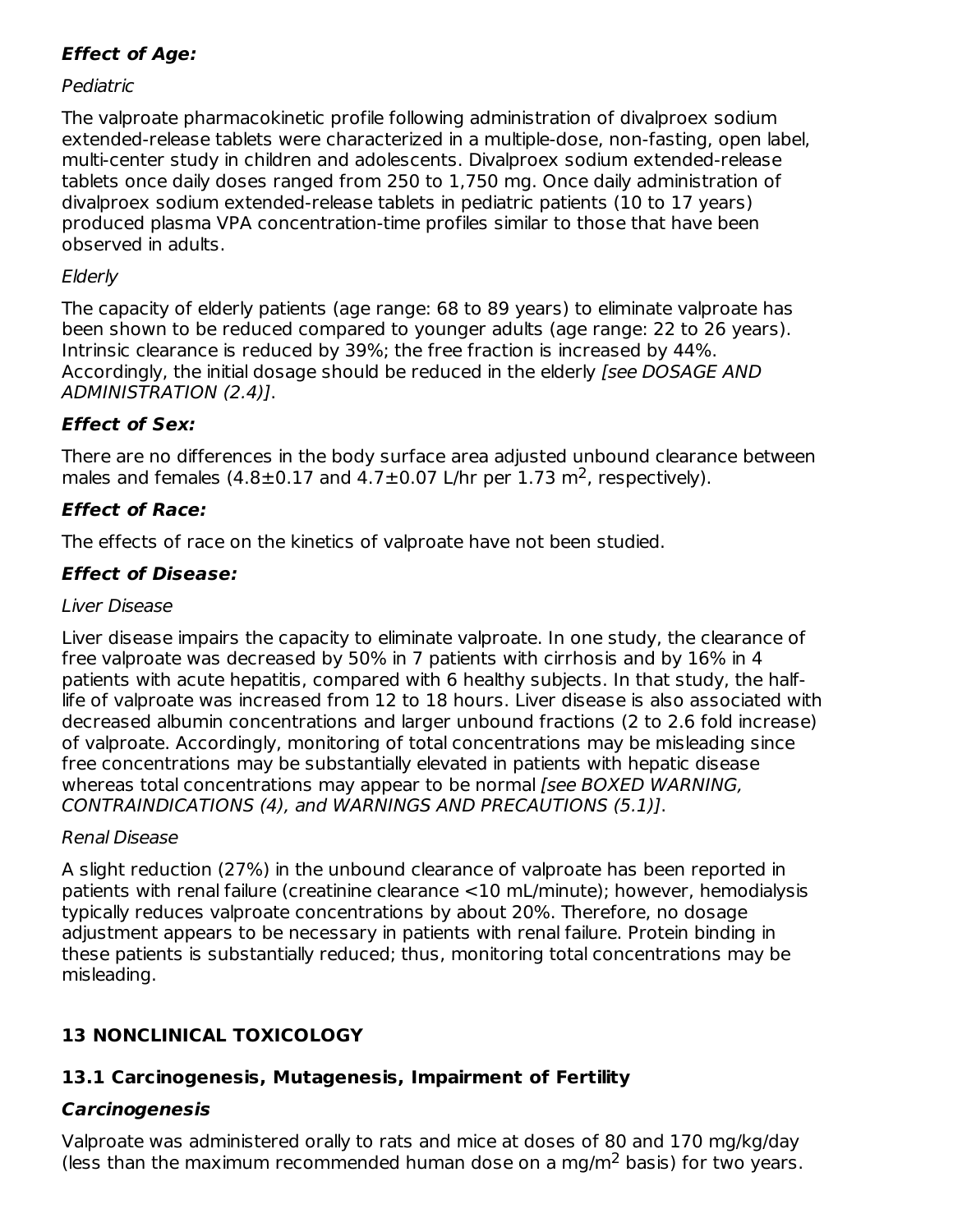The primary findings were an increase in the incidence of subcutaneous fibrosarcomas in high-dose male rats receiving valproate and a dose-related trend for benign pulmonary adenomas in male mice receiving valproate.

# **Mutagenesis**

Valproate was not mutagenic in an *in vitro* bacterial assay (Ames test), did not produce dominant lethal effects in mice, and did not increase chromosome aberration frequency in an *in vivo* cytogenetic study in rats. Increased frequencies of sister chromatid exchange (SCE) have been reported in a study of epileptic children taking valproate, this association was not observed in another study conducted in adults.

# **Impairment of Fertility**

In chronic toxicity studies in juvenile and adult rats and dogs, administration of valproate resulted in testicular atrophy and reduced spermatogenesis at oral doses of 400 mg/kg/day or greater in rats (approximately equal to or greater than the maximum recommended human dose (MRHD) on a mg/m<sup>2</sup> basis) and 150 mg/kg/day or greater in dogs (approximately equal to or greater than the MRHD on a mg/m<sup>2</sup> basis). Fertility studies in rats have shown no effect on fertility at oral doses of valproate up to 350 mg/kg/day (approximately equal to the MRHD on a mg/m<sup>2</sup> basis) for 60 days.

# **14 CLINICAL STUDIES**

# **14.1 Mania**

The effectiveness of divalproex sodium extended-release tablets for the treatment of acute mania is based in part on studies establishing the effectiveness of divalproex sodium delayed-release tablets for this indication. Divalproex sodium extended-release tablet's effectiveness was confirmed in one randomized, double-blind, placebocontrolled, parallel group, 3-week, multicenter study. The study was designed to evaluate the safety and efficacy of divalproex sodium extended-release tablets in the treatment of bipolar I disorder, manic or mixed type, in adults. Adult male and female patients who had a current DSM-IV TR primary diagnosis of bipolar I disorder, manic or mixed type, and who were hospitalized for acute mania, were enrolled into this study. Divalproex sodium extended-release tablets were initiated at a dose of 25 mg/kg/day given once daily, increased by 500 mg/day on Day 3, then adjusted to achieve plasma valproate concentrations in the range of 85 to 125 mcg/mL. Mean daily divalproex sodium extended-release tablet doses for observed cases were 2,362 mg (range: 500 to 4,000), 2,874 mg (range: 1,500 to 4,500), 2,993 mg (range: 1,500 to 4,500), 3,181 mg (range: 1,500 to 5,000), and 3,353 mg (range: 1,500 to 5,500) at Days 1, 5, 10, 15, and 21, respectively. Mean valproate concentrations were 96.5 mcg/mL, 102.1 mcg/mL, 98.5 mcg/mL, 89.5 mcg/mL at Days 5, 10, 15 and 21, respectively. Patients were assessed on the Mania Rating Scale (MRS; score ranges from 0 to 52).

Divalproex sodium extended-release tablets were significantly more effective than placebo in reduction of the MRS total score.

# **14.2 Epilepsy**

The efficacy of valproate in reducing the incidence of complex partial seizures (CPS) that occur in isolation or in association with other seizure types was established in two controlled trials.

In one, multi-clinic, placebo controlled study employing an add-on design, (adjunctive therapy) 144 patients who continued to suffer eight or more CPS per 8 weeks during an 8 week period of monotherapy with doses of either carbamazepine or phenytoin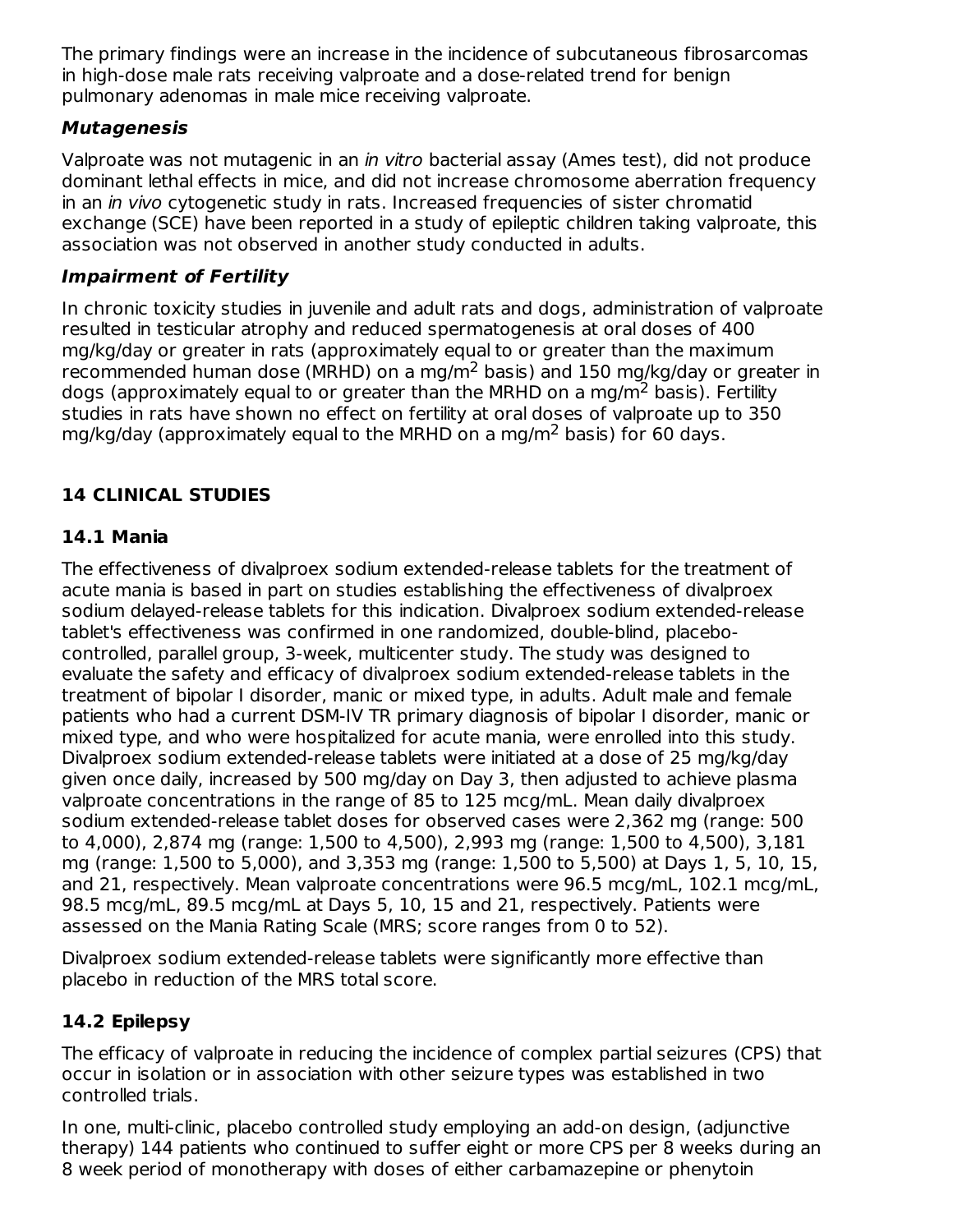sufficient to assure plasma concentrations within the "therapeutic range" were randomized to receive, in addition to their original antiepilepsy drug (AED), either divalproex sodium delayed-release tablets or placebo. Randomized patients were to be followed for a total of 16 weeks. The following table presents the findings.

| Divalproex sodium delayed- | 16.0 | $8.9*$                                                                                                                                                                                                                                                                                             |
|----------------------------|------|----------------------------------------------------------------------------------------------------------------------------------------------------------------------------------------------------------------------------------------------------------------------------------------------------|
| 69                         | 14.5 | 11.5                                                                                                                                                                                                                                                                                               |
|                            |      | Number of Patients Baseline Incidence Experimental Incidence<br>$\mathcal{A}$ . The state of the state of the state of the state of the state of the state of the state of the state of the state of the state of the state of the state of the state of the state of the state of the state of th |

#### **Table 9. Adjunctive Therapy Study Median Incidence of CPS per 8 Weeks**

 $*$  Reduction from baseline statistically significantly greater for valproate than placebo at  $p \leq 0.05$  level.

Figure 1 presents the proportion of patients (X axis) whose percentage reduction from baseline in complex partial seizure rates was at least as great as that indicated on the Y axis in the adjunctive therapy study. A positive percent reduction indicates an improvement (i.e., a decrease in seizure frequency), while a negative percent reduction indicates worsening. Thus, in a display of this type, the curve for an effective treatment is shifted to the left of the curve for placebo. This figure shows that the proportion of patients achieving any particular level of improvement was consistently higher for valproate than for placebo. For example, 45% of patients treated with valproate had a  $\geq$ 50% reduction in complex partial seizure rate compared to 23% of patients treated with placebo.

#### **Figure 1**



The second study assessed the capacity of valproate to reduce the incidence of CPS when administered as the sole AED. The study compared the incidence of CPS among patients randomized to either a high or low dose treatment arm. Patients qualified for entry into the randomized comparison phase of this study only if 1) they continued to experience 2 or more CPS per 4 weeks during an 8 to 12 week long period of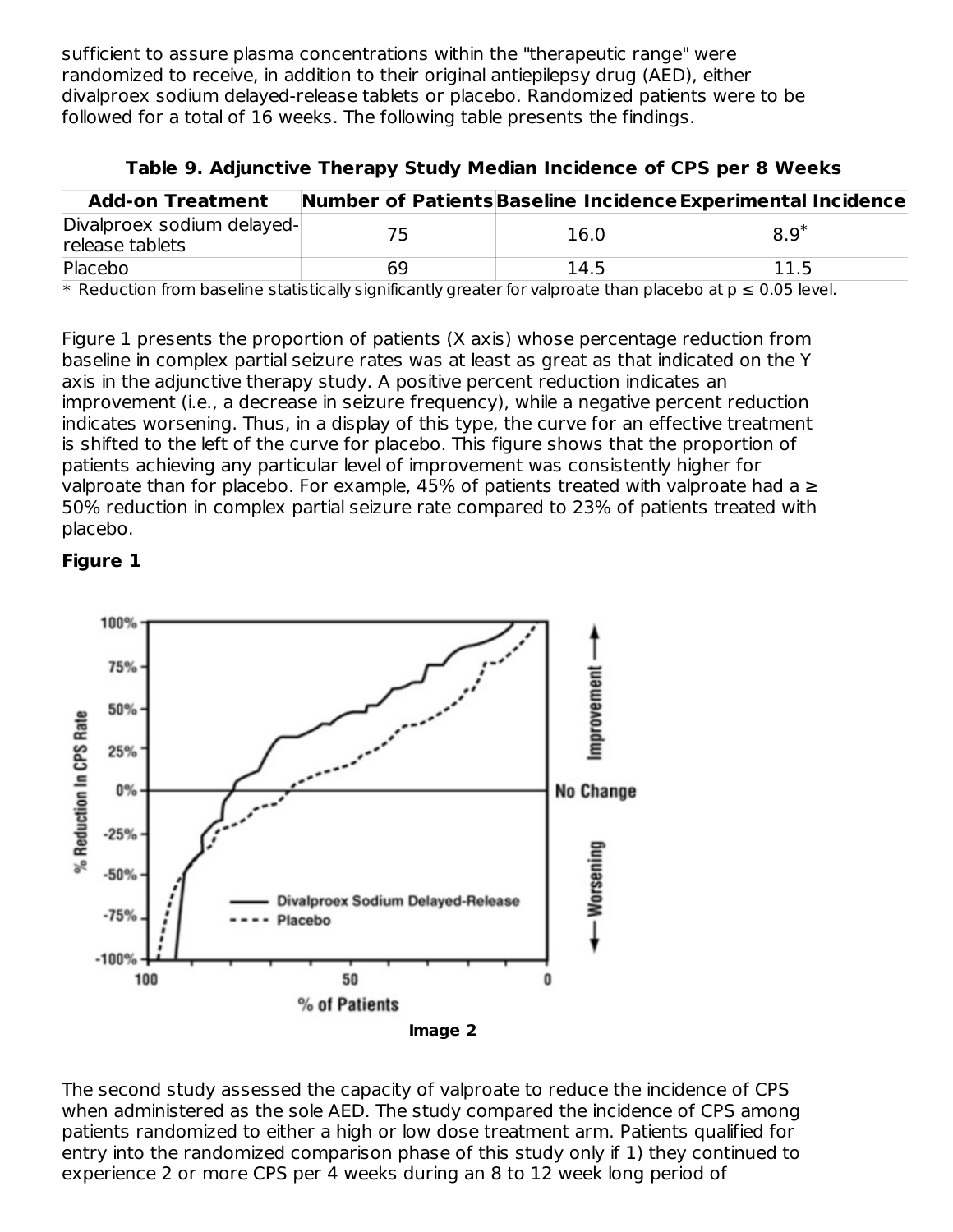monotherapy with adequate doses of an AED (i.e., phenytoin, carbamazepine, phenobarbital, or primidone) and 2) they made a successful transition over a two week interval to valproate. Patients entering the randomized phase were then brought to their assigned target dose, gradually tapered off their concomitant AED and followed for an interval as long as 22 weeks. Less than 50% of the patients randomized, however, completed the study. In patients converted to divalproex sodium delayed-release tablets monotherapy, the mean total valproate concentrations during monotherapy were 71 and 123 mcg/mL in the low dose and high dose groups, respectively.

The following table presents the findings for all patients randomized who had at least one post- randomization assessment.

| <b>Treatment</b>    |     |      | Number of Patients Baseline Incidence Randomized Phase Incidence |
|---------------------|-----|------|------------------------------------------------------------------|
| High dose Valproate | 131 | 13.2 | $10.7^*$                                                         |
| Low dose Valproate  | 134 | 14.2 | 13.8                                                             |

# **Table 10. Monotherapy Study Median Incidence of CPS per 8 Weeks**

 $*$ Reduction from baseline statistically significantly greater for high dose than low dose at  $p \le 0.05$ level.

Figure 2 presents the proportion of patients (X axis) whose percentage reduction from baseline in complex partial seizure rates was at least as great as that indicated on the Y axis in the monotherapy study. A positive percent reduction indicates an improvement (i.e., a decrease in seizure frequency), while a negative percent reduction indicates worsening. Thus, in a display of this type, the curve for a more effective treatment is shifted to the left of the curve for a less effective treatment. This figure shows that the proportion of patients achieving any particular level of reduction was consistently higher for high dose valproate than for low dose valproate.

For example, when switching from carbamazepine, phenytoin, phenobarbital or primidone monotherapy to high dose valproate monotherapy, 63% of patients experienced no change or a reduction in complex partial seizure rates compared to 54% of patients receiving low dose valproate.

# **Figure 2**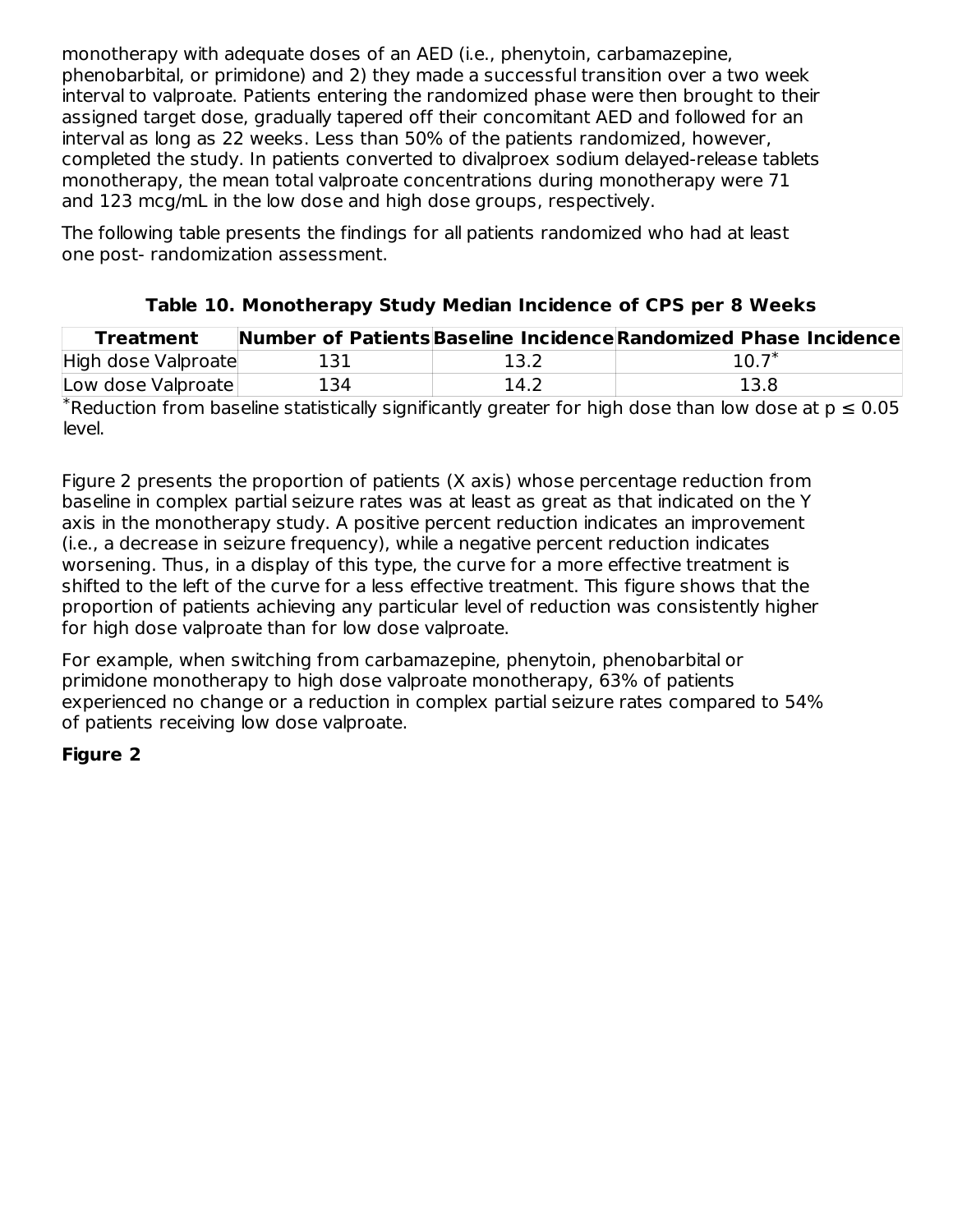

Information on pediatric studies is presented in section 8.

# **14.3 Migraine**

The results of a multicenter, randomized, double-blind, placebo-controlled, parallel-group clinical trial demonstrated the effectiveness of divalproex sodium extended-release tablets in the prophylactic treatment of migraine headache. This trial recruited patients with a history of migraine headaches with or without aura occurring on average twice or more a month for the preceding three months. Patients with cluster or chronic daily headaches were excluded. Women of childbearing potential were allowed in the trial if they were deemed to be practicing an effective method of contraception.

Patients who experienced  $\geq 2$  migraine headaches in the 4-week baseline period were randomized in a 1:1 ratio to divalproex sodium extended-release tablets or placebo and treated for 12 weeks. Patients initiated treatment on 500 mg once daily for one week, and were then increased to 1,000 mg once daily with an option to permanently decrease the dose back to 500 mg once daily during the second week of treatment if intolerance occurred. Ninety-eight of 114 divalproex sodium extended-release tablet-treated patients (86%) and 100 of 110 placebo-treated patients (91%) treated at least two weeks maintained the 1,000 mg once daily dose for the duration of their treatment periods. Treatment outcome was assessed on the basis of reduction in 4-week migraine headache rate in the treatment period compared to the baseline period.

Patients (50 male, 187 female) ranging in age from 16 to 69 were treated with divalproex sodium extended-release tablets (N=122) or placebo (N=115). Four patients were below the age of 18 and 3 were above the age of 65. Two hundred and two patients (101 in each treatment group) completed the treatment period. The mean reduction in 4-week migraine headache rate was 1.2 from a baseline mean of 4.4 in the divalproex sodium extended-release tablets group, versus 0.6 from a baseline mean of 4.2 in the placebo group. The treatment difference was statistically significant (see Figure 3).

### **Figure 3 Mean Reduction In 4-Week Migraine Headache Rates**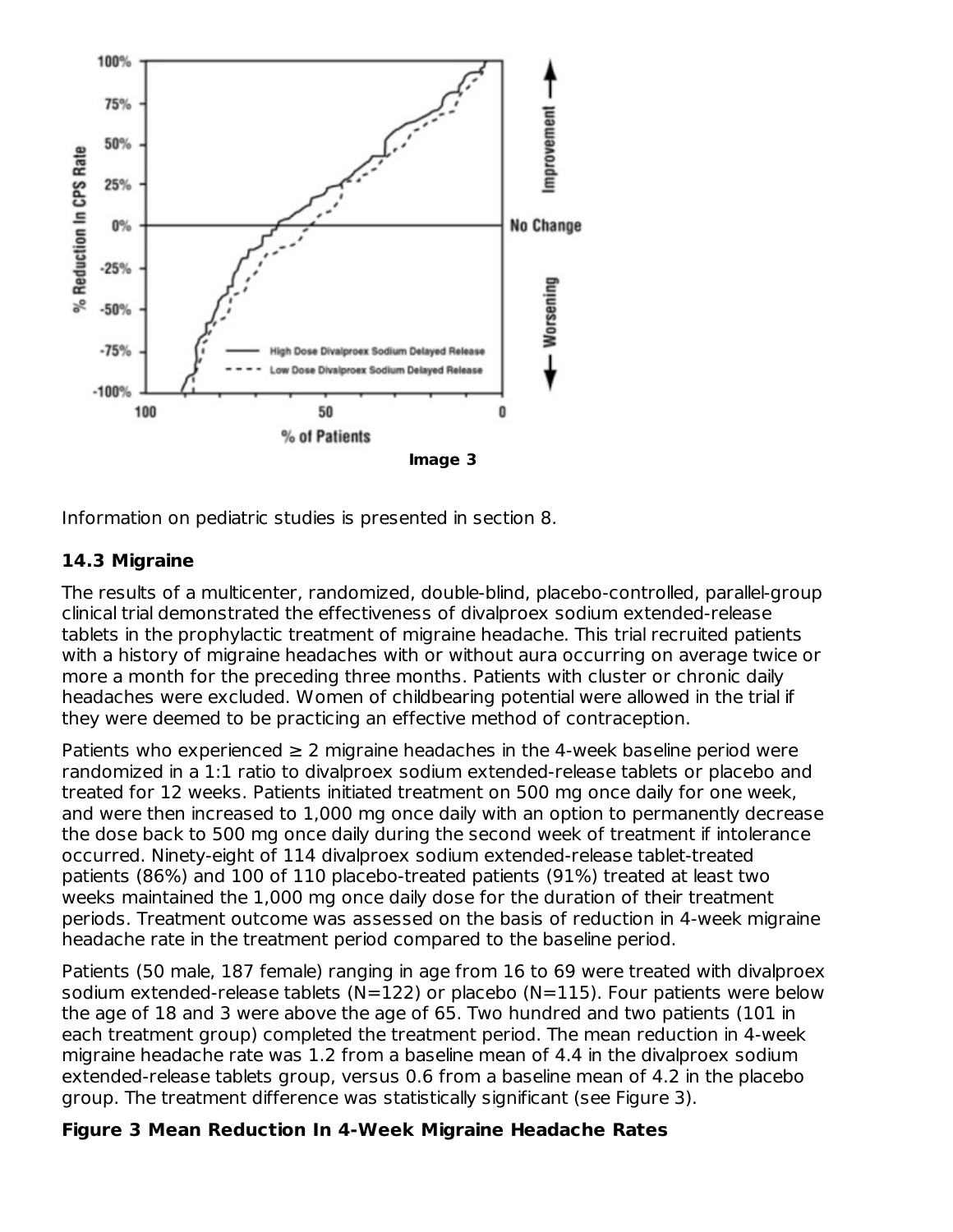

#### **15 REFERENCES**

1. Meador KJ, Baker GA, Browning N, et al. Fetal antiepileptic drug exposure and cognitive outcomes at age 6 years (NEAD study): a prospective observational study. Lancet Neurology 2013; 12 (3):244-252.

#### **16 HOW SUPPLIED/STORAGE AND HANDLING**

Product: 50090-5783

NDC: 50090-5783-0 30 TABLET, EXTENDED RELEASE in a BOTTLE

NDC: 50090-5783-1 90 TABLET, EXTENDED RELEASE in a BOTTLE

#### **17 PATIENT COUNSELING INFORMATION**

Advise the patient to read the FDA-approved patient labeling (Medication Guide).

#### **Hepatotoxicity**

Warn patients and guardians that nausea, vomiting, abdominal pain, anorexia, diarrhea, asthenia, and/or jaundice can be symptoms of hepatotoxicity and, therefore, require further medical evaluation promptly [see Warnings and Precautions (5.1)].

#### **Pancreatitis**

Warn patients and guardians that abdominal pain, nausea, vomiting, and/or anorexia can be symptoms of pancreatitis and, therefore, require further medical evaluation promptly [see Warnings and Precautions (5.5)].

#### **Birth Defects and Decreased IQ**

Inform pregnant women and women of childbearing potential (including girls beginning the onset of puberty) that use of valproate during pregnancy increases the risk of birth defects, decreased IQ, and neurodevelopmental disorders in children who were exposed in utero. Advise women to use effective contraception while taking valproate. When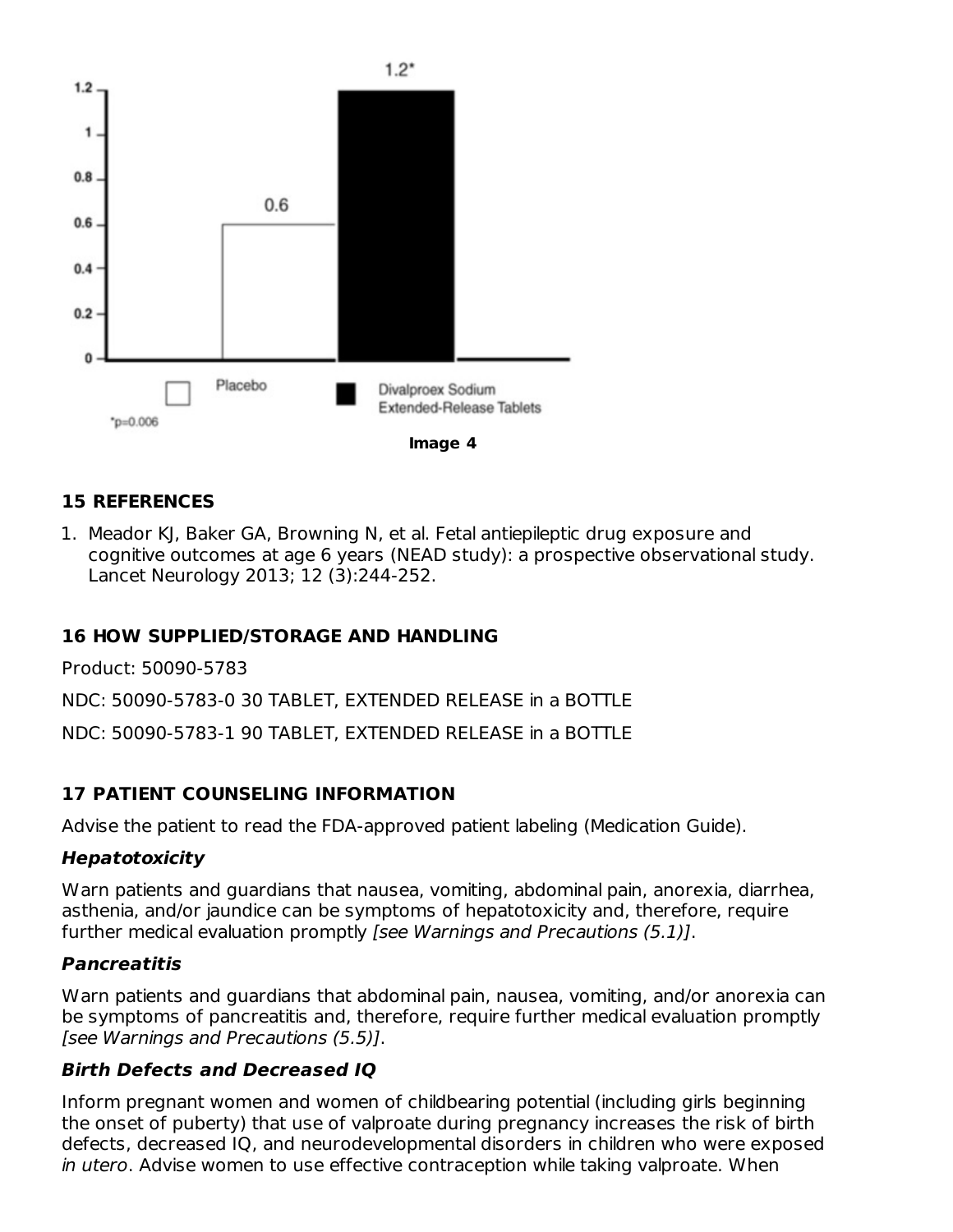appropriate, counsel these patients about alternative therapeutic options. This is particularly important when valproate use is considered for a condition not usually associated with permanent injury or death such as prophylaxis of migraine headache [see Contraindications (4)]. Advise patients to read the Medication Guide, which appears as the last section of the labeling [see Warnings and Precautions (5.2, 5.3, 5.4) and Use in Specific Populations (8.1)].

# **Pregnancy Registry**

Advise women of childbearing potential to discuss pregnancy planning with their doctor and to contact their doctor immediately if they think they are pregnant.

Encourage women who are taking divalproex sodium extended-release tablets to enroll in the North American Antiepileptic Drug (NAAED) Pregnancy Registry if they become pregnant. This registry is collecting information about the safety of antiepileptic drugs during pregnancy. To enroll, patients can call the toll-free number 1-888-233-2334 or visit the website, http://www.aedpregnancyregistry.org/ [see Use in Specific Populations (8.1)].

# **Suicidal Thinking and Behavior**

Counsel patients, their caregivers, and families that AEDs, including divalproex sodium extended-release tablets, may increase the risk of suicidal thoughts and behavior and to be alert for the emergence or worsening of symptoms of depression, any unusual changes in mood or behavior, or the emergence of suicidal thoughts, behavior, or thoughts about self-harm. Instruct patients, caregivers, and families to report behaviors of concern immediately to the healthcare providers [see Warnings and Precautions  $(5.7)$ ].

### **Hyperammonemia**

Inform patients of the signs and symptoms associated with hyperammonemic encephalopathy and to notify the prescriber if any of these symptoms occur [see Warnings and Precautions (5.9, 5.10)].

# **CNS Depression**

Since valproate products may produce CNS depression, especially when combined with another CNS depressant (e.g., alcohol), advise patients not to engage in hazardous activities, such as driving an automobile or operating dangerous machinery, until it is known that they do not become drowsy from the drug.

### **Multiorgan Hypersensitivity Reactions**

Instruct patients that a fever associated with other organ system involvement (rash, lymphadenopathy, etc.) may be drug-related and should be reported to the physician immediately [see Warnings and Precautions (5.12)].

### **Medication Residue in the Stool**

Instruct patients to notify their healthcare provider if they notice a medication residue in the stool [see Warnings and Precautions (5.18)].

Distributed by:

### **Lupin Pharmaceuticals, Inc.**

Baltimore, Maryland 21202

United States

Manufactured by: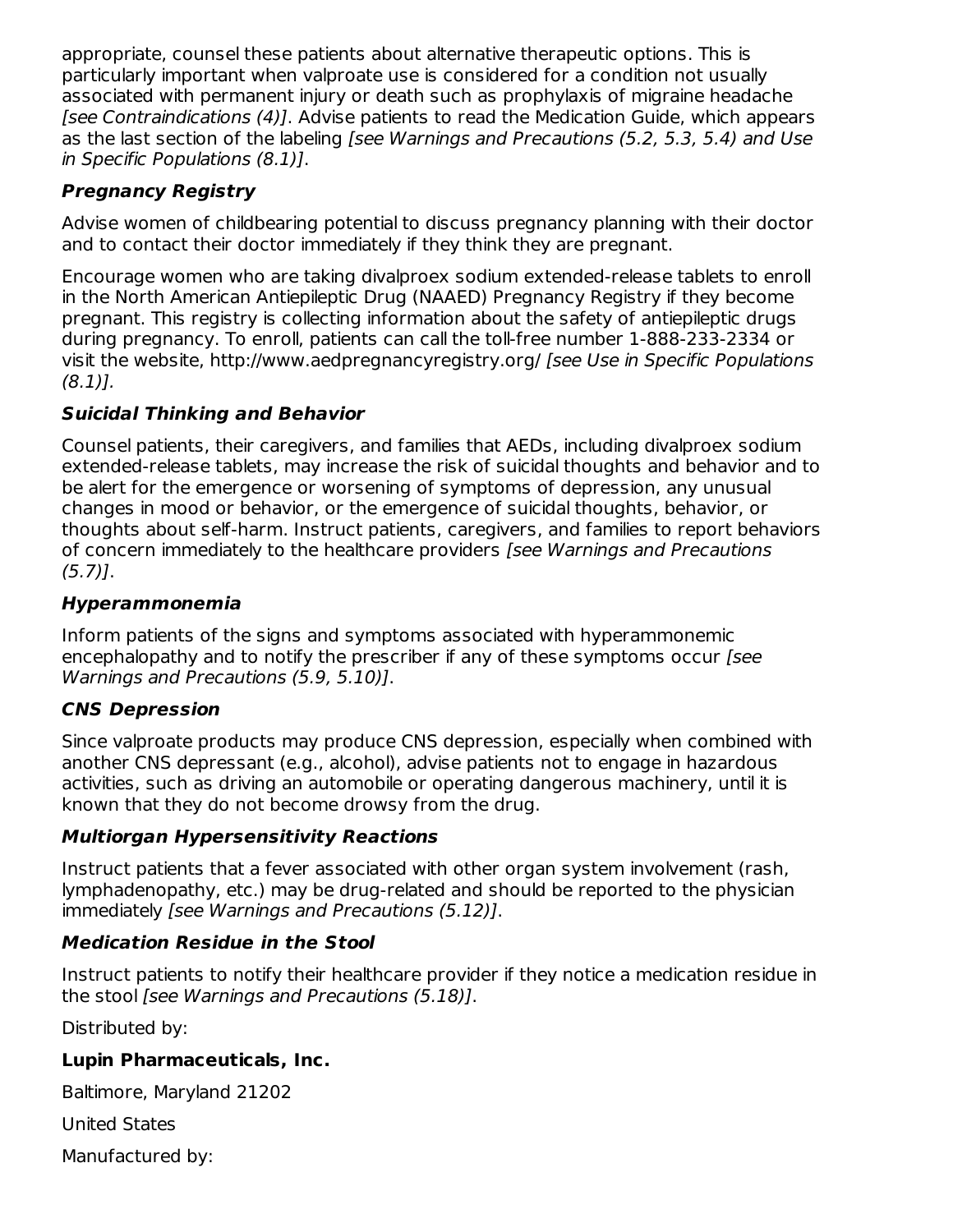# **Lupin Limited**

Nagpur 441108

#### India

December 15, 2020 **IDE:** 265515

# **MEDICATION GUIDE**

#### **DIVALPROEX SODIUM EXTENDED-RELEASE TABLETS**

#### **(dye val' proe ex soe' dee um)**

Read this Medication Guide before you start taking divalproex sodium extended-release tablets and each time you get a refill. There may be new information. This information does not take the place of talking to your healthcare provider about your medical condition or treatment.

#### **What is the most important information I should know about divalproex sodium extended-release tablets?**

#### **Do not stop taking divalproex sodium extended-release tablets without first talking to your healthcare provider.**

Stopping divalproex sodium extended-release tablets suddenly can cause serious problems.

#### **Divalproex sodium extended-release tablets can cause serious side effects, including:**

#### **1. Serious liver damage that can cause death, especially in children younger than 2 years old.** The risk of getting this serious liver damage is more likely to happen within the first 6 months of treatment.

#### **Call your healthcare provider right away if you get any of the following symptoms:**

- nausea or vomiting that does not go away
- loss of appetite
- pain on the right side of your stomach (abdomen)
- dark urine
- swelling of your face
- yellowing of your skin or the whites of your eyes

In some cases, liver damage may continue despite stopping the drug.

# **2. Divalproex sodium extended-release tablets may harm your unborn baby.**

- If you take divalproex sodium extended-release tablets during pregnancy for any medical condition, your baby is at risk for serious birth defects that affect the brain and spinal cord and are called spina bifida or neural tube defects. These defects occur in 1 to 2 out of every 100 babies born to mothers who use this medicine during pregnancy. These defects can begin in the first month, even before you know you are pregnant. Other birth defects that affect the structures of the heart, head, arms, legs, and the opening where the urine comes out (urethra) on the bottom of the penis can also happen. Decreased hearing or hearing loss can also happen.
- Birth defects may occur even in children born to women who are not taking any medicines and do not have other risk factors.
- Taking folic acid supplements before getting pregnant and during early pregnancy can lower the chance of having a baby with a neural tube defect.
- If you take divalproex sodium extended-release tablets during pregnancy for any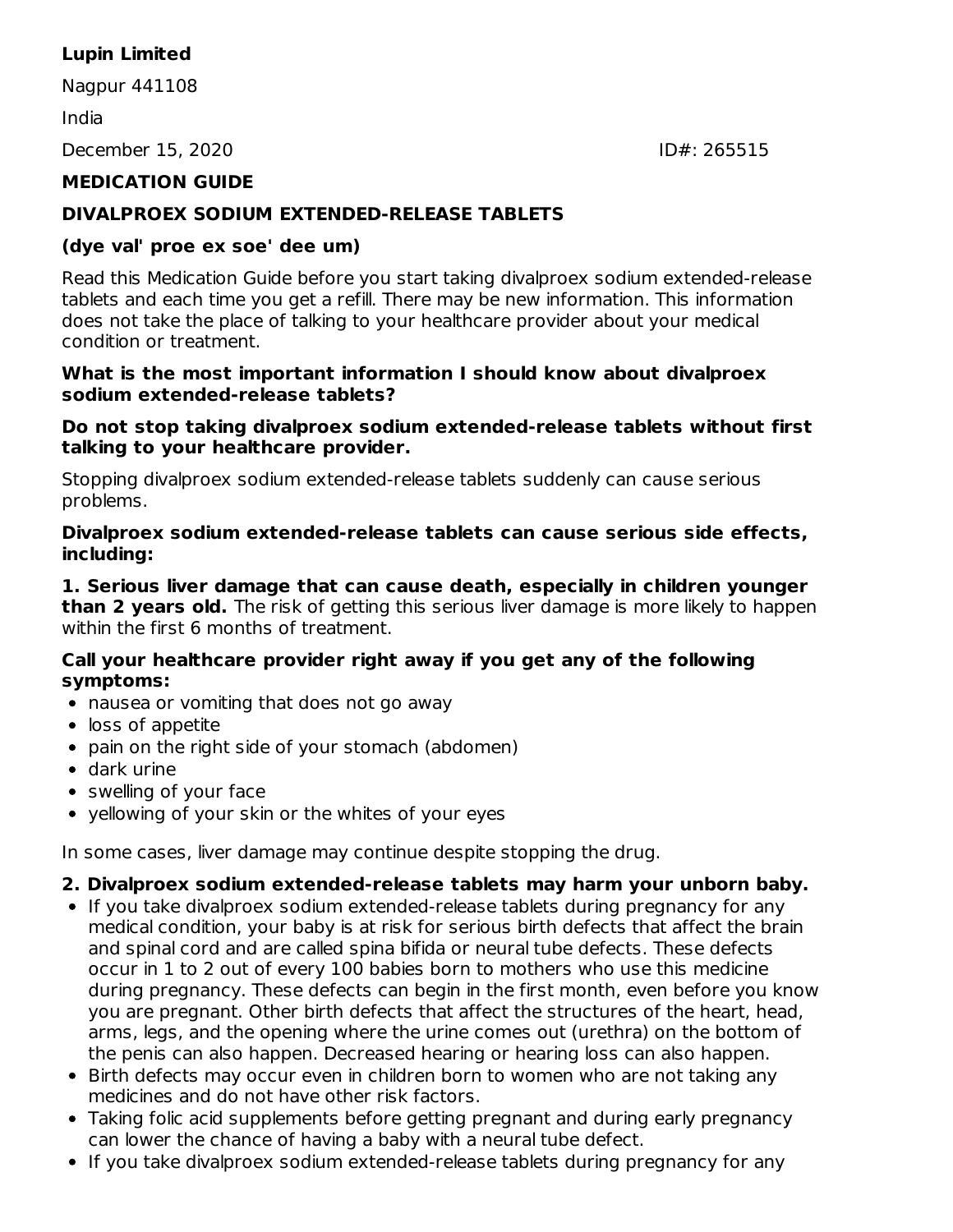medical condition, your child is at risk for having lower IQ and may be at risk for developing autism or attention deficit/hyperactivity disorder.

- There may be other medicines to treat your condition that have a lower chance of causing birth defects, decreased IQ, or other disorders in your child.
- Women who are pregnant must not take divalproex sodium extended-release tablets to prevent migraine headaches.
- **All women of childbearing age (including girls from the start of puberty) should talk to their healthcare provider about using other possible treatments instead of divalproex sodium extended-release tablets. If the decision is made to use divalproex sodium extended-release tablets, you should use effective birth control (contraception).**
- Tell your healthcare provider right away if you become pregnant while taking divalproex sodium extended-release tablets. You and your healthcare provider should decide if you will continue to take divalproex sodium extended-release tablets while you are pregnant.

**Pregnancy Registry:** If you become pregnant while taking divalproex sodium extended-release tablets, talk to your healthcare provider about registering with the North American Antiepileptic Drug Pregnancy Registry. You can enroll in this registry by calling toll-free 1-888-233-2334 or by visiting the website, http://www.aedpregnancyregistry.org/. The purpose of this registry is to collect information about the safety of antiepileptic drugs during pregnancy.

# **3. Inflammation of your pancreas that can cause death.**

# **Call your healthcare provider right away if you have any of these symptoms:**

- severe stomach pain that you may also feel in your back
- nausea or vomiting that does not go away

#### **4. Like other antiepileptic drugs, divalproex sodium extended-release tablets may cause suicidal thoughts or actions in a very small number of people, about 1 in 500.**

#### **Call a healthcare provider right away if you have any of these symptoms, especially if they are new, worse, or worry you:**

- thoughts about suicide or dying
- attempts to commit suicide
- new or worse depression
- new or worse anxiety
- feeling agitated or restless
- panic attacks
- trouble sleeping (insomnia)
- new or worse irritability
- acting aggressive, being angry, or violent
- acting on dangerous impulses
- an extreme increase in activity and talking (mania)
- other unusual changes in behavior or mood

### **How can I watch for early symptoms of suicidal thoughts and actions?**

- Pay attention to any changes, especially sudden changes in mood, behaviors, thoughts, or feelings.
- Keep all follow-up visits with your healthcare provider as scheduled.

Call your healthcare provider between visits as needed, especially if you are worried about symptoms.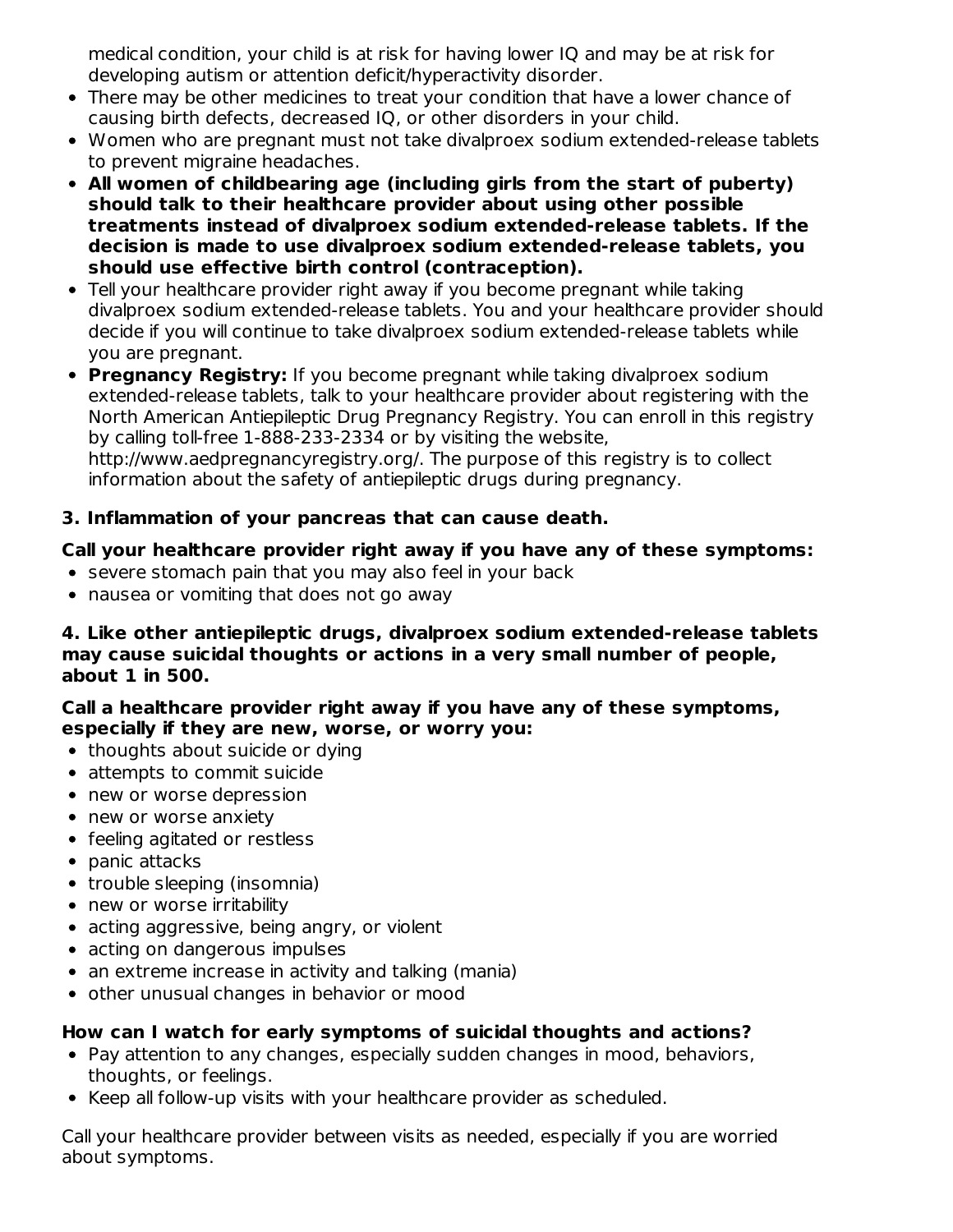# **Do not stop divalproex sodium extended-release tablets without first talking to a healthcare provider.** Stopping divalproex sodium extended-release tablets

suddenly can cause serious problems. Stopping a seizure medicine suddenly in a patient who has epilepsy can cause seizures that will not stop (status epilepticus).

Suicidal thoughts or actions can be caused by things other than medicines. If you have suicidal thoughts or actions, your healthcare provider may check for other causes.

# **What are divalproex sodium extended-release tablets?**

Divalproex sodium come in different dosage forms with different usages.

Divalproex Sodium Extended-Release Tablets are prescription medicines used:

- to treat manic episodes associated with bipolar disorder
- alone or with other medicines to treat:
	- complex partial seizures in adults and children 10 years of age and older
	- simple and complex absence seizures, with or without other seizure types
- to prevent migraine headaches

# **Who should not take divalproex sodium extended-release tablets?**

Do not take divalproex sodium extended-release tablets if you:

- have liver problems
- have or think you have a genetic liver problem caused by a mitochondrial disorder (e.g. Alpers-Huttenlocher syndrome)
- are allergic to divalproex sodium, valproic acid, sodium valproate, or any of the ingredients in divalproex sodium extended-release tablets. See the end of this leaflet for a complete list of ingredients in divalproex sodium extended-release tablets.
- have a genetic problem called urea cycle disorder
- are taking it to prevent migraine headaches and are either pregnant or may become pregnant because you are not using effective birth control(contraception)

# **What should I tell my healthcare provider before taking divalproex sodium extended-release tablets?**

Before you take divalproex sodium extended-release tablets, tell your healthcare provider if you:

- have a genetic liver problem caused by a mitochondrial disorder (e.g. Alpers-Huttenlocher syndrome)
- drink alcohol
- are pregnant or breastfeeding. Divalproex sodium can pass into breast milk. Talk to your healthcare provider about the best way to feed your baby if you take divalproex sodium extended-release tablets.
- have or have had depression, mood problems, or suicidal thoughts or behavior
- have any other medical conditions

**Tell your healthcare provider about all the medicines you take,** including prescription and non-prescription medicines, vitamins, herbal supplements and medicines that you take for a short period of time.

Taking divalproex sodium extended-release tablets with certain other medicines can cause side effects or affect how well they work. Do not start or stop other medicines without talking to your healthcare provider.

Know the medicines you take. Keep a list of them and show it to your healthcare provider and pharmacist each time you get a new medicine.

# **How should I take divalproex sodium extended-release tablets?**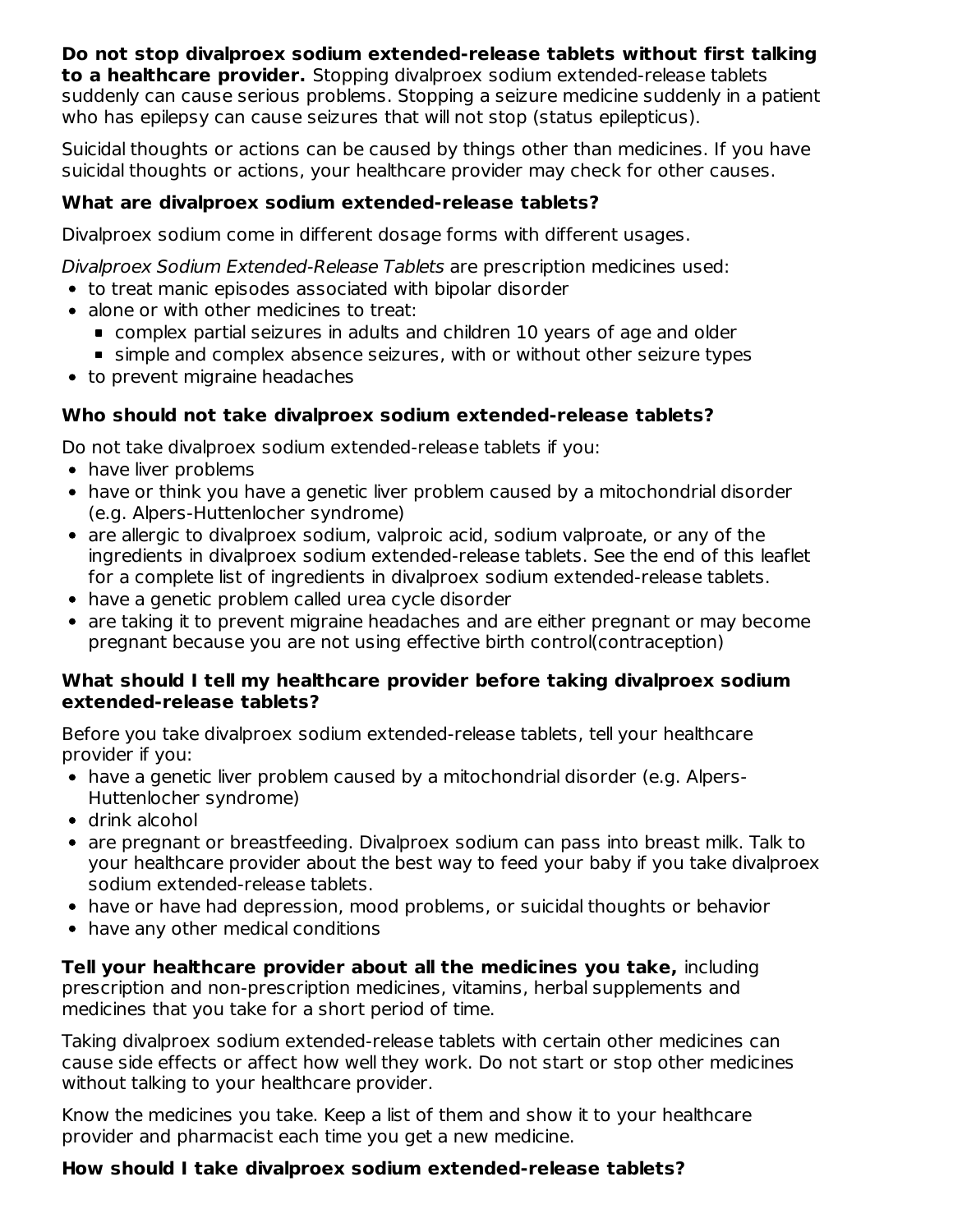- Take divalproex sodium extended-release tablets exactly as your healthcare provider tells you. Your healthcare provider will tell you how much divalproex sodium extended-release tablets to take and when to take it.
- Your healthcare provider may change your dose.
- Do not change your dose of divalproex sodium extended-release tablets without talking to your healthcare provider.
- **Do not stop taking divalproex sodium extended-release tablets without first talking to your healthcare provider.** Stopping divalproex sodium extendedrelease tablets suddenly can cause serious problems.
- Swallow divalproex sodium extended-release tablets whole. Do not crush or chew divalproex sodium extended-release tablets. Tell your healthcare provider if you cannot swallow divalproex sodium extended-release tablets whole. You may need a different medicine.
- If you take too much divalproex sodium extended-release tablets, call your healthcare provider or local Poison Control Center right away.

### **What should I avoid while taking divalproex sodium extended-release tablets?**

- Divalproex sodium extended-release tablets can cause drowsiness and dizziness. Do not drink alcohol or take other medicines that make you sleepy or dizzy while taking divalproex sodium extended-release tablets, until you talk with your doctor. Taking divalproex sodium extended-release tablets with alcohol or drugs that cause sleepiness or dizziness may make your sleepiness or dizziness worse.
- Do not drive a car or operate dangerous machinery until you know how divalproex sodium extended-release tablets affects you. Divalproex sodium extended-release tablets can slow your thinking and motor skills.

#### **What are the possible side effects of divalproex sodium extended-release tablets?**

See **"What is the most important information I should know about divalproex sodium extended-release tablets?"**

Divalproex sodium extended-release tablets can cause serious side effects including:

- **Bleeding problems:** red or purple spots on your skin, bruising, pain and swelling into your joints due to bleeding or bleeding from your mouth or nose.
- **High ammonia levels in your blood:** feeling tired, vomiting, changes in mental status.
- **Low body temperature (hypothermia):** drop in your body temperature to less than 95°F, feeling tired, confusion, coma.
- **Allergic (hypersensitivity) reactions:** fever, skin rash, hives, sores in your mouth, blistering and peeling of your skin, swelling of your lymph nodes, swelling of your face, eyes, lips, tongue, or throat, trouble swallowing or breathing.
- **Drowsiness or sleepiness in the elderly.** This extreme drowsiness may cause you to eat or drink less than you normally would. Tell your doctor if you are not able to eat or drink as you normally do. Your doctor may start you at a lower dose of divalproex sodium extended-release tablets.

#### **Call your healthcare provider right away, if you have any of the symptoms listed above. The common side effects of divalproex sodium extendedrelease tablets include:**

- nausea
- headache
- sleepiness
- vomiting
- weakness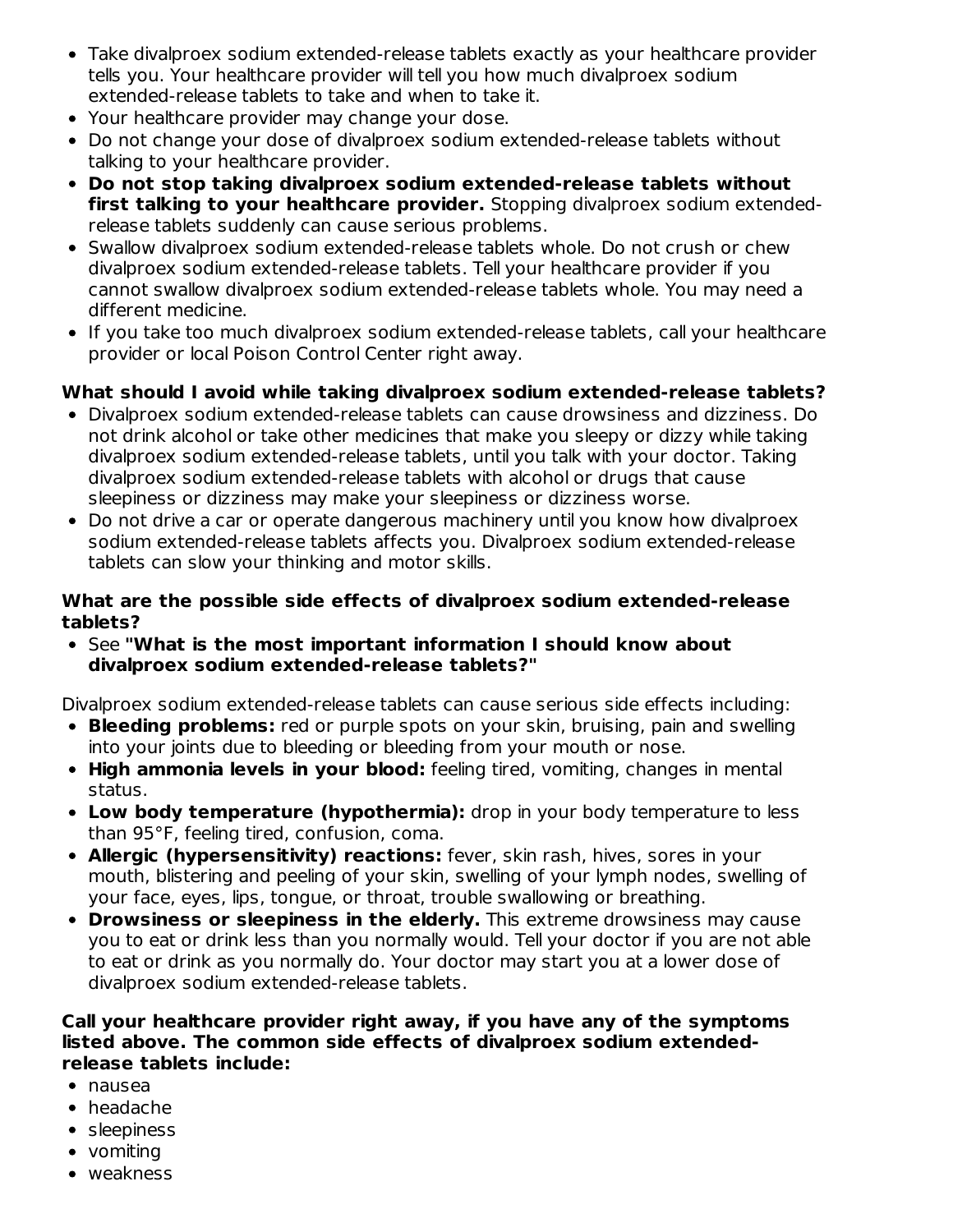- tremor
- dizziness
- stomach pain
- blurry vision
- double vision
- diarrhea
- increased appetite
- weight gain
- hair loss
- loss of appetite
- problems with walking or coordination

These are not all of the possible side effects of **divalproex sodium extended-release tablets**. For more information, ask your healthcare provider or pharmacist.

Tell your healthcare provider if you have any side effect that bothers you or that does not go away.

#### **Call your doctor for medical advice about side effects. You may report side effects to FDA at 1-800-FDA-1088 or Lupin Pharmaceuticals, Inc. at 1-800- 399-2561.**

# **How should I store divalproex sodium extended-release tablets?**

• Store divalproex sodium extended-release tablets between 59°F to 86°F (15°C to 30°C).

#### **Keep divalproex sodium extended-release tablets and all medicines out of the reach of children.**

### **General information about the safe and effective use of divalproex sodium extended-release tablets**

Medicines are sometimes prescribed for purposes other than those listed in a Medication Guide. Do not use divalproex sodium extended-release tablets for a condition for which it was not prescribed. Do not give divalproex sodium extended-release tablets to other people, even if they have the same symptoms that you have. It may harm them.

This Medication Guide summarizes the most important information about divalproex sodium extended-release tablets. If you would like more information, talk with your healthcare provider. You can ask your pharmacist or healthcare provider for information about divalproex sodium extended-release tablets that is written for health professionals.

For more information, go to www.lupinpharmaceuticals.com or call 1-800-399-2561.

# **What are the ingredients in divalproex sodium extended-release tablets?**

Active ingredient: divalproex sodium

Inactive ingredients:

• **Divalproex Sodium Extended-Release Tablets:** ethyl acrylate and methyl methacrylate copolymer dispersion, ethyl cellulose, hypromellose, iron oxide black (ferrosoferric oxide), lactose monohydrate, magnesium stearate, microcrystalline cellulose, propylene glycol, polyethylene glycol, polyvinyl alcohol, shellac, silicon dioxide, talc, and titanium dioxide. In addition, 500 mg tablets also contain iron oxide red and iron oxide yellow

#### **This Medication Guide has been approved by the U.S. Food and Drug Administration.**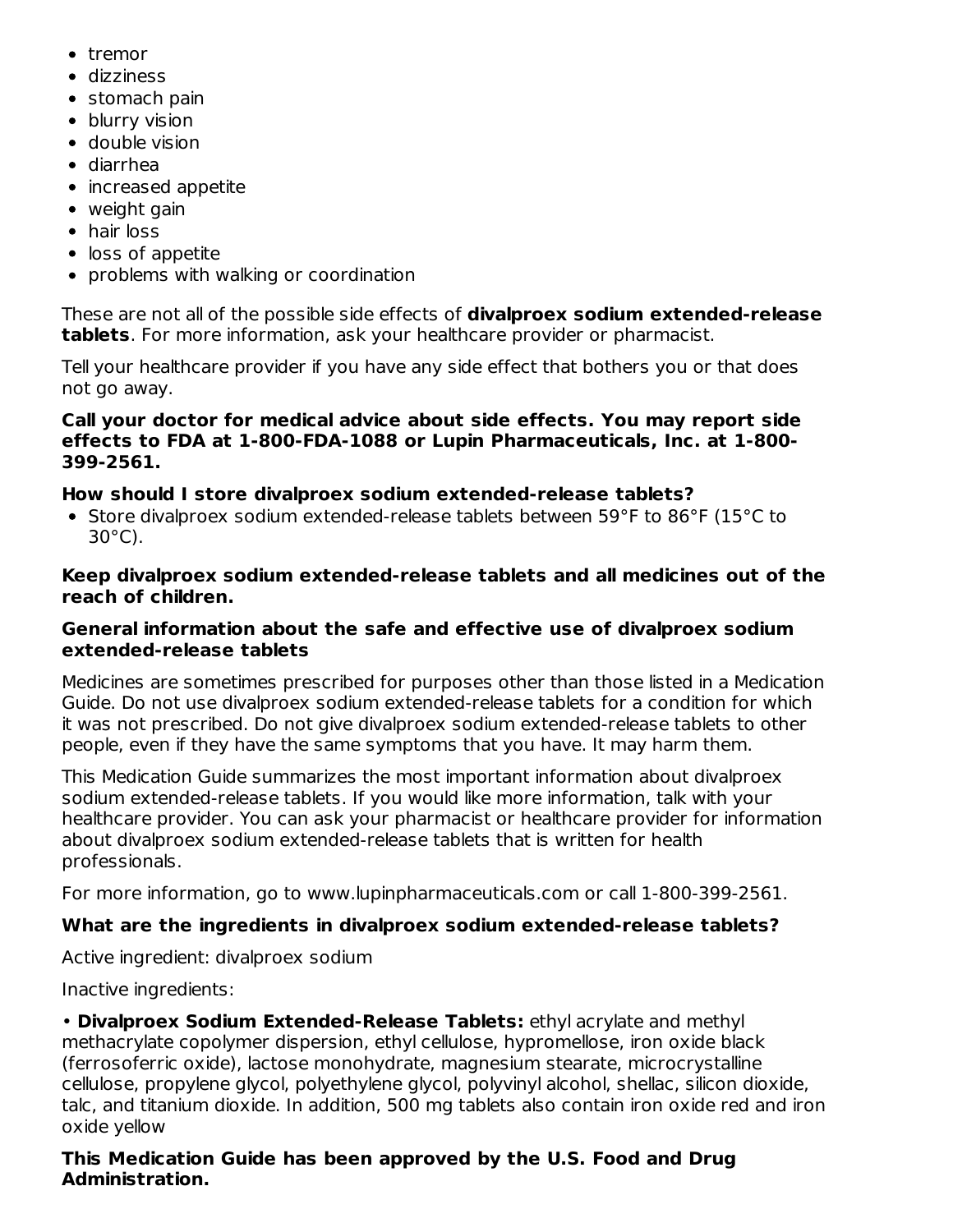Distributed by:

# **Lupin Pharmaceuticals, Inc.**

Baltimore, Maryland 21202

United States

Manufactured by:

# **Lupin Limited**

Nagpur 441108

India

December 15, 2020 **ID#: 265516** 

# **DIVALPROEX SODIUM**

| NDC 50090-5783-0<br>Product No. 6233-0<br>LOT<br><b>DIVALPROEX SODIUM</b>                                                                         |  |
|---------------------------------------------------------------------------------------------------------------------------------------------------|--|
| <b>500 MG</b>                                                                                                                                     |  |
| ONCE - DAILY DOSING<br>"EACH EXTENDED - RELEASE TABLET<br>CONTAINS DIVALPROEX SODIUM, USP<br><b>EQUIVALENT TO VALPROIC ACID</b><br><b>500 MG.</b> |  |
| STORE AT 77 DEGREES F                                                                                                                             |  |
| 30 EXTENDED-<br><b>RELEASE TABLETS</b>                                                                                                            |  |
| 00350090578301                                                                                                                                    |  |
| PACKAGED<br><b>A-S Medication Solutions</b><br>Libertyville, IL 60048                                                                             |  |
| SOURCE NDC: 68180 -- 261 - 02                                                                                                                     |  |

| <b>DIVALPROEX SODIUM</b><br>divalproex sodium tablet, extended release                        |                                                                          |                              |  |                                   |                 |
|-----------------------------------------------------------------------------------------------|--------------------------------------------------------------------------|------------------------------|--|-----------------------------------|-----------------|
|                                                                                               |                                                                          |                              |  |                                   |                 |
| <b>Product Information</b>                                                                    |                                                                          |                              |  |                                   |                 |
| <b>Product Type</b>                                                                           | <b>HUMAN PRESCRIPTION</b><br><b>DRUG</b>                                 | <b>Item Code</b><br>(Source) |  | NDC:50090-5783(NDC:68180-<br>261) |                 |
| <b>Route of Administration</b>                                                                | ORAI                                                                     |                              |  |                                   |                 |
|                                                                                               |                                                                          |                              |  |                                   |                 |
| <b>Active Ingredient/Active Moiety</b>                                                        |                                                                          |                              |  |                                   |                 |
|                                                                                               | <b>Ingredient Name</b>                                                   |                              |  | <b>Basis of Strength Strength</b> |                 |
| DIVALPROEX SODIUM (UNII: 644VL95AO6) (VALPROIC ACID - UNII:614OI1Z5W)<br><b>VALPROIC ACID</b> |                                                                          |                              |  |                                   | 500             |
|                                                                                               |                                                                          |                              |  |                                   |                 |
| <b>Inactive Ingredients</b>                                                                   |                                                                          |                              |  |                                   |                 |
| <b>Ingredient Name</b>                                                                        |                                                                          |                              |  |                                   | <b>Strength</b> |
| MICROCRYSTALLINE CELLULOSE (UNII: OP1R32D61U)                                                 |                                                                          |                              |  |                                   |                 |
| P2OM2Q86BI)                                                                                   | ETHYL ACRYLATE AND METHYL METHACRYLATE COPOLYMER (2:1; 750000 MW) (UNII: |                              |  |                                   |                 |
|                                                                                               |                                                                          |                              |  |                                   |                 |